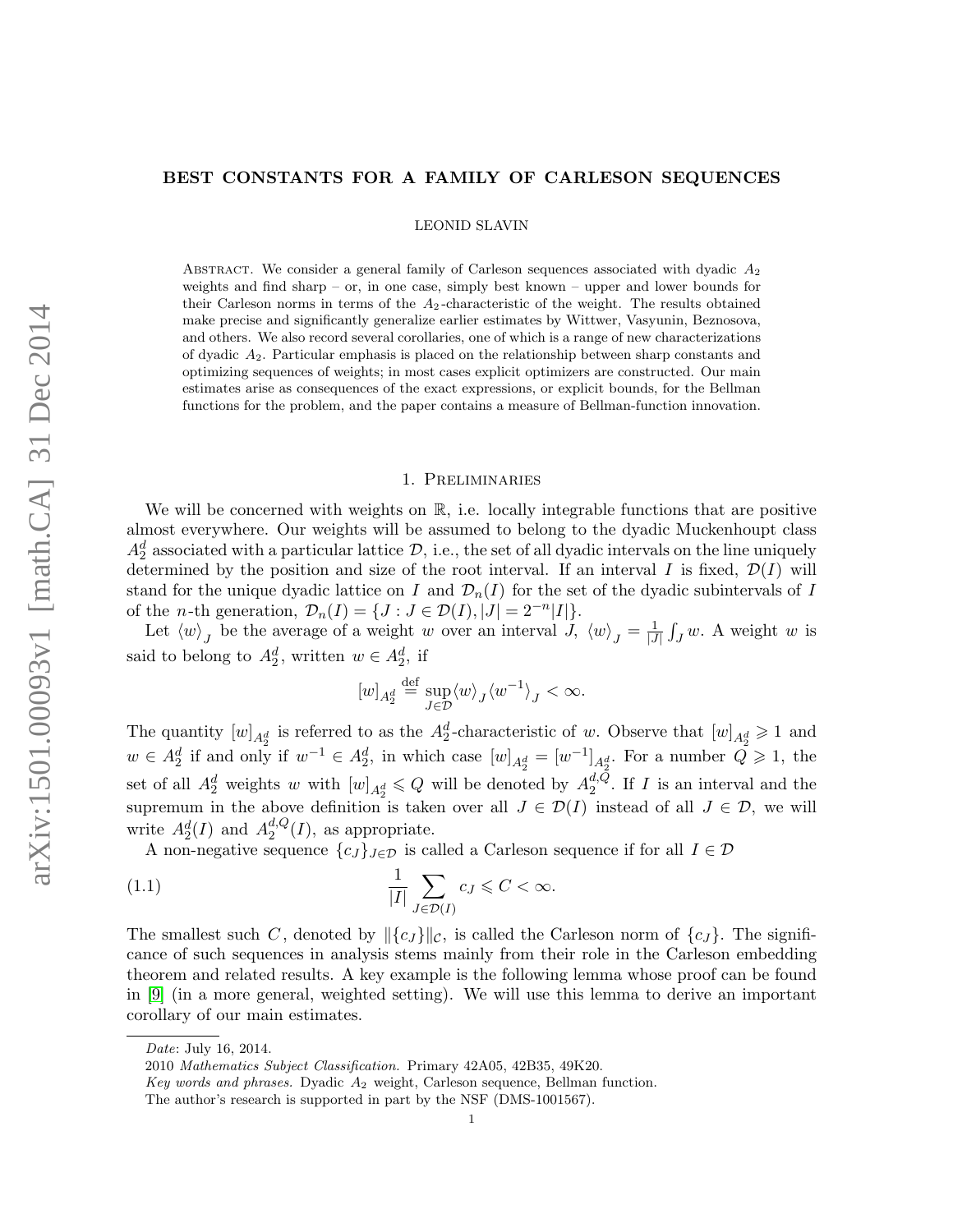<span id="page-1-3"></span>**Lemma 1.1** (Carleson Lemma). A sequence  $\{c_J\}_{J\in\mathcal{D}}$  is a Carleson sequence with norm B if and only if for all non-negative, measurable functions  $F$  on the line,

$$
\sum_{J \in \mathcal{D}} c_J \inf_{x \in J} F(x) \leq B \int_{\mathbb{R}} F(x) dx.
$$

This inequality suggests that it may be important to have good estimates of the Carleson norms of sequences one uses. One specific context where such need arises is when studying dyadic paraproducts in weighted settings. For example, in [\[1\]](#page-28-1) and [\[9\]](#page-28-0) the authors estimate the norms of paraproducts on  $L^2(w)$ , with  $w \in A_2^d$ . In this situation, the sequences of interest are often of the form

$$
c_J^{(\alpha)}(w) \stackrel{\text{def}}{=} |J| \langle w \rangle_J^{\alpha} \langle w^{-1} \rangle_J^{\alpha} \left[ \frac{(\Delta_J w)^2}{\langle w \rangle_J^2} + \frac{(\Delta_J w^{-1})^2}{\langle w^{-1} \rangle_J^2} \right],
$$

where  $\Delta J(\cdot) = \langle \cdot \rangle_{J^{-}} - \langle \cdot \rangle_{J^{+}}$ , and  $J^{\pm}$  are the two halves of J. In [\[1\]](#page-28-1), Beznosova showed that the norm of  $\{c_I^{(1/4)}\}$  $\binom{(1/4)}{J}(w)$  is no greater than  $C[w]_{A_q^d}^{1/4}$  $A_4^{1/4}$  for a numerical constant C. In [\[13\]](#page-28-2), Nazarov and Volberg extended this estimate, proving that

(1.2) 
$$
\| \{c_J^{(\alpha)}(w)\} \|_{\mathcal{C}} \leq \frac{C}{\alpha - 2\alpha^2} [w]_{A_2^d}^{\alpha}, \quad \alpha \in (0, 1/2).
$$

In a recent paper [\[9\]](#page-28-0), Moraes and Pereyra observed that one can simply combine Beznosova's result with the fact that  $t \mapsto t^{\alpha}$  is an increasing function for  $\alpha > 0$  to obtain

<span id="page-1-2"></span><span id="page-1-1"></span>
$$
\|\{c_J^{(\alpha)}(w)\}\|_{\mathcal{C}} \leqslant r(\alpha)[w]_{A_2^d}^{\alpha}, \quad \alpha > 0,
$$

for an explicit  $r(\alpha)$ .

The case  $\alpha = 0$  was considered by Wittwer in [\[20\]](#page-28-3), where she obtained the asymptotically sharp estimate

(1.3) 
$$
\|\{a_J(w)\}\|_{\mathcal{C}} \leq 8 \log[w]_{A_2^d},
$$

where  ${a_J(w)}$  is the same as  ${c_J^{(0)}}$  $\mathcal{L}^{(0)}(w)$ , except with only one of the two summands (it does not matter which one is removed). One can double Wittwer's constant to get an estimate for  $\{c^{(0)}_J$  $J^{(0)}(w)$ , but as we will see below, it is no longer sharp, though the logarithm remains. The same sequence  $\{a_J(w)\}\$ , but for  $w \in A_\infty$ , was studied by Vasyunin in [\[17\]](#page-28-4). He found the upper and lower Bellman functions for the problem, and constructed explicit optimizing sequences.

Motivated by these results, we consider general sequences  $\{c_J^{\Phi}(w)\}\,$ , defined for  $w \in A_2^d$  and a non-negative function  $\Phi$  on  $[1,\infty)$  by

(1.4) 
$$
c_J^{\Phi}(w) = |J| \Phi(\langle w \rangle_J \langle w^{-1} \rangle_J) \left[ \frac{(\Delta_J w)^2}{\langle w \rangle_J^2} + \frac{(\Delta_J w^{-1})^2}{\langle w^{-1} \rangle_J^2} \right].
$$

Our ultimate goal is to obtain sharp estimates on  $\|\{c_J^{\Phi}(w)\}\|_C$  in terms of  $[w]_{A_2^d}$ , i.e. find the largest function  $k_{\Phi}$  and the smallest function  $K_{\Phi}$  in the following inequality:

<span id="page-1-0"></span>
$$
k_{\Phi}\big([w]_{A_2^d}\big) \leqslant \sup_{I \in D} \frac{1}{|I|} \sum_{J \in D(I)} c_J^{\Phi}(w) \leqslant K_{\Phi}\big([w]_{A_2^d}\big).
$$

Let us keep the names  $k_{\Phi}$  and  $K_{\Phi}$  for these best functions: for all  $Q \geq 1$ , we define

(1.5) 
$$
K_{\Phi}(Q) = \sup_{w:[w]_{A_2^d} = Q} \|\{c_J^{\Phi}(w)\}\|_{\mathcal{C}}, \quad k_{\Phi}(Q) = \inf_{w:[w]_{A_2^d} = Q} \|\{c_J^{\Phi}(w)\}\|_{\mathcal{C}}.
$$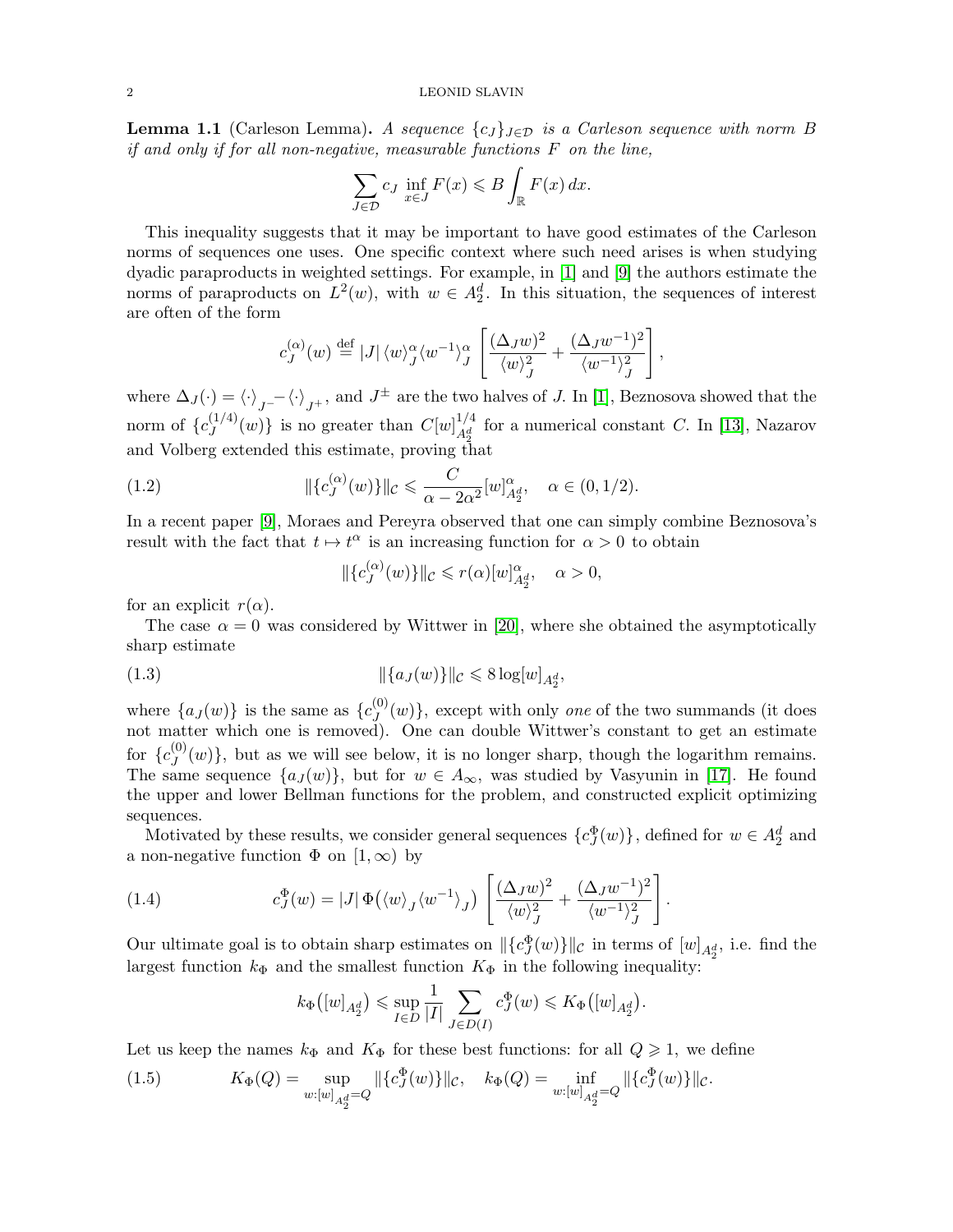In the special case  $\Phi(t) = t^{\alpha}$ , we will use the notation  $K_{\alpha}$  and  $k_{\alpha}$ , respectively. Under some fairly mild conditions on  $\Phi$ , we derive explicit formulas for  $K_{\Phi}$  and  $k_{\Phi}$ , except for one class of  $\Phi$  where we simply find good upper estimates. In particular, we compute  $k_{\alpha}$  for all  $\alpha \in (-\infty, \infty)$  and  $K_{\alpha}$  for all  $\alpha \in (-\infty, \infty) \setminus (1, \frac{3}{2})$  $\frac{3}{2}$ ). (This seemingly peculiar exclusion is explained in the next section; for  $\alpha \in (1, \frac{3}{2})$  $(\frac{3}{2})$  we provide an estimate on  $K_{\alpha}$ .)

We deduce our formulas for  $k_{\Phi}$  and  $K_{\Phi}$  from explicit expressions, or, for some  $\Phi$ , explicit estimates, for the upper and lower *Bellman functions* for the dyadic sum

$$
\frac{1}{|I|} \sum_{J \in \mathcal{D}} c_J^{\Phi}(w).
$$

These functions, formally defined in the next section, are simply the supremum and infimum of this sum, taken over all  $w \in A_2^d(I)$  with certain parameters fixed. Once in hand, a Bellman function yields not only a continuum of sharp constants (one for each choice of the parameters), but also the optimizing sequences of weights that realize those constants in the limit.

We continue this discussion in the next section, after key objects have been introduced and the main results stated.

#### Acknowledgment

The author is grateful to Vasily Vasyunin for valuable discussions related to the project.

### <span id="page-2-2"></span>2. Main results, corollaries, and discussion

Let us set notation for the rest of the paper. Alongside  $\Phi$ , it will be convenient to use the following two functions, also defined on  $[1, \infty)$ :

(2.1) 
$$
f(s) = \Phi(s^2), \qquad h(s) = \frac{f(s)}{s^2}.
$$

<span id="page-2-3"></span>In addition, if the parameter  $Q \geq 1$  is fixed, w is a weight, and  $J \in \mathcal{D}$ , we let

(2.2) 
$$
L = \sqrt{Q}, \qquad s_J(w) = \sqrt{\langle w \rangle_J \langle w^{-1} \rangle_J}, \qquad R_J(w) = \frac{(\Delta_J w)^2}{\langle w \rangle_J^2} + \frac{(\Delta_J w^{-1})^2}{\langle w^{-1} \rangle_J^2}.
$$

In this notation [\(1.4\)](#page-1-0) becomes

$$
c_J^{\Phi}(w) = |J| f(s_J(w)) R_J(w).
$$

Our headline results are the following two theorems.

### <span id="page-2-1"></span>Theorem 2.1.

(1) If  $\Phi$  is increasing and h is convex, then

$$
K_{\Phi}(Q) = 16\Phi(Q)\left(1 - \frac{1}{\sqrt{Q}}\right) + 8\int_{1}^{Q} \frac{\Phi(y)}{y} \left(1 - \frac{1}{\sqrt{y}}\right) dy.
$$

<span id="page-2-0"></span>(2) If  $\Phi$  is increasing and h is concave, then

$$
K_{\Phi}(Q) \leq 8(\sqrt{Q} - 1)(3\sqrt{Q} - 1) h(s_0(Q)),
$$

where

$$
s_0(Q) = \frac{8Q - \sqrt{Q} - 1}{3(3\sqrt{Q} - 1)}.
$$

(3) If  $\Phi$  is decreasing, then

$$
K_{\Phi}(Q) = 8 \int_{1}^{Q} \frac{\Phi(y)}{y} dy.
$$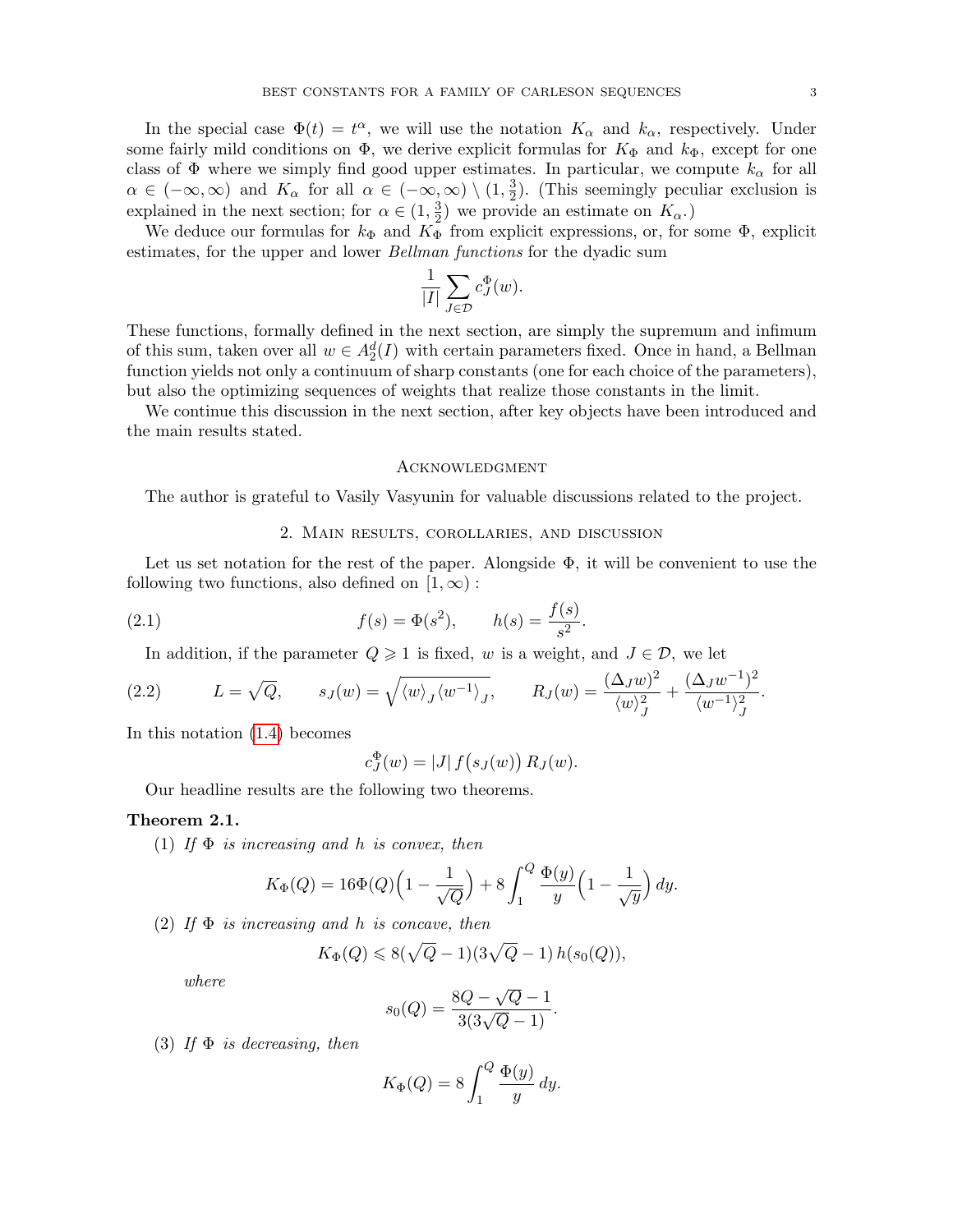Remark 2.2. As the formulation above suggests, we do not know the actual function  $K_{\Phi}$  in the case when  $h$  is concave. That is because the solution of the corresponding extremal problem differs in structure from that for other  $\Phi$ ; in particular, it does not arise as the solution of a differential equation. Instead, we provide an upper estimate. As explained in Section [6,](#page-21-0) the estimate given above can be slightly improved, but the result is far less transparent and likely still not sharp. The estimate in Part [\(2\)](#page-2-0) is the best known and easy to use, especially when Φ is specified to be a power function (see below).

Our second theorem concerns lower estimates.

# <span id="page-3-0"></span>Theorem 2.3.

(1) If h is increasing, then

$$
k_{\Phi}(Q) = 8 \int_{1}^{Q} \frac{\Phi(y)}{y} dy.
$$

(2) If h is decreasing, then

$$
k_{\Phi}(Q) = 8\Phi(Q)\Big(1 - \frac{1}{Q}\Big).
$$

Note that we make no explicit assumptions of pointwise differentiability, or even continuity, on the part of  $\Phi$  or h. Let us restate these results for the case  $\Phi(t) = t^{\alpha}$ .

<span id="page-3-1"></span>Corollary 2.4.

$$
K_{\alpha}(Q) = \begin{cases} \frac{8(2\alpha+1)}{\alpha} Q^{\alpha} - \frac{32\alpha}{2\alpha-1} Q^{\alpha-1/2} + \frac{8}{\alpha(2\alpha-1)}, & \alpha \in (0, \frac{1}{2}) \cup (\frac{1}{2}, 1] \cup [\frac{3}{2}, \infty); \\ 32Q^{1/2} - 8\log Q - 32, & \alpha = 1/2; \\ 8\log Q, & \alpha = 0; \\ \frac{8}{\alpha}(Q^{\alpha} - 1), & \alpha < 0; \end{cases}
$$
  
\n
$$
K_{\alpha}(Q) \leq 8 \cdot 3^{2-2\alpha} (\sqrt{Q} - 1)(8Q - \sqrt{Q} - 1)^{2\alpha-2}(3\sqrt{Q} - 1)^{3-2\alpha}
$$
  
\n
$$
= [K_{1}(Q)]^{3-2\alpha} [K_{3/2}(Q)]^{2\alpha-2}, \qquad \alpha \in (1, \frac{3}{2});
$$
  
\n
$$
K_{\alpha}(Q) = \int_{\alpha}^{8} (Q^{\alpha} - 1), \qquad \alpha \geq 1;
$$

$$
k_{\alpha}(Q) = \begin{cases} \overline{\alpha}^{(Q)} - 1, & \alpha \geq 1, \\ 8(Q^{\alpha} - Q^{\alpha - 1}), & \alpha < 1. \end{cases}
$$

Remark 2.5. Thus, for  $\alpha > 0$ ,  $\alpha \notin (1, 3/2)$ , the sharp order of growth is  $K_{\alpha}(Q) \approx 8(2+1/\alpha)Q^{\alpha}$ for large Q. On the other hand, for  $\alpha \in (1, 3/2)$  using the formula from Part [\(2\)](#page-2-0) of Theorem [2.1](#page-2-1) amounts simply to log-linear interpolation between the sharp results for  $\alpha = 1$  and  $\alpha = 3/2$ , or, equivalently, to an application of Hölder's inequality. The logarithmic terms in the cases  $\alpha = 0$  and  $\alpha = 1/2$  correspond to the blow-up of the Nazarov–Volberg estimate [\(1.2\)](#page-1-1) for these values of  $\alpha$ . Lastly, note that we get the same constant for  $\mathcal{L}^{(0)}_I$  $\|U^{(0)}(w)\}\|_{\mathcal{C}}$  as Wittwer did for  $\|\{a_J (w)\}\|_{\mathcal{C}}$  in [\(1.3\)](#page-1-2), even though  $c_J^{(0)}$  $J_{J}(w) = a_{J}(w) + a_{J}(w^{-1})$ . This reflects the fact that the quantities  $a_J(w)$  and  $a_J(w^{-1})$  cannot be too large at the same time.

Let us record several related results, all of which are proved in the next section. First, the lower estimates of Theorem [2.3](#page-3-0) allow us to obtain a range of equivalent definitions of  $A_2^d$  in terms of sequences  ${c_j^{\Phi}}$  for all increasing  $\Phi$  such that  $\Phi(t) \to \infty$  as  $t \to \infty$ . We note that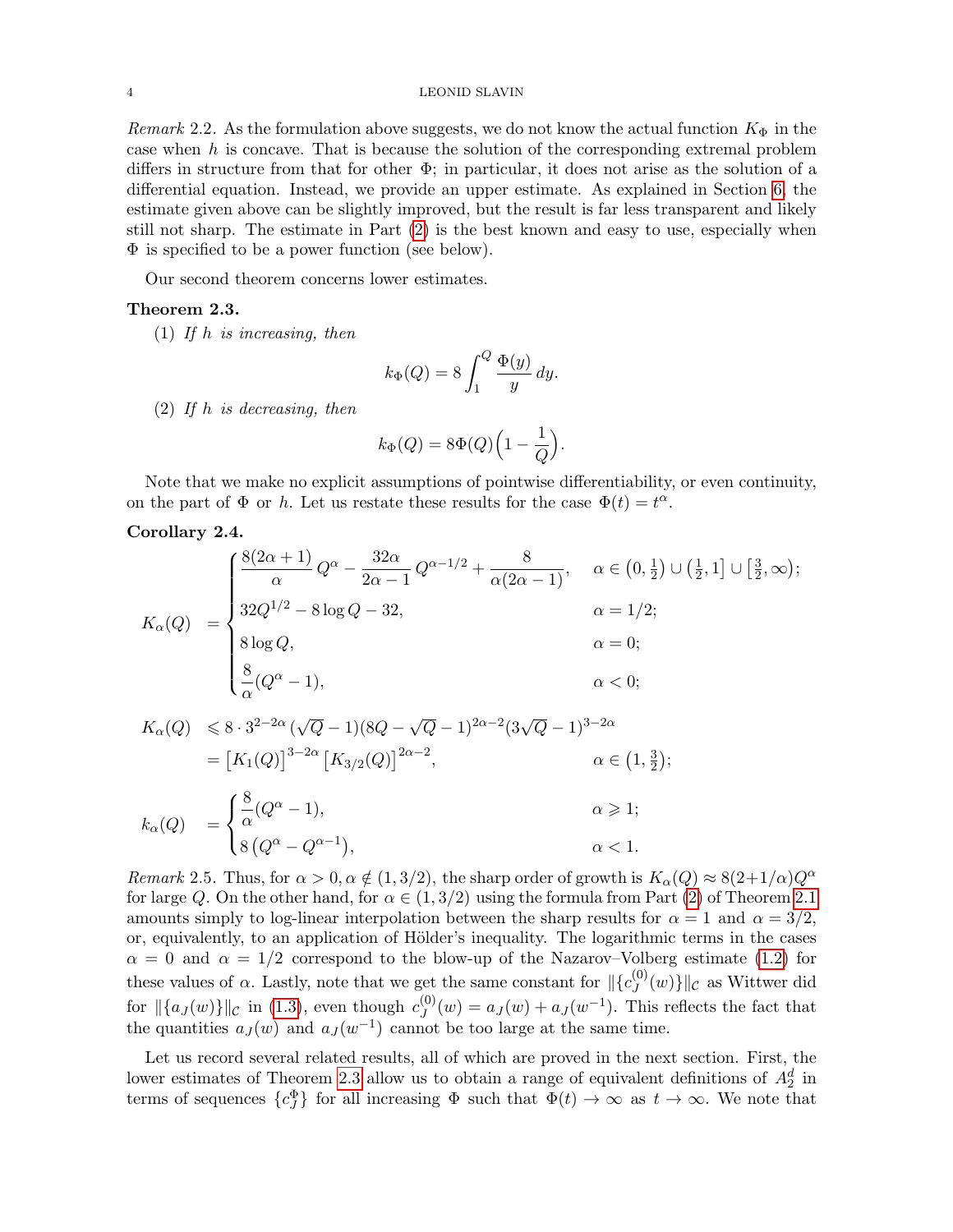this limit condition, as well as the inverted lower estimate in Part (ii) have direct analogs in a recent paper [\[5\]](#page-28-5) concerning equivalent definitions of BMO.

<span id="page-4-0"></span>**Theorem 2.6.** Assume that  $\Phi$  is increasing.

(i) If  $w \in A_2^d$ , then the sequence  $\{c_J^{\Phi}(w)\}\$ is Carleson and  $\|\{c_J^\Phi(w)\}\|_{\mathcal{C}} \leqslant 8\Phi\big([w]_{A_2^d}\big) \log\big([w]_{A_2^d}\big).$ (ii) If  ${c_j^{\Phi}(w)}$  is Carleson and  $\lim_{t\to\infty} \Phi(t) = \infty$ , then  $w \in A_2^d$  and  $[w]_{A_2^d} \leqslant v([|\{c_J^{\Phi}(w)\}||_{\mathcal{C}}),$ where  $v : [0, \infty) \to [1, \infty)$  is the inverse to the function  $u(Q) = \frac{8}{Q}$  $\int_{0}^{Q} \Phi(t) dt, Q \geqslant 1.$ 

1 (iii) If  $\lim_{t\to\infty} \Phi(t) \neq \infty$ , then there exists a weight  $w \notin A_2^d$  such that  $\{c_J^{\Phi}(w)\}\$ is Carleson.

The main thrust of this theorem is that the condition  $\lim_{t\to\infty} \Phi(t) = \infty$  is necessary and sufficient for the implication " ${c_y^{\Phi}(w)}$  is Carleson"  $\Rightarrow w \in A_2^d$ . The quantitative estimates are stated so that they work for all increasing  $\Phi$ ; as such, they are sharp only on the class of all such  $\Phi$ . If one has a specific  $\Phi$  that falls under one of the cases in both Theorem [2.1](#page-2-1) and Theorem [2.3,](#page-3-0) one can, in general, do better by using the estimates from those theorems. In particular, we have the following corollary.

# <span id="page-4-1"></span>Corollary 2.7.

(i) If  $\alpha > 0$  and  $\{c^{(\alpha)}_I\}$  $\{G(\alpha)\}_{j}$  is a Carleson sequence and, then  $w \in A_2^d$  and  $[w]_{A_2^d} \leqslant k_{\alpha}^{-1} (||\{c_J^{(\alpha)}\}||)$  $\mathcal{L}^{(\alpha)}_J(w)\} \|_{\mathcal{C}}\big),$ 

where  $k_{\alpha}^{-1}:[0,\infty) \to [1,\infty)$  is the inverse to  $k_{\alpha}$  given in Theorem [2.13.](#page-6-0) This estimate is sharp.

(ii) If  $\alpha \leq 0$ , there exists a weight  $w \notin A_2^d$  such that  $\{c_j^{(\alpha)}\}$  $\{G^{(u)}(w)\}\$  is a Carleson sequence.

The reader will notice that the sequence  ${c_J^{\Phi}(w)}$  does not change if we replace w with  $\tau w$ for  $\tau > 0$ . This zero-degree homogeneity is of central importance in our sharp proofs, but if we are willing to slightly compromise on sharpness, we can easily extend our main theorems to settings with different homogeneity. To illustrate this point, let us examine the sequence

$$
c_J^{(\alpha,\beta)}(w) = |J| \langle w \rangle_J^{\alpha} \langle w^{-1} \rangle_J^{\beta} R_J(w)
$$

<span id="page-4-2"></span>for  $\alpha \neq \beta$ . For this sequence, we can obtain a range of inequalities of the flavor studied in [\[2\]](#page-28-6). **Corollary 2.8.** For any  $w \in A_2^d$  and any  $\alpha, \beta$  such that  $\alpha > \beta$ ,

$$
\frac{1}{|I|} \sum_{J \in \mathcal{D}(I)} c_J^{(\alpha,\beta)}(w) \leqslant e\, K_\alpha\bigl([w]_{A_2^d}\bigr) \, \langle w^{\alpha - \beta} \rangle_{I}.
$$

Remark 2.9. Of course, the same conclusion holds if we interchange w and  $w^{-1}$ . In addition, if  $\alpha - \beta \leq 1$ , we can replace  $\langle w^{\alpha - \beta} \rangle_I$  with  $\langle w \rangle_I^{\alpha - \beta}$  $I_I^{\alpha-\beta}$  by Hölder's inequality.

We now return to Theorems [2.1](#page-2-1) and [2.3.](#page-3-0) To explain where they come from, we need to define the Bellman functions for our problem. Fix  $Q \geq 1$  and let

$$
\Omega_Q = \{ (x_1, x_2) : 1 \le x_1 x_2 \le Q \}.
$$

For each  $x = (x_1, x_2) \in \Omega_Q$  and each  $I \in \mathcal{D}$ , let

$$
E_{Q,x,I} = \{ w : w \in A_2^{d,Q}(I), \langle w \rangle_I = x_1, \langle w^{-1} \rangle_I = x_2 \}.
$$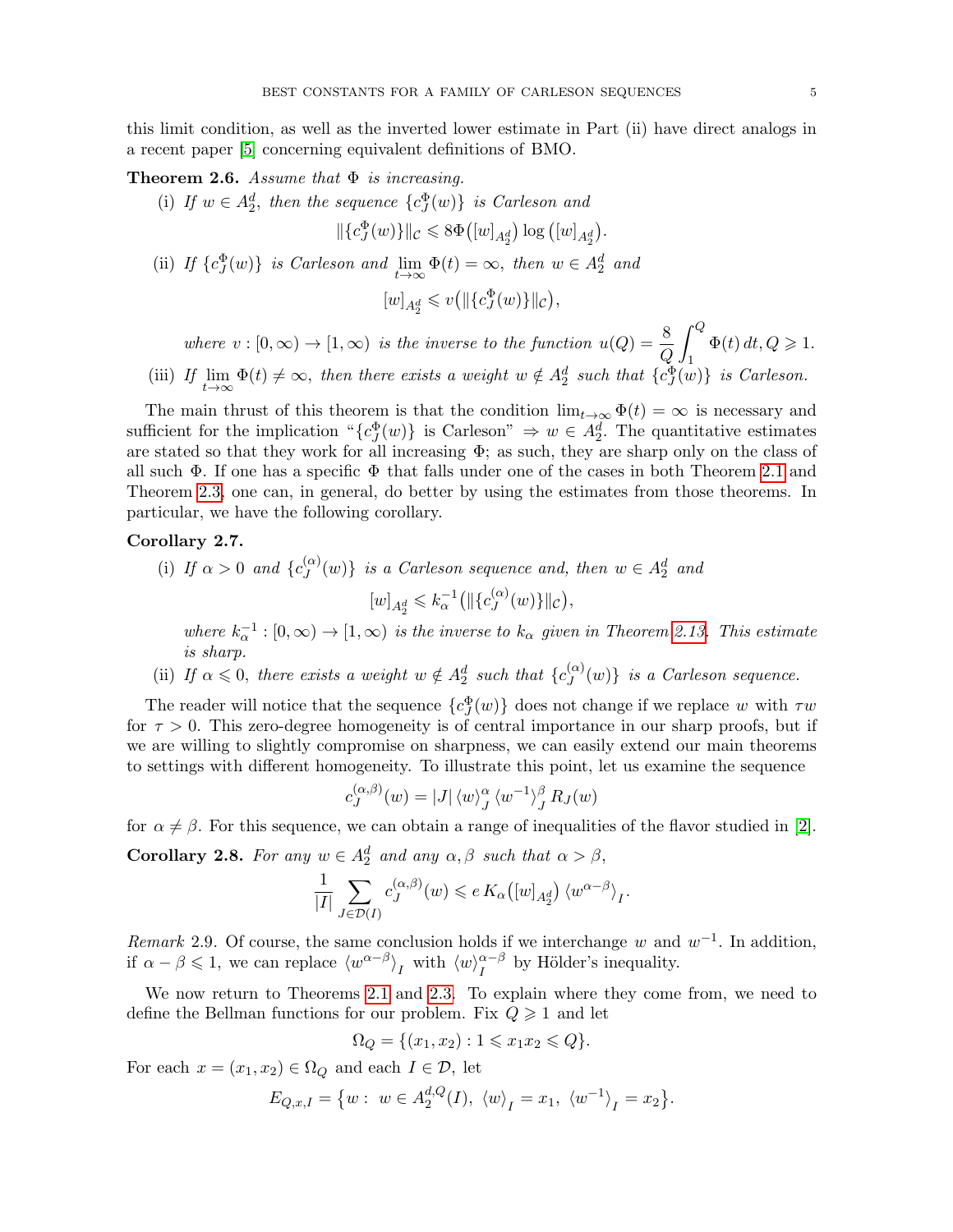The upper and lower Bellman functions are defined, respectively, by

<span id="page-5-2"></span>(2.3) 
$$
\mathbf{B}_{Q,\Phi}(x_1,x_2) = \sup \left\{ \frac{1}{|I|} \sum_{J \in \mathcal{D}(I)} c_J^{\Phi}(w) : w \in E_{Q,x,I} \right\}
$$

and

<span id="page-5-3"></span>(2.4) 
$$
\boldsymbol{b}_{Q,\Phi}(x_1,x_2) = \inf \Big\{ \frac{1}{|I|} \sum_{J \in \mathcal{D}(I)} c_J^{\Phi}(w) : w \in E_{Q,x,I} \Big\}.
$$

If  $\Phi$  is a power function,  $\Phi(t) = t^{\alpha}$ , we will write  $B_{Q,\alpha}$  and  $b_{Q,\alpha}$  for  $B_{Q,\Phi}$  and  $b_{Q,\Phi}$ , respectively.

One immediately observes that the functions  $B_{Q,\Phi}$  and  $b_{Q,\Phi}$  are independent of the interval I that formally enters into their definitions. In addition, for any  $w \in A_2^{d,Q}$  $a^{d,Q}_2$  and any  $I \in \mathcal{D}$ , we have  $({\langle w \rangle}_I, {\langle w^{-1} \rangle}_I) \in \Omega_Q$ , thus, the functions  $B_{Q,\Phi}$  and  $b_{Q,\Phi}$  are defined, at least formally, on  $\Omega_Q$ . The fact that  $E_{Q,x,I}$  is nonempty for every  $Q \geq 1$ , every interval  $I \in \mathcal{D}$ , and every  $x \in \Omega_Q$  is subsumed in the statements of Theorems [2.10](#page-5-0) and [2.11](#page-5-1) below.

<span id="page-5-4"></span>For a number  $L \geq 1$  and a non-negative function f on  $[1,\infty)$  formally define:

(2.5) 
$$
A_{L,f}(s) = 16 \left[ \frac{f(L)}{L} + \int_1^L \frac{f(z)}{z^2} dz \right] (s-1) - 16 \int_1^s \frac{f(z)}{z^2} (s-z) dz,
$$

(2.6) 
$$
a_f(s) = 16 \int_1^s \frac{f(z)}{z} dz.
$$

For reasons that will soon be made clear, we will often refer to these two functions as *Bellman* candidates. We are now in a position to state the main theorems about the functions  $B_{Q,\Phi}$ and  $\mathbf{b}_{Q,\Phi}$ , which are used in the next section to prove Theorems [2.1](#page-2-1) and [2.3.](#page-3-0)

<span id="page-5-0"></span>**Theorem 2.10.** In the notation  $(2.1)$  and  $(2.2)$ ,

(1) If  $\Phi$  is increasing and h is convex, then

<span id="page-5-5"></span>
$$
\mathbf{B}_{Q,\Phi}(x_1,x_2) = A_{L,f}(\sqrt{x_1 x_2}).
$$

(2) If  $\Phi$  is increasing and h is concave, then

$$
\mathbf{B}_{Q,\Phi}(x_1,x_2)\leqslant 8(\sqrt{x_1x_2}-1)\big(4L-\sqrt{x_1x_2}-1\big)\,h\big(s_0(\sqrt{x_1x_2})\big),
$$

where

$$
s_0(s) = \frac{9L^2 - s^2 - s - 1}{3(4L - s - 1)}.
$$

(3) If  $\Phi$  is decreasing, then

$$
\boldsymbol{B}_{Q,\Phi}(x_1,x_2)=a_f(\sqrt{x_1x_2}).
$$

<span id="page-5-1"></span>**Theorem 2.11.** In the notation  $(2.1)$  and  $(2.2)$ ,

(1) If h is increasing, then

$$
\mathbf{b}_{Q,\Phi}(x_1,x_2) = a_f(\sqrt{x_1x_2}).
$$

(2) If h is decreasing, then

$$
b_{Q,\Phi}(x_1, Q/x_1) = 8 \Phi(Q) \left(1 - \frac{1}{Q}\right).
$$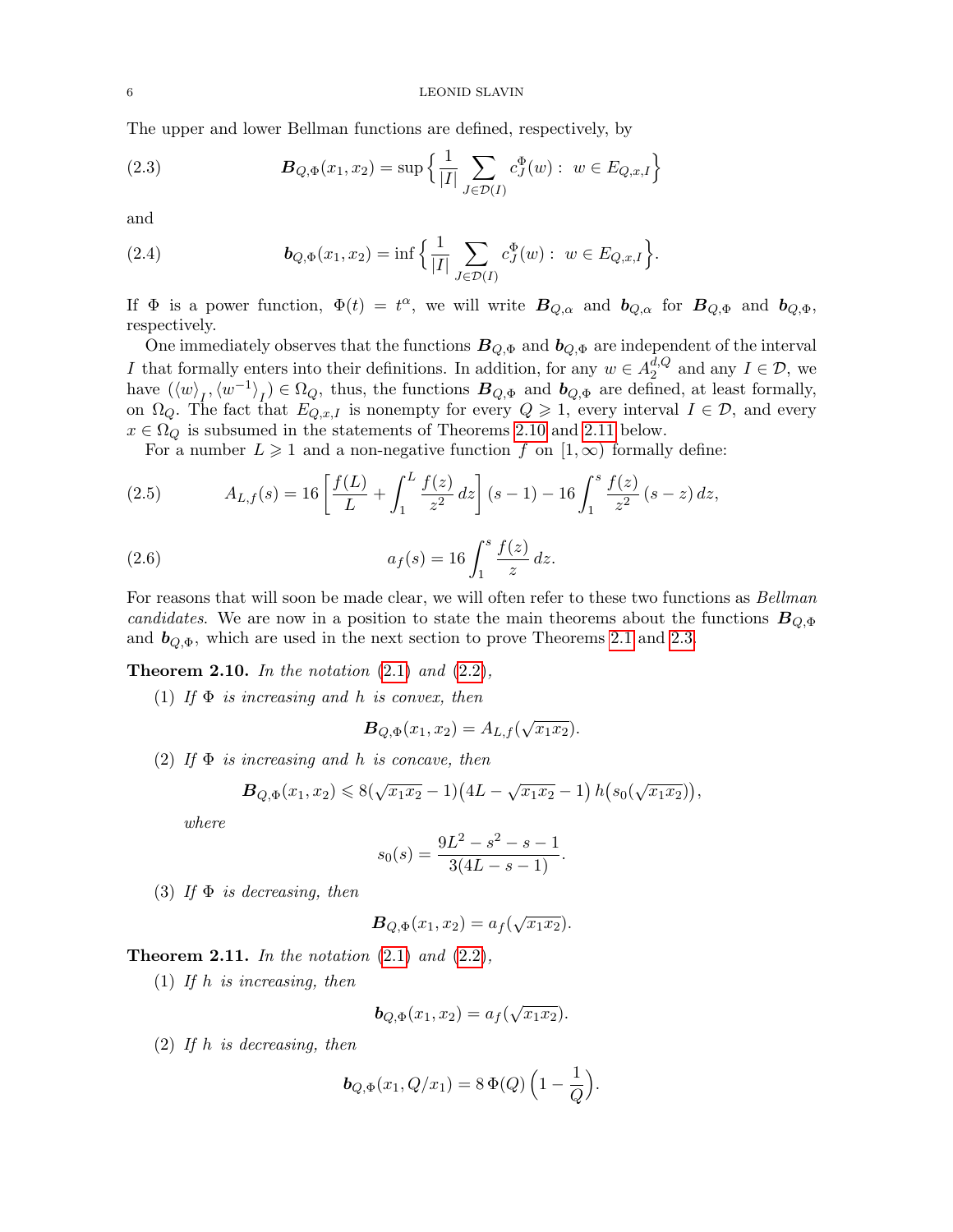Remark 2.12. Note that in all cases in these theorems, all integrals involved in the definitions of  $A_{L,f}$  and  $a_f$  are well-defined.

To summarize: in Parts (1) and (3) of Theorem [2.10](#page-5-0) and in Part (1) of Theorem [2.11,](#page-5-1) we find the exact Bellman functions at every point of  $\Omega_Q$ ; in Part (2) of Theorem [2.10,](#page-5-0) we provide a point-wise majorant for  $B_{Q,\Phi}$ ; and in Part (2) of Theorem [2.11,](#page-5-1) we find  $b_{Q,\Phi}$  only on the boundary curve  $x_1x_2 = Q$  (which, however, is enough to compute  $k_{\Phi}$  for this case).

For  $\Phi(t) = t^{\alpha}$ , these formulas become

<span id="page-6-0"></span>Corollary 2.13. Let 
$$
s = \sqrt{x_1 x_2}
$$
.  
\n
$$
B_{Q,\alpha}(x_1, x_2) = \begin{cases} \frac{8}{\alpha(2\alpha - 1)}(1 - s^{2\alpha}) + \frac{32\alpha}{2\alpha - 1}L^{2\alpha - 1}(s - 1), & \alpha \in (0, \frac{1}{2}) \cup (\frac{1}{2}, 1] \cup [\frac{3}{2}, \infty); \\ 32(s - 1) - 16 \log L + 16 s \log (\frac{L}{s}), & \alpha = 1/2; \\ 16 \log s, & \alpha = 0; \\ \frac{8}{\alpha}(s^{2\alpha} - 1), & \alpha < 0; \end{cases}
$$
  
\n
$$
B_{Q,\alpha}(x_1, x_2) \leq [B_{Q,1}(x_1, x_2)]^{3-2\alpha} [B_{Q,3/2}(x_1, x_2)]^{2\alpha - 2}, \quad \alpha \in (1, \frac{3}{2});
$$
  
\n
$$
b_{Q,\alpha}(x_1, x_2) = \frac{8}{\alpha}(s^{2\alpha} - 1), \quad \alpha \geq 1;
$$

$$
b_{Q,\alpha}(x_1, Q/x_1) = 8 L^{2\alpha - 2} (L^2 - 1), \qquad \alpha < 1.
$$

Before proceeding with the proofs of these theorems and corollaries, we briefly discuss the principal method at play and make several related remarks.

2.1. The method. The Bellman function technique in analysis consists of finding special functions with designated size and convexity properties, to aid in induction-based proofs. In martingale settings, such as ours, the first Bellman-function proofs can be found in the work of Burkholder [\[4\]](#page-28-7). Later, the technique was applied, in a significantly different form and under the current name, to many problems in harmonic analysis by Nazarov, Treil, and Volberg [\[11,](#page-28-8) [10,](#page-28-9) [12\]](#page-28-10), followed by others; the reader can consult the lecture notes [\[18\]](#page-28-11) for details. We also note the work of Osekowski on sharp inequalities for martingales  $[14, 15]$  $[14, 15]$ , which implements what can be termed a mixed Burkholder–Bellman method.

An important distinction exists between two kinds of Bellman functions. One kind is the true Bellman functions, which are defined as solutions of extremal problems such as [\(2.3\)](#page-5-2) and [\(2.4\)](#page-5-3). They provide complete information about the inequality in question, including the structure of optimizers, but may be difficult to compute. The other and much more prevalent kind are *Bellman-type* functions, which are useful substitutes with properties similar to those of the true function. These are non-unique and much easier to find; however, they rarely produce completely sharp estimates and never the exact optimizers. Inequality [\(1.2\)](#page-1-1), due to Beznosova and Nazarov–Treil, is a good example of the use of Bellman-type functions. Observe that the bound obtained is sharp in  $[w]_{A_2^d}$ , but sub-optimal in the numerical factor.

Recent advances in finding true Bellman functions have made them viable as stand-alone objects of study, ahead of the inequalities they imply; that perspective is maintained here. To find the true function, one often needs to solve a PDE (a notable exception is the work of Melas and co-authors [\[6,](#page-28-14) [7,](#page-28-15) [8\]](#page-28-16), where one determines the function starting from external information about the optimizers). The functions  $A_{L,f}$  and  $a_f$  from [\(2.5\)](#page-5-4) and [\(2.6\)](#page-5-5) are two homogenized solutions of such a PDE. Overall, the Bellman-related computations in this paper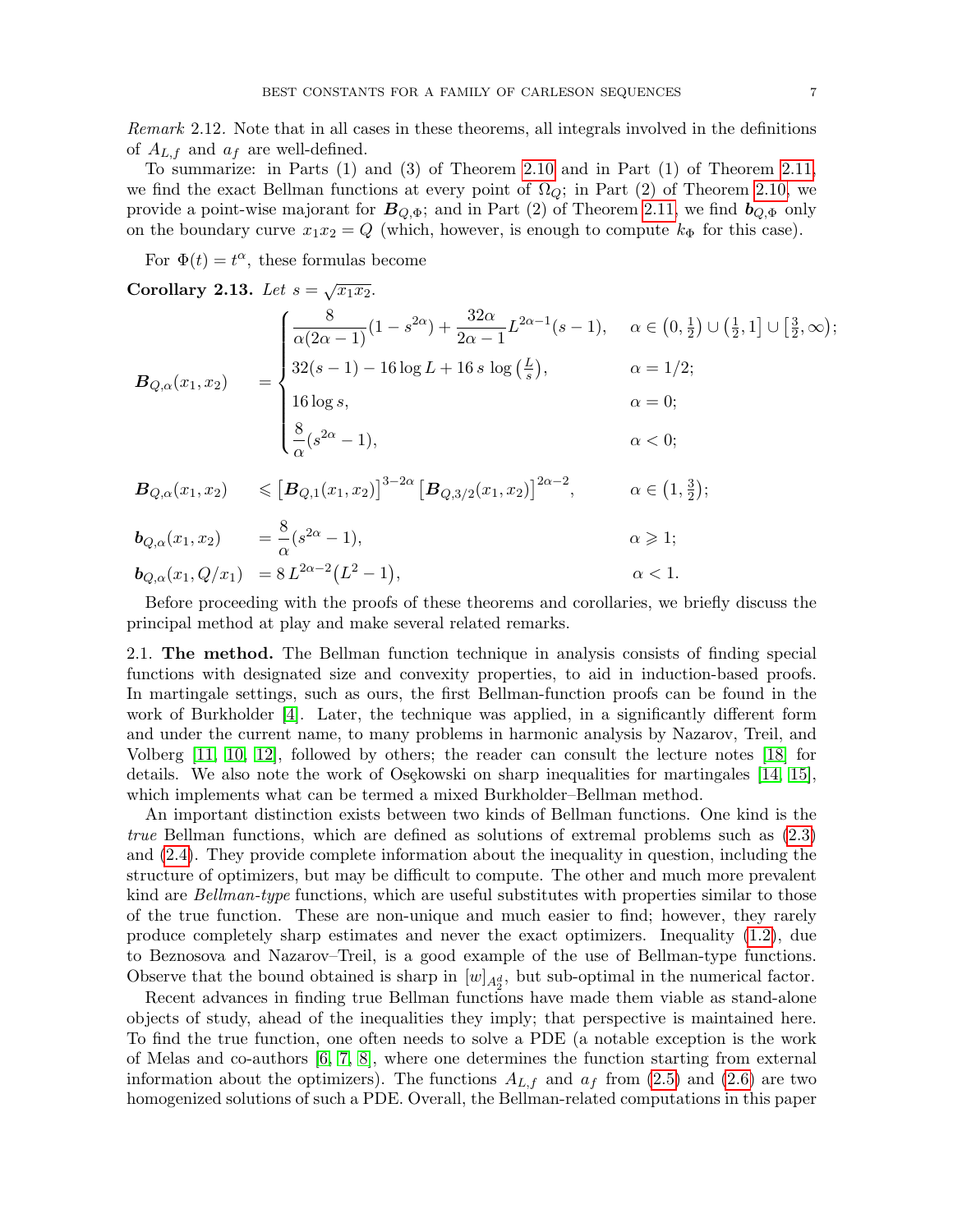are somewhat similar to those in Vasyunin's proof of Buckley's inequality [\[17\]](#page-28-4), though they are much more general. We also incorporate elements from [\[16\]](#page-28-17) and [\[19\]](#page-28-18), particularly in the construction of optimizing sequences.

The reader familiar with the method will find in the paper at least two technical novelties that are likely to be useful in other settings. First, in Section [5,](#page-16-0) when verifying key inequalities for our Bellman candidates (the so-called "main inequalities"), we prove statements that are both stronger and simpler than those required. That may seem like a dangerous overreach, as true-Bellman proofs are typically very tight. However, the inequalities we need and the inequalities we actually prove are extremized by the same configurations of the variables involved, and the slack we introduce happens away from those configurations. Second, in Section [7,](#page-22-0) when constructing the optimizer for one of the candidates, we only do so for a special selection of points in the domain  $\Omega_Q$ , and then use the *a priori* continuity of our Bellman functions to get the desired result. Doing so saves us the messy work of constructing the optimizer for every point of the domain.

2.2. **Extensions.** The results presented above suggest several possible generalizations. The first such generalization concerns computing the functions  $k_{\Phi}$  and  $K_{\Phi}$  for an arbitrary  $\Phi$ . The main obstacle, of course, is that we do not yet know  $K_{\Phi}$  when  $h(s) = \Phi(s^2)/s^2$  is concave. Section [6](#page-21-0) discusses a possible approach to computing the Bellman function  $B_{Q,\Phi}$  (and, hence,  $K_{\Phi}$ ) for such  $\Phi$ . It is plausible that once that solution is in hand, and one thus has three different Bellman candidates corresponding to the three parts of Theorem [2.10,](#page-5-0) one can deal with an arbitrary  $\Phi$  by gluing those candidates in an appropriate manner at the points where  $\Phi$  and/or h change behavior.

One can ask whether our results have an analog in higher dimensions. Of course, the definition of  ${c_j^{\Phi}(w)}$  has to change: we need to replace expressions such as  $\langle w \rangle_{J^-} - \langle w \rangle_{J^+}$ , where J a dyadic interval, with  $\langle w \rangle_{J}$   $\langle w \rangle_{P(J)}$ , where J is a dyadic cube and  $P(J)$  its unique parent. Beyond that, one must adapt the inductive argument at the center of the proofs of Theorems [2.10](#page-5-0) and [2.11](#page-5-1) to the situation where one must keep track of  $2^n$  points from the domain  $\Omega_Q$  on every step of the induction, as opposed to just two points before. A somewhat similar challenge, but without regard for sharpness, was successfully handled in [\[5\]](#page-28-5).

Lastly, one may be interested in studying the sequence  ${c_J^{\Phi}(w)}$  when w is an  $A_p$  weight with  $p \neq 2$  or a reverse Hölder weight. It seems likely that when the definition of  $c_J^{\Phi}$  is properly symmetrized, most of our analysis will go through in such settings, though we have not explored that.

2.3. Linearity of sharp estimates. Let us turn things around a bit and consider the function  $K_{\Phi}$  as an operator on  $\Phi$ , taking in and returning non-negative functions on  $[1,\infty)$ . For  $t \geqslant 1$ , let

$$
(T\Phi)(t) = K_{\Phi}(t).
$$

Directly from its definition, T is sublinear on the cone of all non-negative  $\Phi$ , meaning that for any  $a_1, a_2 \geq 0$ ,  $T(a_1\Phi_1 + a_2\Phi_2) \leq a_1T\Phi_1 + a_2T\Phi_2$ . However, Theorem [2.1](#page-2-1) shows that this operator in fact behaves linearly on broad classes of Φ. For example, for all increasing Φ such that  $h(s) = \Phi(s^2)/s^2$  is concave,  $T\Phi$  is given by the linear (in  $\Phi$ ) expression in Part (1) of Theorem [2.1.](#page-2-1) That means that if  $\Phi_1, \Phi_2$  are two such functions, then  $T(\Phi_1 + \Phi_2)$  =  $T\Phi_1 + T\Phi_2$ , which in terms of the original formulation means that to get a sharp estimate for the Carleson norm of  $\{c_1^{(\Phi_1 + \Phi_2)}\}$  $\{\Psi_1+\Psi_2\}$  we need simply add the sharp estimates for  $\Phi_1$  and  $\Phi_2$ . In particular, if P is a polynomial with non-negative coefficients  $a_0, ..., a_n$ , then by Corollary [2.4,](#page-3-1)  $K_P(Q) = \sum_{j=0}^n a_j K_j(Q).$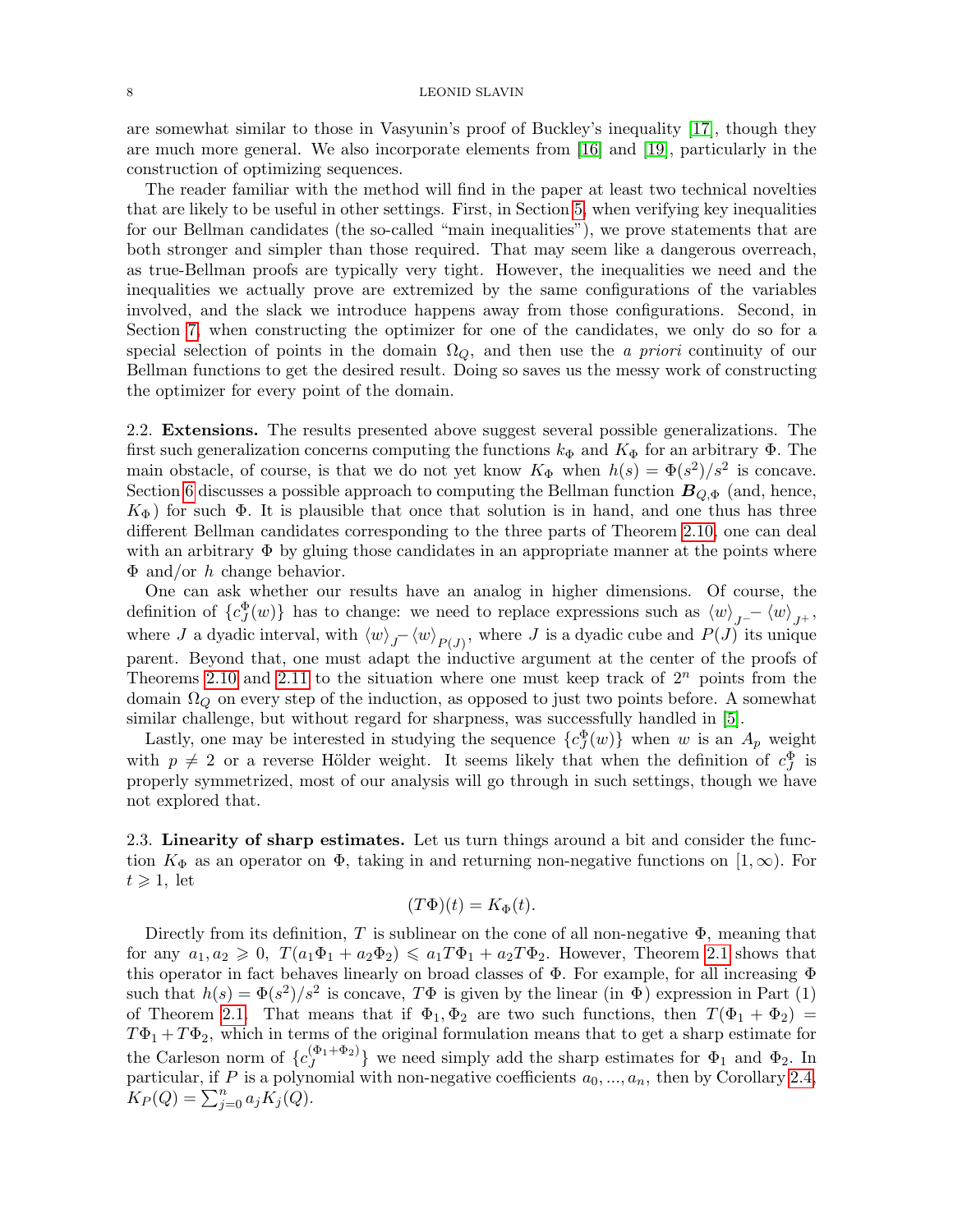Similar observations can be made about the function  $k_{\Phi}$ . What accounts for this linearity phenomenon is the nature of optimizers, i.e., those sequences of weights on which the supremum and infimum are attained (in the limit) in the definitions [\(2.3\)](#page-5-2) and [\(2.4\)](#page-5-3) of the functions  $B_{Q,\Phi}$  and  $b_{Q,\Phi}$ . As shown in Section [7](#page-22-0) below, these optimizers do not depend on the exact  $\Phi$  involved, but only on the differential structure of the candidates  $A_{L,f}$  and  $a_f$ .

2.4. **Outline.** The rest of the paper is organized as follows: in Section [3,](#page-8-0) we prove all results stated in this section, except Theorem [2.10](#page-5-0) and Theorem  $2.11(1)$ ; in Section [4,](#page-12-0) we establish key properties of the Bellman functions  $B_{Q,\Phi}$  and  $b_{Q,\Phi}$  and derive the Bellman candidates  $A_{L,f}$  and  $a_f$ ; in Section [5,](#page-16-0) we verify that  $A_{L,f}$  and  $a_f$  bound  $B_{Q,\Phi}$  and  $b_{Q,\Phi}$  from above or below, as appropriate; Section [6](#page-21-0) contains the proof of Theorem  $2.10(2)$ , as well as a brief discussion of that case; finally, in Section [7,](#page-22-0) we present a detailed construction of optimizers for  $A_{L,f}$  and  $a_f$ , thus finishing the proofs of Theorems [2.10](#page-5-0) and [2.11.](#page-5-1)

## 3. Shorter proofs

<span id="page-8-0"></span>The order of proofs is as follows: Theorem [2.11\(](#page-5-1)2), Theorem [2.1,](#page-2-1) Theorem [2.3,](#page-3-0) Theorem [2.6,](#page-4-0) Corollary [2.7,](#page-4-1) and Corollary [2.8.](#page-4-2)

*Proof of Theorem [2.11,](#page-5-1) Part (2).* Take any  $Q \ge 1$ , any interval  $I \in \mathcal{D}$ , and any  $w \in A_2^{d,Q}$ 2 such that  $s_I^2(w) = \langle w \rangle_I \langle w^{-1} \rangle_I = Q$ . Since the function  $h(s) = f(s)/s^2$  is decreasing, we have

<span id="page-8-1"></span>(3.1) 
$$
\frac{1}{|I|} \sum_{J \in \mathcal{D}(I)} c_J^{\Phi}(w) = \frac{1}{|I|} \sum_{J \in \mathcal{D}(I)} |J| f(s_J(w)) R_J(w)
$$

$$
\geq \frac{f(L)}{L^2} \frac{1}{|I|} \sum_{J \in \mathcal{D}(I)} |J| s_J^2(w) R_J(w) \geq \frac{f(L)}{L^2} b_{Q,1} (\langle w \rangle_I, \langle w^{-1} \rangle_I),
$$

where  $\mathbf{b}_{Q,1}$  is the Bellman function defined by [\(2.4\)](#page-5-3) with  $\Phi(t) = t$  or, equivalently,  $f(s) = s^2$ . For this f,  $h(s) = 1$ , and we can apply the first part of the theorem:  $\mathbf{b}_{Q,1}(x_1, x_2) = 8(x_1x_2-1)$ . Therefore, returning to the original  $\Phi$  and f, we obtain

<span id="page-8-2"></span>
$$
\frac{1}{|I|} \sum_{J \in \mathcal{D}(I)} c_J^{\Phi}(w) \ge 8 \frac{f(L)}{L^2} (L^2 - 1) = 8 \Phi(Q) \left( 1 - \frac{1}{Q} \right),
$$

which means that  $\mathbf{b}_{Q,\Phi}(x_1, Q/x_1) \geqslant 8 \Phi(Q) \left(1 - \frac{1}{Q}\right)$  $\frac{1}{Q}).$ 

To prove equality, take any I and any  $x_1 > 0$  and consider the weight

(3.2) 
$$
w^*(t) = \begin{cases} x_1\left(1 - \sqrt{1 - \frac{1}{Q}}\right), & t \in I^-, \\ x_1\left(1 + \sqrt{1 - \frac{1}{Q}}\right), & t \in I^+. \end{cases}
$$

We compute:  $\langle w^* \rangle_I = x_1$ ,  $\langle (w^*)^{-1} \rangle_I = Q/x_1$ , and  $R_I(w^*) = 8(1 - 1/Q)$ ; also note that  $w^*$ is constant on each  $J \in \mathcal{D}(I^-) \cup \mathcal{D}(I^+)$ . Therefore,  $[w^*]_{A_2^{d,Q}(I)} = Q$  and

$$
\mathbf{b}_{Q,\Phi}(x_1, Q/x_1) \leq \frac{1}{|I|} \sum_{J \in \mathcal{D}(I)} c_J^{\Phi}(w^*) = \frac{1}{|I|} |I| f(s_I(w^*)) R_I(w^*) = 8\Phi(Q) \Big(1 - \frac{1}{Q}\Big).
$$

 $\Box$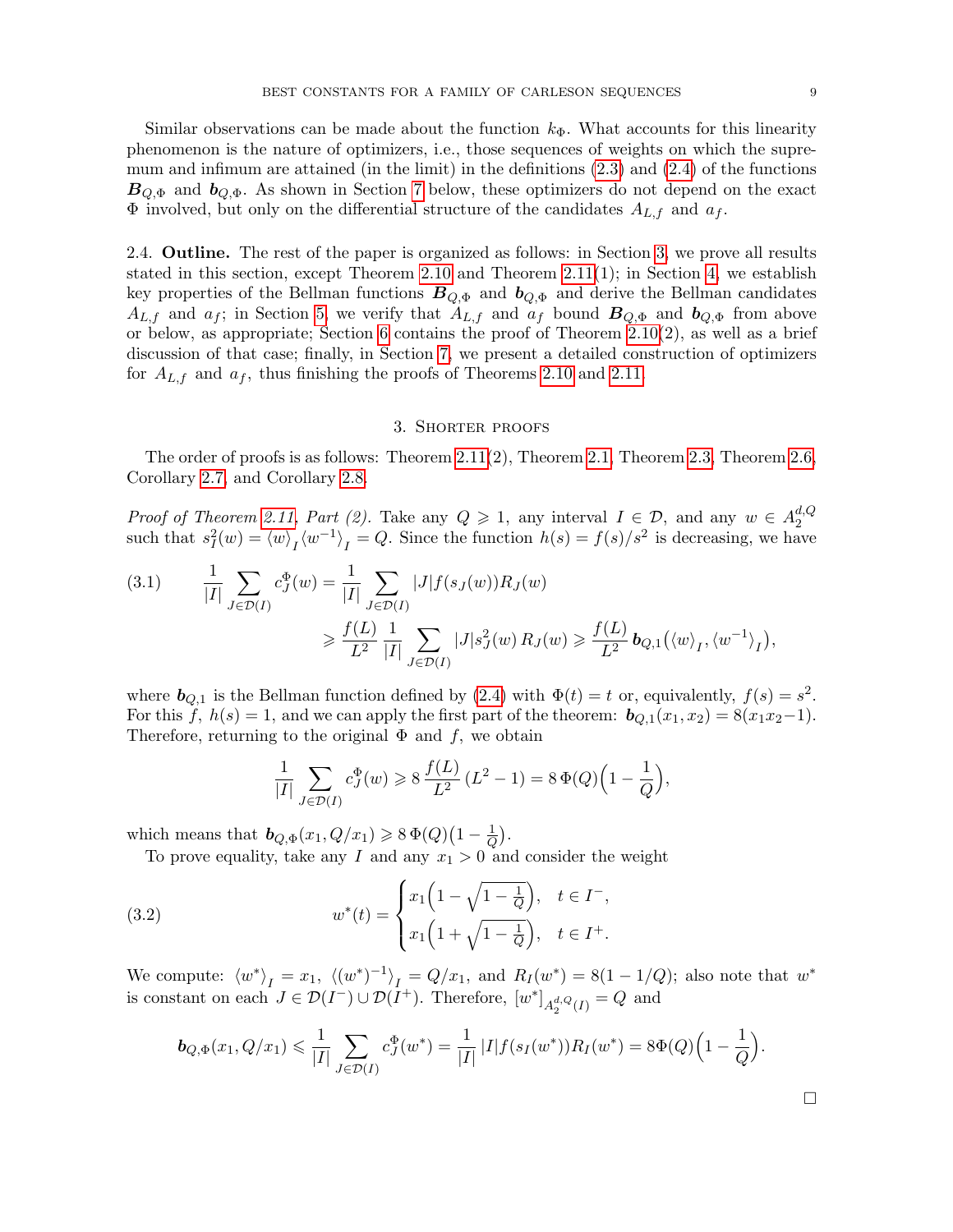*Proof of Theorem [2.1.](#page-2-1)* We will derive this theorem as a corollary of Theorem [2.10.](#page-5-0) Take  $Q \geq 1$ and a  $w \in A_2^d$  such that  $Q = [w]_{A_2^d}$ . For any  $I \in \mathcal{D}$ , by the definition of  $B_{Q,\Phi}$ ,

$$
\frac{1}{|I|} \sum_{J \in \mathcal{D}(I)} c_J^{\Phi}(w) \leqslant B_{Q,\Phi}(\langle w \rangle_I, \langle w^{-1} \rangle_I) \leqslant \sup_{x \in \Omega_Q} B_{Q,\Phi}(x_1, x_2).
$$

Therefore,  $\|\{c_J^{\Phi}(w)\}\|_{\mathcal{C}} \leq \sup_{x \in \Omega_Q} B_{Q, \Phi}(x_1, x_2)$  and, finally,

$$
K_{\Phi}(Q) = \sup_{[w]_{A_2^d} = Q} ||{c_J^{\Phi}(w)}||_c \leq \sup_{x \in \Omega_Q} B_{Q, \Phi}(x_1, x_2).
$$

The right-hand side expressions in all three statements of Theorem [2.10](#page-5-0) attain their maxima when  $s = \sqrt{Q} = L$ . For Parts (1) and (3), this is because both  $A_{L,f}$  and, respectively,  $a_f$  are increasing functions. For Part (2), we have

$$
8(s-1)(4L-s-1) h(s_0(s)) = \frac{8(s-1)(4L-s-1)^3}{9(9L^2-s^2-s-1)^2} f(s_0(s)).
$$

It is easy to verify that the fraction in front of f is increasing in s, as is the function  $s_0$ ; on the other hand,  $f$  is increasing by assumption.

Therefore, we obtain the three statements of Theorem [2.1](#page-2-1) — but with " $\leq$ " instead of "=" in Parts (1) and (3) — by setting  $s = \sqrt{Q}$  in the three respective statements of Theorem [2.10](#page-5-0) and changing the variable in the integrals.

To prove that the first and third statements hold with equality, note that by the definition of  $B_{Q,\Phi}$ , for any  $Q \geq 1$ , any  $x_1 > 0$  and any interval I, there exists a sequence of  $A_2^d(I)$ weights  $\{w_n\}$ , such that for each  $n \ [w_n]_{A_2^d(I)} = Q$ ,  $\langle w_n \rangle_I = x_1$ ,  $\langle w_n \rangle_I \langle w_n^{-1} \rangle_I = Q$ , and

$$
\lim_{n \to \infty} \frac{1}{|I|} \sum_{J \in \mathcal{D}(I)} c_J^{\Phi}(w_n) = \mathbf{B}_{Q, \Phi}(x_1, Q/x_1).
$$

Let us extend each  $w_n$  to all of R periodically by replicating it on each dyadic interval of length |*I*|; keep the name  $w_n$  for the extension. Clearly,  $[w_n]_{A_2^d} = [w_n]_{A_2^d(I)}$ , which means that the left-hand side does not exceed  $K_{\Phi}(Q)$ . On the other hand, by Theorem [2.10](#page-5-0) the right-hand side equals  $\mathcal{A}_{L,f}(\sqrt{Q})$  in Part (1) and  $a_f(\sqrt{Q})$  in Part (3). The proof is complete.

Proof Theorem [2.3.](#page-3-0) We will assume the statements of Theorem [2.11,](#page-5-1) Lemma [7.1,](#page-24-0) and Remark [7.2.](#page-25-0) The last two come from Section [7,](#page-22-0) which itself is self-contained.

*Proof of Part (1).* Take any  $Q \geq 1$  and any  $w \in A_2^d$  such that  $[w]_{A_2^d} = Q$ . There exists a sequence of intervals  $\{I_n\}$  such that  $\langle w \rangle_{I_n} \langle w^{-1} \rangle_{I_n} \to Q$  as  $n \to \infty$ . By the definition of  $b_{Q,\Phi}$ ,

$$
\frac{1}{|I_n|}\sum_{J\in \mathcal{D}(I_n)}c_J^{\Phi}(w)\geqslant \boldsymbol{b}_{Q,\Phi}(\langle w\rangle_{I_n},\langle w^{-1}\rangle_{I_n})=a_f\Big(\sqrt{\langle w\rangle_{I_n}\langle w^{-1}\rangle_{I_n}}\Big).
$$

Therefore,

$$
\|\{c_J^{\Phi}\}\|_{\mathcal{C}} \ge \lim_{n \to \infty} a_f\left(\sqrt{\langle w \rangle_{I_n} \langle w^{-1} \rangle_{I_n}}\right) = a_f(\sqrt{Q}),
$$

since  $a_f$  is continuous on  $[1, \infty)$ . Taking the infimum over all w with  $[w]_{A_2^d} = Q$  gives

$$
k_{\Phi}(Q) \geqslant a_f(\sqrt{Q}).
$$

To prove the converse inequality, we use the sequence  $\{w_n^{(L,L)}\}$  of weights on  $(0,1)$  constructed in Section [7.](#page-22-0) That sequence is given by [\(7.6\)](#page-24-1) and [\(7.7\)](#page-24-2) with  $s_0 = L$ ; let us call it simply  $\{w_n\}$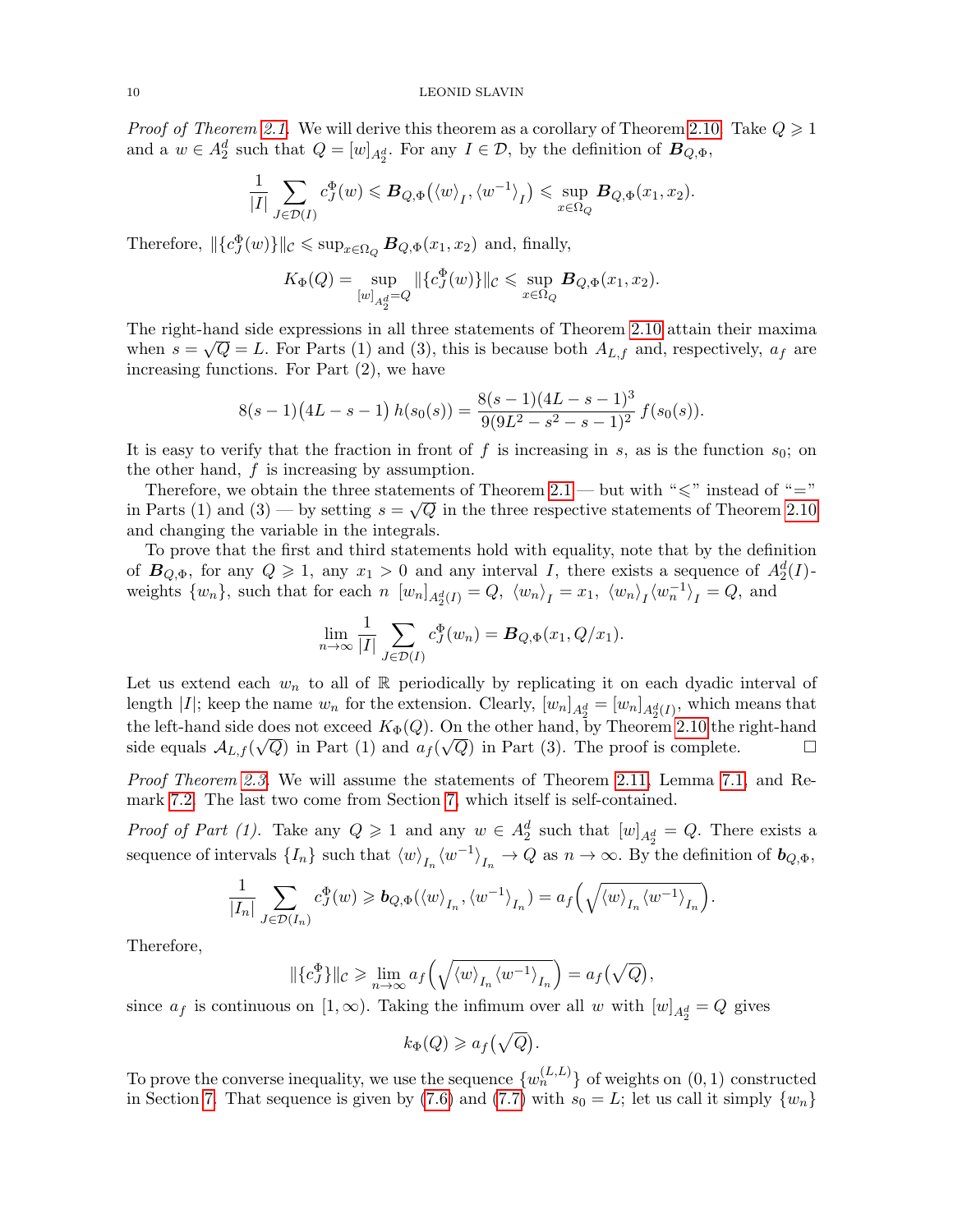here. Let  $I = (0, 1)$ . Lemma [7.1](#page-24-0) asserts that  $[w_n]_{A_2^d(I)} = Q$  for all n and that

$$
\lim_{n \to \infty} \sum_{J \in \mathcal{D}(I)} c_J^{\Phi}(w_n) = a_f(\sqrt{Q}).
$$

In addition, from Remark [7.2,](#page-25-0)

$$
\sup_{R \in \mathcal{D}(I)} \frac{1}{|R|} \sum_{J \in \mathcal{D}(R)} c_J^{\Phi}(w_n) \leqslant \sum_{J \in \mathcal{D}(I)} c_J^{\Phi}(w_n).
$$

Extend each  $w_n$  periodically to all of R. Clearly, for each  $n$ ,  $[w_n]_{A_2^d} = Q$  and

$$
\|\{c_J^{\Phi}(w_n)\}\|_{\mathcal{C}} = \sum_{J \in \mathcal{D}(I)} c_J^{\Phi}(w_n).
$$

The left-hand side is no less than  $k_{\Phi}(Q)$ , while the right-hand side converges to  $a_f$ √  $\overline{Q}).$ After changing the variable in the integral  $\int_1^L f(z)/z \, dz$ , we obtain the statement in Part (1) of the theorem.

*Proof of Part (2).* The proof proceeds along the lines of that of Part (1), but also uses key ingredients from the proof of Theorem [2.11\(](#page-5-1)2). First, take  $Q \geq 1$  and any  $w \in A_2^d$  such that  $[w]_{A_2^d} = Q$ . There exists a sequence of dyadic intervals  $\{I_n\}$  such that  $\langle w \rangle_{I_n} \langle w^{-1} \rangle_{I_n} \to Q$ . Now, as in  $(3.1)$ ,

$$
\begin{split} \|\{c_J^{\Phi}(w)\}\|_{\mathcal{C}} &\geq \frac{1}{|I_n|} \sum_{J \in \mathcal{D}(I_n)} c_J^{\Phi}(w) = \frac{1}{|I_n|} \sum_{J \in \mathcal{D}(I_n)} |J| f(s_J(w)) R_J(w) \\ &\geq \frac{f(L)}{L^2} \frac{1}{|I_n|} \sum_{J \in \mathcal{D}(I_n)} |J| s_J^2(w) R_J(w) \geq \frac{f(L)}{L^2} \mathbf{b}_{Q,1} (\langle w \rangle_{I_n}, \langle w^{-1} \rangle_{I_n}) \\ &= 8 \frac{f(L)}{L^2} \left( \langle w \rangle_{I_n} \langle w^{-1} \rangle_{I_n} - 1 \right) \xrightarrow[n \to \infty]{} 8\Phi(Q) \left( 1 - \frac{1}{Q} \right). \end{split}
$$

Therefore,  $k_{\Phi}(Q) \geqslant 8\Phi(Q)(1-\frac{1}{Q})$  $\frac{1}{Q}$ ). To establish the converse, take an interval I and let  $w^*$ be the weight on I defined by [\(3.2\)](#page-8-2). Extend  $w^*$  to all of R as in Part (1). Then  $[w^*]_{A_2^d} = Q$ and

$$
\|\{c_J^{\Phi}(w)\}\|_{\mathcal{C}} = \frac{1}{|I|} \sum_{J \in \mathcal{D}(I)} c_J^{\Phi}(w^*) = 8\Phi(Q)\left(1 - \frac{1}{Q}\right).
$$

The left-hand side is no smaller than  $k_{\Phi}(Q)$ , hence the proof is complete.

Proof of Theorem [2.6.](#page-4-0) We first obtain estimates on  $K_{\Phi}$  and  $k_{\Phi}$  that work for all increasing  $\Phi$ . Assume that  $w \in A_2^d$  and let  $[w]_{A_2^d} = Q$ . For all  $s \in [1, L]$ ,  $f(s) \frac{s^2}{L^2} \leqslant f(s) \leqslant f(L)$ . Therefore, for  $c_J^{\Phi}(w) = |J| f(s_J(w)) R_J(w)$  we get

$$
c_J^{\Phi_-}(w) \leqslant c_J^{\Phi}(w) \leqslant c_J^{\Phi_+}(w),
$$

where we have set  $\Phi_-(t) = \Phi(t) \frac{t}{C}$  $\frac{t}{Q}$  and  $\Phi_+(t) = \Phi(Q)$ . Hence,

$$
k_{\Phi_{-}}(Q)\leqslant k_{\Phi}(Q),\qquad K_{\Phi}(Q)\leqslant K_{\Phi_{+}}(Q).
$$

The function  $\Phi_-(t)/t = \Phi(t)/Q$  is increasing, so by Theorem [2.3\(](#page-3-0)1)

$$
k_{\Phi_{-}}(Q) = 8 \int_{1}^{Q} \frac{\Phi_{-}(t)}{t} dt = \frac{8}{Q} \int_{1}^{Q} \Phi(t) dt.
$$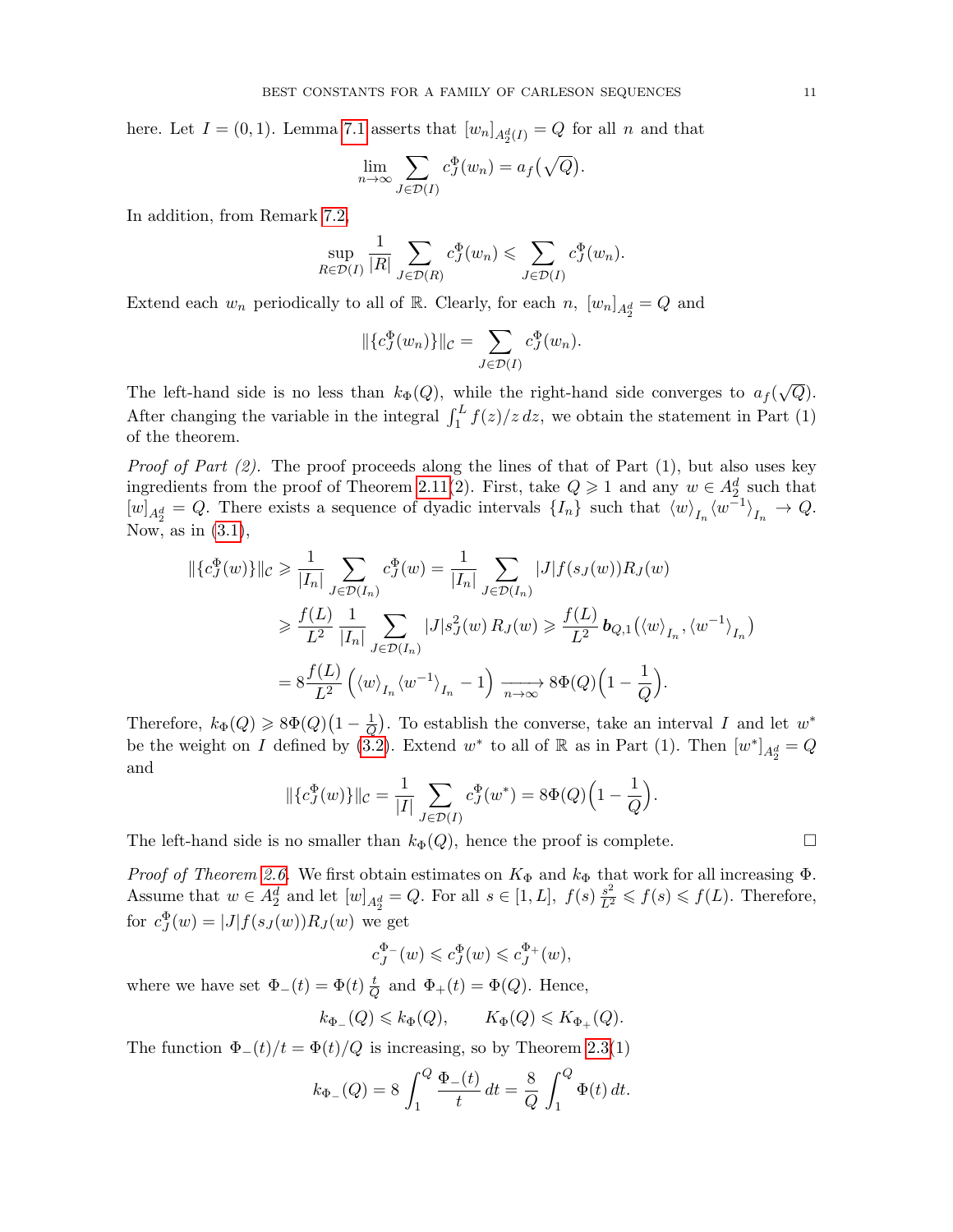On the other hand,  $\Phi_+$  is decreasing, so by Theorem [2.1\(](#page-2-1)3)

$$
K_{\Phi_+}(Q) = 8 \int_1^Q \frac{\Phi_+(t)}{t} dt = 8\Phi(Q) \log Q.
$$

This already proves part (i). To prove (ii), we observe that if  $\Phi(t) \to \infty$  as  $t \to \infty$  (write  $\Phi(\infty) = \infty$ , then the function  $k_{\Phi_{-}}$  defined above is strictly increasing and  $k_{\Phi_{-}}(\infty) = \infty$ . Therefore,  $k_{\Phi_{-}}$  is invertible on [1, ∞).

Now, assume that  ${c_J^{\Phi}(w)}$  is Carleson, but  $w \notin A_2^d$ . Take  $I \in \mathcal{D}$  and let  $w^I = w \chi_I$ . For  $n \geq 0$ , let  $w_n^I$  be the truncation of  $w^I$  at the *n*-th dyadic generation:

<span id="page-11-0"></span>
$$
w_n^I = \sum_{J \in \mathcal{D}_n(I)} \langle w \rangle_J \chi_J.
$$

Extend  $w_n^I$  periodically to all of  $\mathbb{R}$ ; still call it  $w_n^I$ . Observe that  $w_n^I \in A_2^d$  and  $||c_J^{\Phi}(w_n^I)||_C \leq$  $||c_J^{\Phi}(w)||_{\mathcal{C}}$ . Therefore,

(3.3) 
$$
k_{\Phi_{-}}([w_{n}^{I}]_{A_{2}^{d}}) \leq \|c_{J}^{\Phi}(w)\|_{\mathcal{C}}.
$$

Since  $w \notin A_2^d$ ,  $\sup_{I \in \mathcal{D}} (\lim_{n \to \infty} [w_n^I]_{A_2^d}) = \infty$ . Since  $k_{\Phi}(\infty) = \infty$ , if we take first the limit in [\(3.3\)](#page-11-0) as  $n \to \infty$  and then, if still necessary, the supremum over all I, we obtain a contradiction. Therefore,  $w \in A_2^d$ ; furthermore,  $k_{\Phi}([w]_{A_2^d}) \leq ||\{c_J^{\Phi}(w)\}||_c$ . Inverting  $k_{\Phi}$ (called  $u$  in the statement of the theorem) completes the proof of part (ii).

To prove (iii), first observe that if  $\Phi(\infty) \neq \infty$ , then

$$
\|\{c_J^{\Phi}(w)\}\|_{\mathcal{C}} \leq \Phi(\infty) \, \|\{|J| R_J(w)\}\|_{\mathcal{C}}.
$$

We will now present an explicit weight  $w \notin A_2^d$  such that the sequence  $\{|J|R_J(w)\}\$ is Carleson. For  $t \in (0,1)$ , let

$$
w(t) = \sum_{k=1}^{\infty} 2^k k^{-2} \cdot \chi_{(2^{-k}, 2^{-k+1})}(t).
$$

Now, extend w periodically to R. For  $n \geq 0$ , let  $I_n = (0, 2^{-n})$ . We compute

$$
\left\langle w\right\rangle_{I_n} = 2^n \sum_{k=n+1}^{\infty} k^{-2} \geqslant 2^n n^{-1}, \qquad \left\langle w^{-1}\right\rangle_{I_n} = 2^n \sum_{k=n+1}^{\infty} k^2 4^{-k} \geqslant \frac{1}{3} n^2 2^{-n}.
$$

Therefore,  $\langle w \rangle_{I_n} \langle w^{-1} \rangle_{I_n} \geqslant n/3$ , and so  $w \notin A_2^d$ .

Now, clearly

$$
\|\{|J|R_{J}(w)\}\|_{\mathcal{C}} = \sup_{I \in \mathcal{D}(0,1)} \frac{1}{|I|} \sum_{J \in \mathcal{D}(I)} |J|R_{J}(w).
$$

Observe, that the only intervals in  $\mathcal{D}(0,1)$  on which w is not constant — and, thus, on which  $\sum_{J \in \mathcal{D}(I)} |J| R_J(w) \neq 0$  — are the intervals  $I_n$  for  $n \geq 0$ . For each n we have

$$
\frac{1}{|I_n|} \sum_{J \in \mathcal{D}(I_n)} |J| R_J(w) = \frac{1}{|I_n|} \sum_{k=n}^{\infty} |I_k| R_{I_k}(w).
$$

For any weight w and any interval  $J$ ,  $\langle w \rangle_{J^{\pm}} \leqslant 2 \langle w \rangle_{J}$ , so  $R_J(w) = (\langle w \rangle_{J^{-}} - \langle w \rangle_{J^{+}})^2 / \langle w \rangle_{J}^2$  $j^2 +$  $\left(\langle w^{-1} \rangle_{J^{-}} - \langle w^{-1} \rangle_{J^{+}} \right)^2 / \langle w^{-1} \rangle_{J}^2$  $j<sup>2</sup> \leq 8$ . We conclude that

$$
\|\{|J|R_J(w)\}\|_{\mathcal{C}} = \sup_n \frac{1}{|I_n|} \sum_{J \in \mathcal{D}(I_n)} |J|R_J(w) \leq 8 \cdot 2^n \sum_{k=n}^{\infty} 2^{-k} = 16,
$$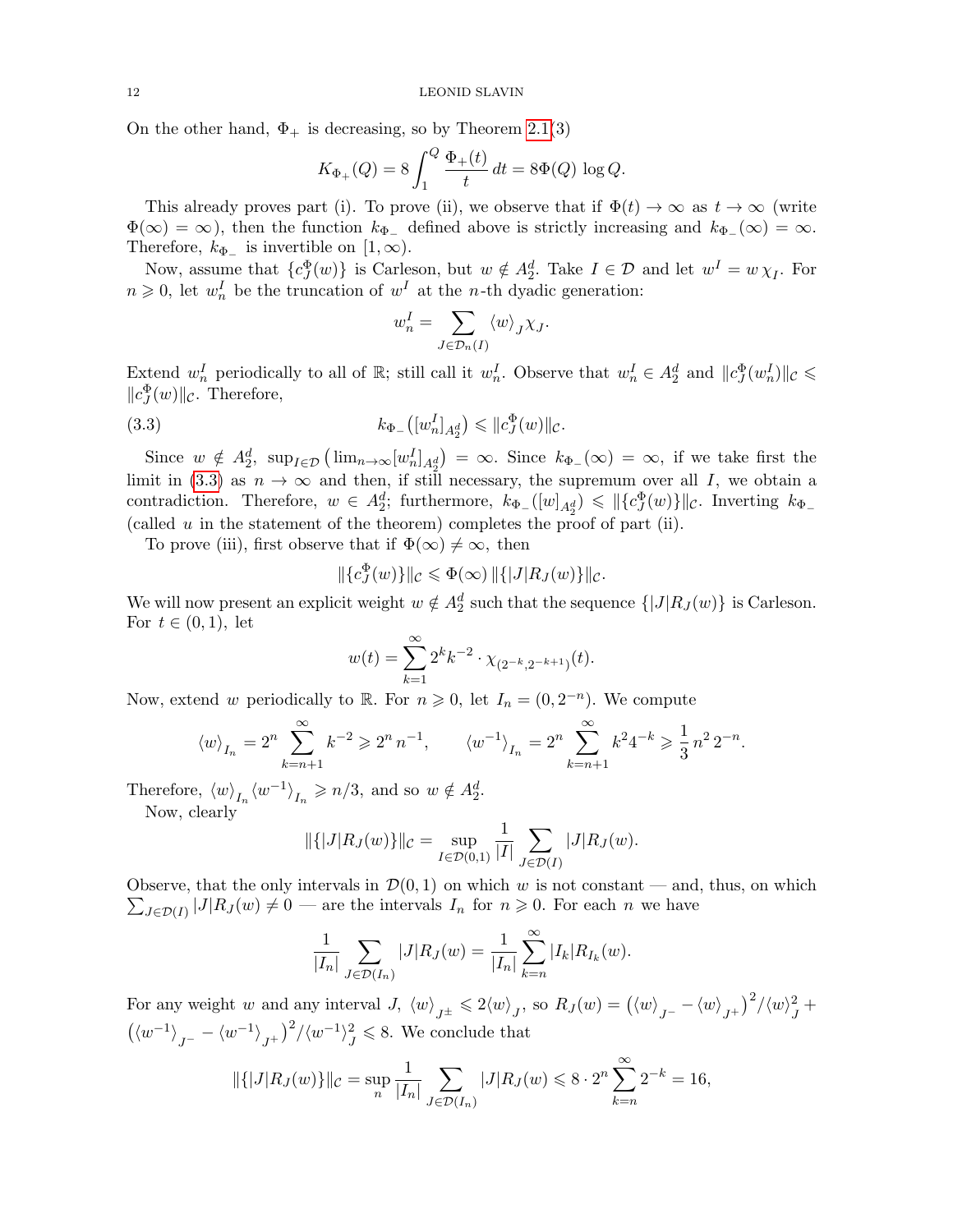finishing the proof.  $\Box$ 

Proof of Corollary [2.7.](#page-4-1) The only part of this corollary not contained in Theorem [2.7](#page-4-1) is that for  $\Phi(t) = t^{\alpha}$ , Corollary [2.4](#page-3-1) gives exact expressions for  $k_{\alpha}$  and we do not need the inequality  $k_{\Phi}(Q) \geqslant \frac{8}{C}$  $\frac{8}{Q} \int_1^Q \Phi(t) dt$ . Observe that  $k_\alpha$  is indeed invertible for all  $\alpha > 0$ .

Proof of Corollary [2.8.](#page-4-2) The statement of the corollary is an immediate consequence of the following lemma. This lemma extends the results of Beznosova [\[1\]](#page-28-1), who proved it with  $\gamma = 1$ and 4 in place of e, and Moraes, who proved it in his thesis (also see [\[3\]](#page-28-19)) for all  $\gamma \geq 0$ , but still with the constant 4. The proof given works in any dimension, though we need it only in dimension 1.

<span id="page-12-1"></span>**Lemma 3.1.** Let w be a weight such that  $w^{-1}$  is also a weight. Assume  $\{c_J\}_{J\in\mathcal{D}}$  is a Carleson sequence with norm B. Then for any  $\gamma \geq 0$  and each  $I \in \mathcal{D}$ ,

$$
\frac{1}{|I|} \sum_{J \in \mathcal{D}(I)} c_J \, \frac{1}{\langle w^{-1} \rangle_J^{\gamma}} \leqslant e \, B \langle w^{\gamma} \rangle_I.
$$

*Proof.* The case  $\gamma = 0$  is obvious, so assume  $\gamma > 0$ . Observe that for any interval I, any  $J \in D(I)$ , and any  $p > 1/\gamma$ ,

$$
\langle w^{-1}\rangle_J^{-\gamma} \leq \langle w^{1/p}\rangle_J^{p\gamma} \leq \inf_{x \in J} [M(w^{1/p}\chi_I)]^{p\gamma}(x).
$$

Here M is the dyadic maximal function,  $M\varphi(x) \stackrel{\text{def}}{=} \sup_{x \in R \in \mathcal{D}} {\langle |\varphi| \rangle}_R$ . Recall that for  $p > 1$ the norm of M on  $L^p(\mathbb{R}^n)$  equals  $p/(p-1)$ .

Now, using Carleson Lemma [1.1](#page-1-3) with  $F(x) = [M(w^{1/p}\chi_I)]^{p\gamma}$  gives

$$
\frac{1}{|I|} \sum_{J \in D(I)} c_J \frac{1}{\langle w^{-1} \rangle_J^{\gamma}} \leq \frac{1}{|I|} \sum_{J \in D(I)} c_J \inf_{x \in J} [M(w^{1/p} \chi_I)]^{p\gamma}(x) \leq B \frac{1}{|I|} \int_{\mathbb{R}} [M(w^{1/p} \chi_I)]^{p\gamma}(x) dx
$$
  

$$
\leq B \left(\frac{p\gamma}{p\gamma - 1}\right)^{p\gamma} \frac{1}{|I|} \|w^{1/p} \chi_I\|_{L^{p\gamma}(\mathbb{R})}^{p\gamma} = B \left(\frac{p\gamma}{p\gamma - 1}\right)^{p\gamma} \langle w^{\gamma} \rangle_I.
$$

Taking the limit as  $p \to \infty$ , we obtain the statement of the lemma.

To prove the corollary, write  $\gamma = \alpha - \beta$ . Then

$$
c_J^{(\alpha,\beta)}(w) = |J| \langle w \rangle_J^{\alpha} \langle w^{-1} \rangle_J^{\beta} R_J(w) = |J| \left( \langle w \rangle_J \langle w^{-1} \rangle_J \right)^{\alpha} \langle w^{-1} \rangle_J^{\gamma} R_J(w) = c_J^{(\alpha)}(w) \langle w^{-1} \rangle_J^{-\gamma}.
$$

Since  $\{c_J^{(\alpha)}\}$  $\{G'(w)\}\$ is a Carleson sequence with norm not exceeding  $K_{\alpha}([w]_{A_2^d})$ , the result follows from Lemma [3.1.](#page-12-1)  $\Box$ 

### 4. Necessary conditions on Bellman candidates; induction on scales

<span id="page-12-0"></span>When seeking the Bellman function for an inequality, one typically determines key conditions that this function must satisfy directly from its definition and then derives (or otherwise presents) a candidate function that possess these properties. The candidate is then shown to equal the true Bellman function – or at least bound it from above or below, as appropriate. The actual proof of the inequality consists of revealing the exact relationship between the Bellman candidate and the Bellman function and, technically, does not require one to know where the candidate comes from. However, the process of constructing a candidate both illustrates the main inductive component of the proof and is intrinsically tied with the construction of optimizers in the original inequality. Accordingly, we present it in some detail.

The following lemma lists three key properties of  $B_{Q,\Phi}$  and  $b_{Q,\Phi}$  that follow from definitions [\(2.3\)](#page-5-2) and [\(2.4\)](#page-5-3).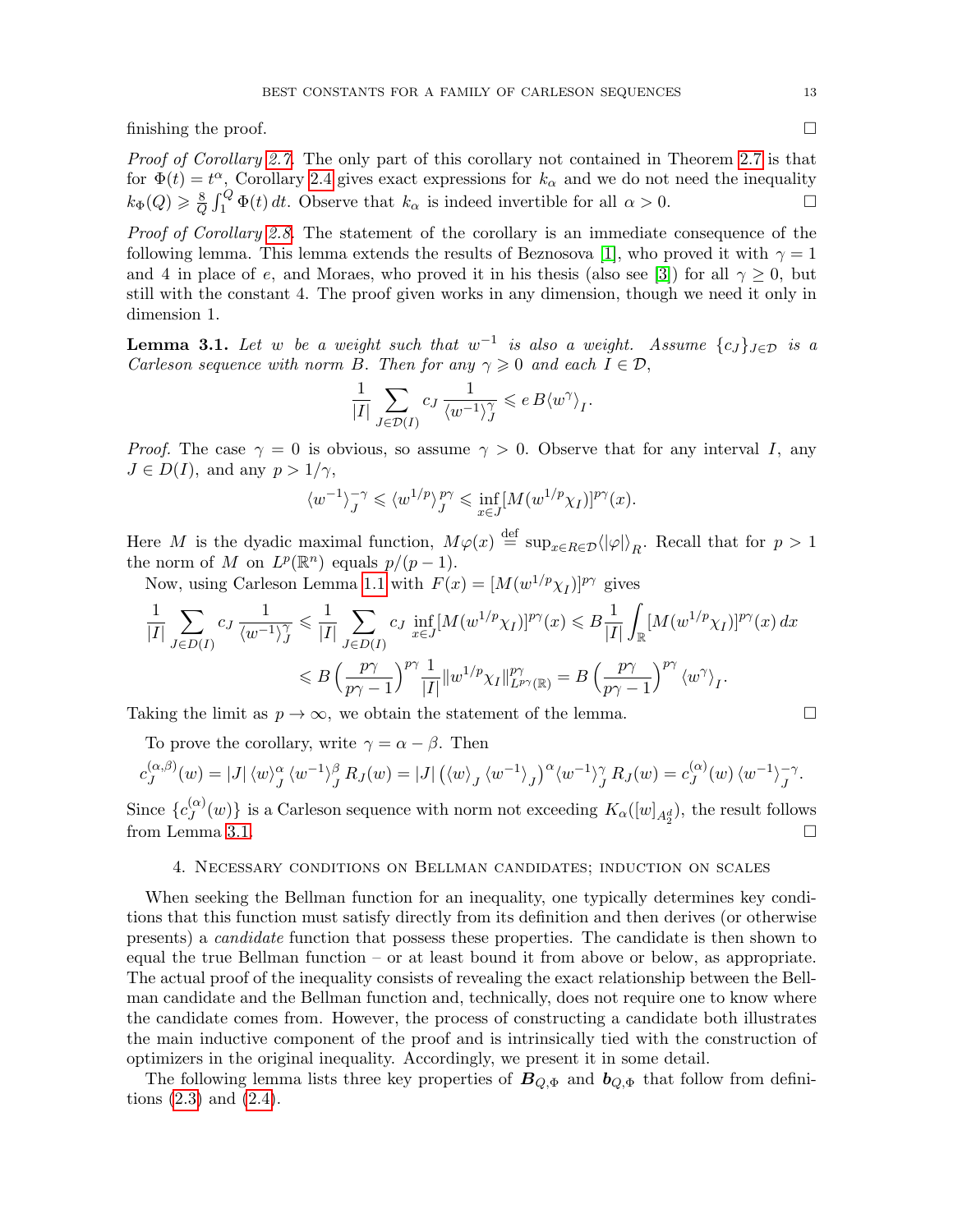<span id="page-13-4"></span>**Lemma 4.1.** The functions  $B_{Q,\Phi}$  and  $b_{Q,\Phi}$  satisfy

<span id="page-13-0"></span>(1) Main inequality. For all points  $x^-, x^+ \in \Omega_Q$  such that  $(x^- + x^+)/2 \in \Omega_Q$ , (4.1)

$$
\mathbf{B}_{Q,\Phi}\left(\frac{x^{-}+x^{+}}{2}\right) \geq \frac{1}{2}\mathbf{B}_{Q,\Phi}(x^{-}) + \frac{1}{2}\mathbf{B}_{Q,\Phi}(x^{+}) + \Phi(x_{1}x_{2})\left[\frac{(x_{1}^{-}-x_{1}^{+})^{2}}{x_{1}^{2}} + \frac{(x_{2}^{-}-x_{2}^{+})^{2}}{x_{2}^{2}}\right],
$$
\n
$$
(4.2)\ \mathbf{b}_{Q,\Phi}\left(\frac{x^{-}+x^{+}}{2}\right) \leq \frac{1}{2}\mathbf{b}_{Q,\Phi}(x^{-}) + \frac{1}{2}\mathbf{b}_{Q,\Phi}(x^{+}) + \Phi(x_{1}x_{2})\left[\frac{(x_{1}^{-}-x_{1}^{+})^{2}}{x_{1}^{2}} + \frac{(x_{2}^{-}-x_{2}^{+})^{2}}{x_{2}^{2}}\right].
$$

<span id="page-13-1"></span>(2) Boundary condition. For all  $x_1 \in (0, \infty)$ ,

(4.3) 
$$
\boldsymbol{B}_{Q,\Phi}(x_1,1/x_1)=0, \quad \boldsymbol{b}_{Q,\Phi}(x_1,1/x_1)=0.
$$

<span id="page-13-2"></span>(3) Homogeneity. For all  $x \in \Omega_Q$ ,

(4.4) 
$$
B_{Q,\Phi}(x_1,x_2)=B_{Q,\Phi}(\sqrt{x_1x_2},\sqrt{x_1x_2}), \quad b_{Q,\Phi}(x_1,x_2)=b_{Q,\Phi}(\sqrt{x_1x_2},\sqrt{x_1x_2}).
$$

*Proof.* It suffices to prove these statements for  $B_{Q,\Phi}$  as the proof for  $b_{Q,\Phi}$  is almost identical.

To prove [\(4.1\)](#page-13-0), first observe that for any point  $x = (x_1, x_2) \in \Omega_Q$ , there exists a weight  $w \in A_2^{d,Q}$  $\binom{d, Q}{2}(I)$  such that  $\langle w \rangle_I = x_1$  and  $\langle w^{-1} \rangle_I = x_2$ . For instance, one can take

(4.5) 
$$
w(t) = \begin{cases} x_1 \left( 1 - \sqrt{1 - \frac{1}{x_1 x_2}} \right), & t \in I^-, \\ x_1 \left( 1 + \sqrt{1 - \frac{1}{x_1 x_2}} \right), & t \in I^+. \end{cases}
$$

Indeed, being constant on  $I^{\pm}$ , this weight is in  $A_2^d(I^{\pm})$  with  $[w]_{A_2^d(I^{\pm})} = 1$ . Since  $x \in \Omega_Q$  and

<span id="page-13-3"></span>
$$
A_2^{d,Q}(I) = \{ w : w|_{I^-} \in A_2^{d,Q}(I^-), w|_{I^+} \in A_2^{d,Q}(I^+), \langle w \rangle_I \langle w^{-1} \rangle_I \leq Q \},\
$$

the conclusion follows. This means that the supremum and infimum in the definitions [\(2.3\)](#page-5-2) and [\(2.4\)](#page-5-3) are taken over a non-empty set.

Now, for any  $w \in A_2^{d,Q}$  $_2^{a,Q}(I),$ 

$$
\frac{1}{|I|} \sum_{J \in \mathcal{D}(I)} c_J^{\Phi}(w) = \frac{1}{2} \frac{1}{|I^-|} \sum_{J \in \mathcal{D}(I^-)} c_J^{\Phi}(w) + \frac{1}{2} \frac{1}{|I^+|} \sum_{J \in \mathcal{D}(I^+)} c_J^{\Phi}(w) + f(s_I(w)) R_I(w),
$$

where we have used notation [\(2.2\)](#page-2-3). Inequality [\(4.1\)](#page-13-0) now follows from considering any weight  $w^* \in A_2^{d,Q}$  $^{d,Q}_{2}(I)$  that realizes (or almost realizes) the supremum in [\(2.3\)](#page-5-2) on both  $I^-$  and  $I^+$ (note that  $w^*|_{I^-}$  and  $w^*|_{I^+}$  can be chosen independently of each other).

The boundary condition [\(4.3\)](#page-13-1) holds since the only functions w in  $A_2^d(I)$  satisfying  $\langle w \rangle_I =$  $1/\langle w^{-1} \rangle_t$  are constants.

Lastly, to show [\(4.4\)](#page-13-2), take any  $\tau > 0$  and replace w with  $\tau w$  in the definitions [\(2.3\)](#page-5-2) and [\(2.4\)](#page-5-3). The class  $A_2^{d,Q}$  $\frac{d_i Q}{2}$  is invariant under this transformation, as is the sum  $\frac{1}{|I|} \sum_{J \in \mathcal{D}(I)} c_J^{\Phi}(w)$ . Therefore,

$$
\boldsymbol{B}_{Q,\Phi}(\tau x_1, \tau^{-1} x_2) = \boldsymbol{B}_{Q,\Phi}(x_1, x_2),
$$

and setting  $\tau = \sqrt{x_2/x_1}$  finishes the proof.

The central point in Bellman analysis on martingales is that if one has *any* function  $B$  on  $\Omega_Q$  that satisfies [\(4.1\)](#page-13-0) and [\(4.3\)](#page-13-1), that function is automatically a majorant of  $B_{Q,\Phi}$ ; a similar conclusion applies to  $b_{Q,\Phi}$ . Specifically, we have the following lemma, which implements in our setting the main part of any Bellman-function argument, sometimes referred to as "Bellman induction" or "induction on scales."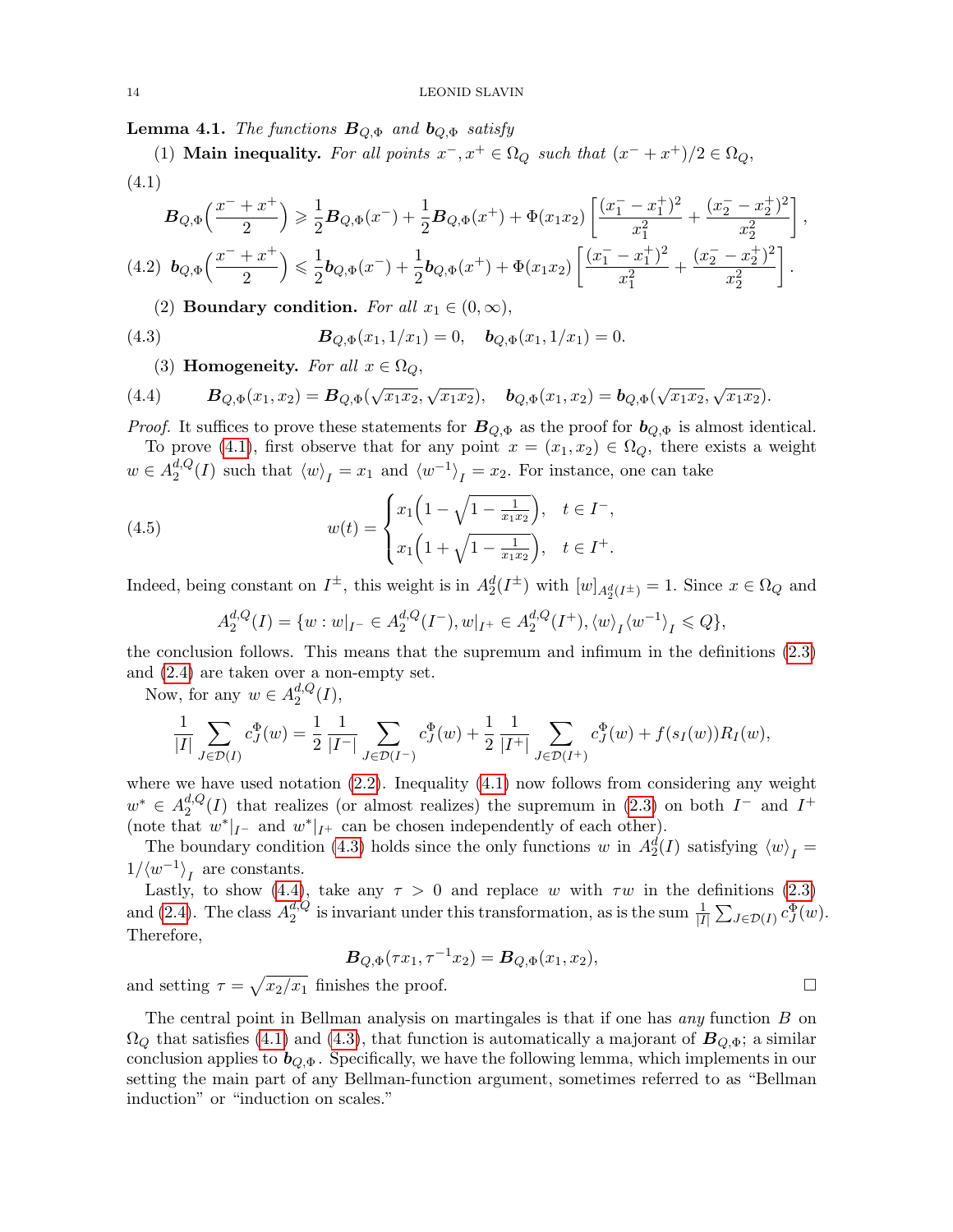<span id="page-14-4"></span>**Lemma 4.2.** Let B and b be functions on  $\Omega_Q$  satisfying

<span id="page-14-0"></span>(4.6) 
$$
B\left(\frac{x^{-}+x^{+}}{2}\right) \geq \frac{1}{2}B(x^{-}) + \frac{1}{2}B(x^{+}) + \Phi(x_{1}x_{2})\left[\frac{(x_{1}^{-}-x_{1}^{+})^{2}}{x_{1}^{2}} + \frac{(x_{2}^{-}-x_{2}^{+})^{2}}{x_{2}^{2}}\right]
$$

and

<span id="page-14-2"></span>
$$
(4.7) \t b\left(\frac{x^{-}+x^{+}}{2}\right) \leq \frac{1}{2}b(x^{-}) + \frac{1}{2}b(x^{+}) + \Phi(x_{1}x_{2})\left[\frac{(x_{1}^{-}-x_{1}^{+})^{2}}{x_{1}^{2}} + \frac{(x_{2}^{-}-x_{2}^{+})^{2}}{x_{2}^{2}}\right],
$$

respectively, for all points  $x^-, x^+ \in \Omega_Q$  such that  $(x^- + x^+)/2 \in \Omega_Q$ , as well as

(4.8) 
$$
B(x_1, 1/x_1) = 0, \quad b(x_1, 1/x_1) = 0, \ \forall x_1 \in (0, \infty).
$$

Assume that  $\Phi$  is a non-negative, bounded function on [1, Q]. Then

<span id="page-14-1"></span>
$$
B(x) \geqslant B_{Q,\Phi}(x), \qquad b(x) \leqslant b_{Q,\Phi}(x), \qquad \forall x \in \Omega_Q.
$$

*Proof.* First, we obtain elementary estimates on B and b. Take any  $x \in \Omega_Q$  and write  $x = (x^- + x^+)/2$ , where, as in [\(4.5\)](#page-13-3),

$$
x_1^{\pm} = x_1 \left( 1 \pm \sqrt{1 - \frac{1}{x_1 x_2}} \right), \quad x_2^{\pm} = x_2 \left( 1 \mp \sqrt{1 - \frac{1}{x_1 x_2}} \right).
$$

We have  $x_1^- x_2^- = x_1^+ x_2^+ = 1$  and  $(x_1^- - x_1^+)^2 / x_1^2 + (x_2^- - x_2^+)^2 / x_2^2 = 8(1 - 1/(x_1 x_2))$ . Let  $M = ||\Phi||_{L^{\infty}([1, Q])}$ . Using [\(4.6\)](#page-14-0) and noting that  $B(x^{-}) = B(x^{+}) = 0$  by [\(4.8\)](#page-14-1), we obtain

$$
B(x) \geqslant 8\Phi(x_1x_2)\left(1 - \frac{1}{x_1x_2}\right) \geqslant 0.
$$

Similarly,

$$
b(x) \le 8\Phi(x_1x_2)\left(1 - \frac{1}{x_1x_2}\right) \le 8M\left(1 - \frac{1}{x_1x_2}\right)
$$

.

Now, again take any  $x \in \Omega_Q$  and any interval I. Let  $w \in A_2^{d,Q}$  $a_2^{a,Q}(I)$  be any weight such that  $\langle w \rangle_I = x_1$  and  $\langle w^{-1} \rangle_I = x_2$ . For any  $J \in \mathcal{D}(I)$ , let  $x_J = (\langle w \rangle_J, \langle w^{-1} \rangle_J)$ ; since  $w \in A_2^{d,Q}$  $_2^{a,Q}(I),$  $x_J \in \Omega_Q$ . Applying [\(4.6\)](#page-14-0) repeatedly, we have

$$
B(x) \geq \frac{1}{2}B(x_{I-}) + \frac{1}{2}B(x_{I+}) + \Phi(x_1x_2) R_I(w)
$$
  
 
$$
\geq \frac{1}{|I|} \sum_{J \in \mathcal{D}_n(I)} |J|B(x_J) + \sum_{k=0}^{n-1} \sum_{J \in \mathcal{D}_n(I)} f(s_J) R_J(w).
$$

Since  $B \ge 0$ , we can drop the first sum and then take the limit as  $n \to \infty$ . Taking the supremum over all  $w \in A_2^{d,Q}$  $\binom{d, Q}{2}(I)$  with  $\langle w \rangle_I = x_1$  and  $\langle w^{-1} \rangle_I = x_2$  proves the lemma for B.

<span id="page-14-3"></span>The argument for b is similar. Using  $(4.7)$  repeatedly, we get

(4.9) 
$$
b(x) \leq \frac{1}{|I|} \sum_{J \in \mathcal{D}_n(I)} |J| b(x_J) + \sum_{k=0}^{n-1} \sum_{J \in \mathcal{D}_n(I)} f(s_J) R_J(w).
$$

The first sum is bounded by  $\frac{8M}{|I|} \sum_{J \in \mathcal{D}_n(I)} |J| \left(1 - \frac{1}{s^2}\right)$  $s_J^2$ ), which converges to 0 as  $n \to \infty$  by the Lebesgue differentiation theorem and the Lebesgue dominated convergence theorem. Taking the limit as  $n \to \infty$  and then the infimum over all appropriate w completes the proof.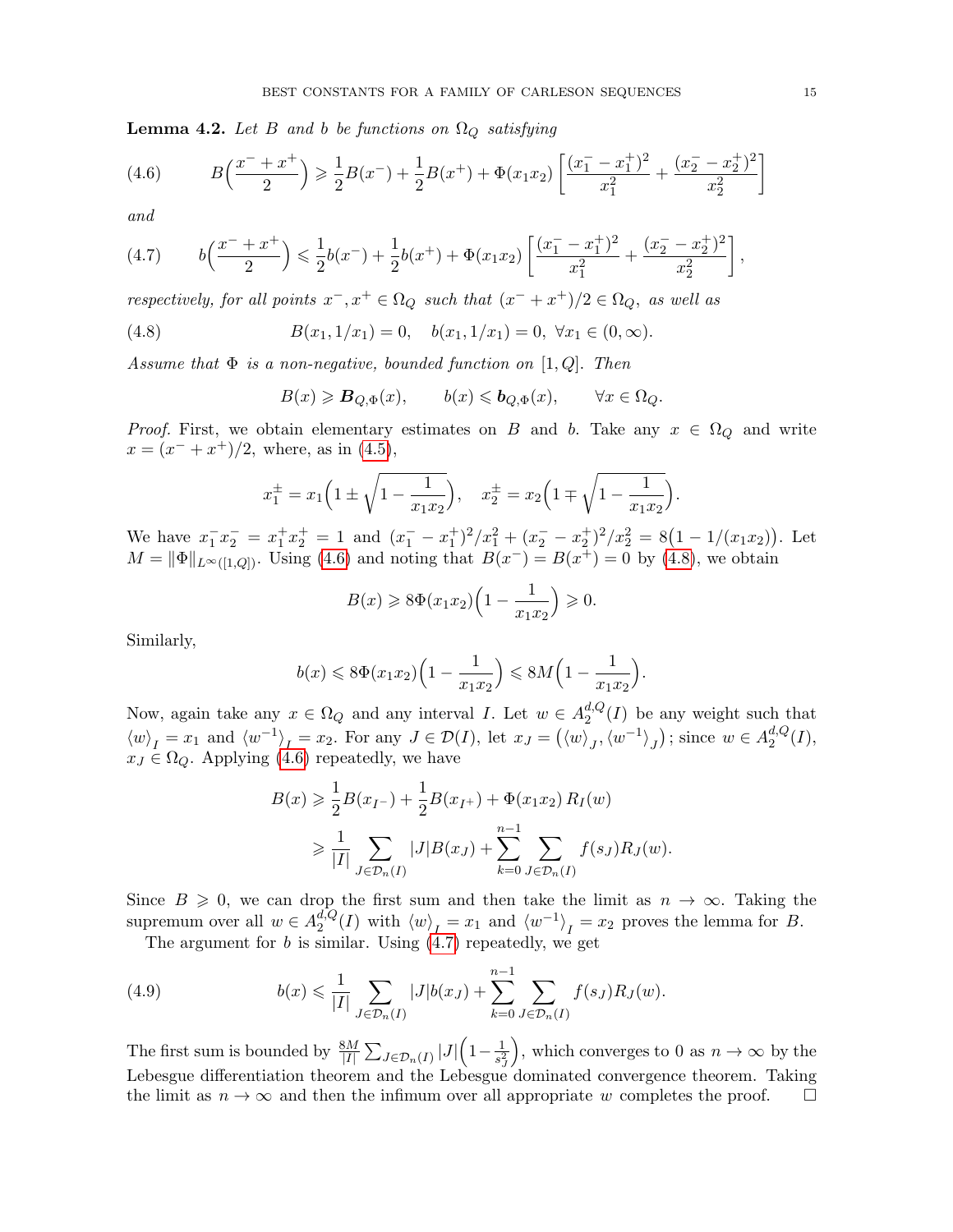## 16 LEONID SLAVIN

Remark 4.3. The reader may wonder if the condition that  $\Phi$  be bounded is necessary in this lemma. It is clearly not needed for the conclusion about  $B$ . For the lower candidate b, however, some technical assumption is needed in order to disregard the first sum in the right-hand side of [\(4.9\)](#page-14-3). An alternative would be to assume that b is continuous on  $\Omega_{\mathcal{O}}$ , as one can then run the induction only for dyadically-simple weights (for which the induction is finite) and then approximate an arbitrary weight by dyadically-simple ones. In any case, this distinction is inconsequential: first, in all cases of Theorem [2.11](#page-5-1)  $\Phi$  is automatically bounded on any finite interval; and second, our only lower candidate,  $b(x) = a_f(\sqrt{x_1 x_2})$ , is continuous on  $\Omega_Q$ .

We now turn to finding candidates  $B$  and  $b$  satisfying the hypotheses of Lemma [4.2.](#page-14-4) Let us focus on the upper candidate  $B$ ; for the lower candidate, the steps below are exactly the same, except all inequality signs are reversed.

If  $B$  is sufficiently differentiable, condition  $(4.6)$  yields the following differential inequality:

<span id="page-15-6"></span>(4.10) 
$$
\frac{1}{8} [dx_1 dx_2] d^2 B(x) [dx_1 dx_2]^T + \Phi(x_1 x_2) \left[ \left( \frac{dx_1}{x_1} \right)^2 + \left( \frac{dx_2}{x_2} \right)^2 \right] \leq 0,
$$

where  $d^2B$  is the Hessian of B.

<span id="page-15-0"></span>In matrix form, we get

(4.11) 
$$
\begin{bmatrix} B_{x_1x_1} + 8 \frac{\Phi(x_1x_2)}{x_1^2} & B_{x_1x_2} \\ B_{x_1x_2} & B_{x_2x_2} + 8 \frac{\Phi(x_1x_2)}{x_2^2} \end{bmatrix} \leq 0.
$$

The best (true) candidate B must accommodate the existence of an optimizing weight  $w$  (or a sequence thereof), which would produce an equality (or approximate equality) on every step of the inductive process of Lemma [4.2.](#page-14-4) In problems that admit infinitesimal forms such as [\(4.11\)](#page-15-0) this typically means that the kernel of the corresponding differential matrix is non-trivial. Imposing this condition on  $B$ , we obtain the differential equation

<span id="page-15-1"></span>(4.12) 
$$
\left(B_{x_1x_1} + 8\frac{\Phi(x_1x_2)}{x_1^2}\right)\left(B_{x_2x_2} + 8\frac{\Phi(x_1x_2)}{x_2^2}\right) = B_{x_1x_2}^2, \quad x \in \Omega_Q.
$$

We couple this equation with the boundary condition

$$
(4.13) \t\t B(x_1, 1/x_1) = 0
$$

and, to ensure that  $d^2B \leq 0$ , with the inequalities

(4.14) 
$$
B_{x_1x_1} + 8\frac{\Phi(x_1x_2)}{x_1^2} \leq 0; \quad B_{x_2x_2} + 8\frac{\Phi(x_1x_2)}{x_2^2} \leq 0.
$$

We now solve the system  $(4.12)$ ,  $(4.13)$  using the homogeneity statement  $(4.4)$  from Lemma [4.1.](#page-13-4) Recall our notation:

<span id="page-15-3"></span><span id="page-15-2"></span>
$$
s = \sqrt{x_1 x_2}
$$
,  $f(s) = \Phi(s^2)$ ,  $L = \sqrt{Q}$ .

Let  $\mathcal{A}(s)$  stand for either  $B(s, s)$  or  $b(s, s)$ , as needed. With this notation, and upon differentiation, [\(4.12\)](#page-15-1) and [\(4.13\)](#page-15-2) become

<span id="page-15-4"></span>
$$
(4.15)\qquad \left(s^2\mathcal{A}''(s) - s\mathcal{A}'(s) + 32f(s)\right)^2 = \left(s^2\mathcal{A}''(s) + s\mathcal{A}'(s)\right)^2, \quad 1 \le s \le L, \quad \mathcal{A}(1) = 0.
$$

The conditions  $(4.14)$  and their equivalent for b become

<span id="page-15-5"></span>(4.16) 
$$
s^2 \mathcal{A}''(s) - s \mathcal{A}'(s) + 32f(s) \leq 0 \quad \text{and} \quad s^2 \mathcal{A}''(s) - s \mathcal{A}'(s) + 32f(s) \geq 0,
$$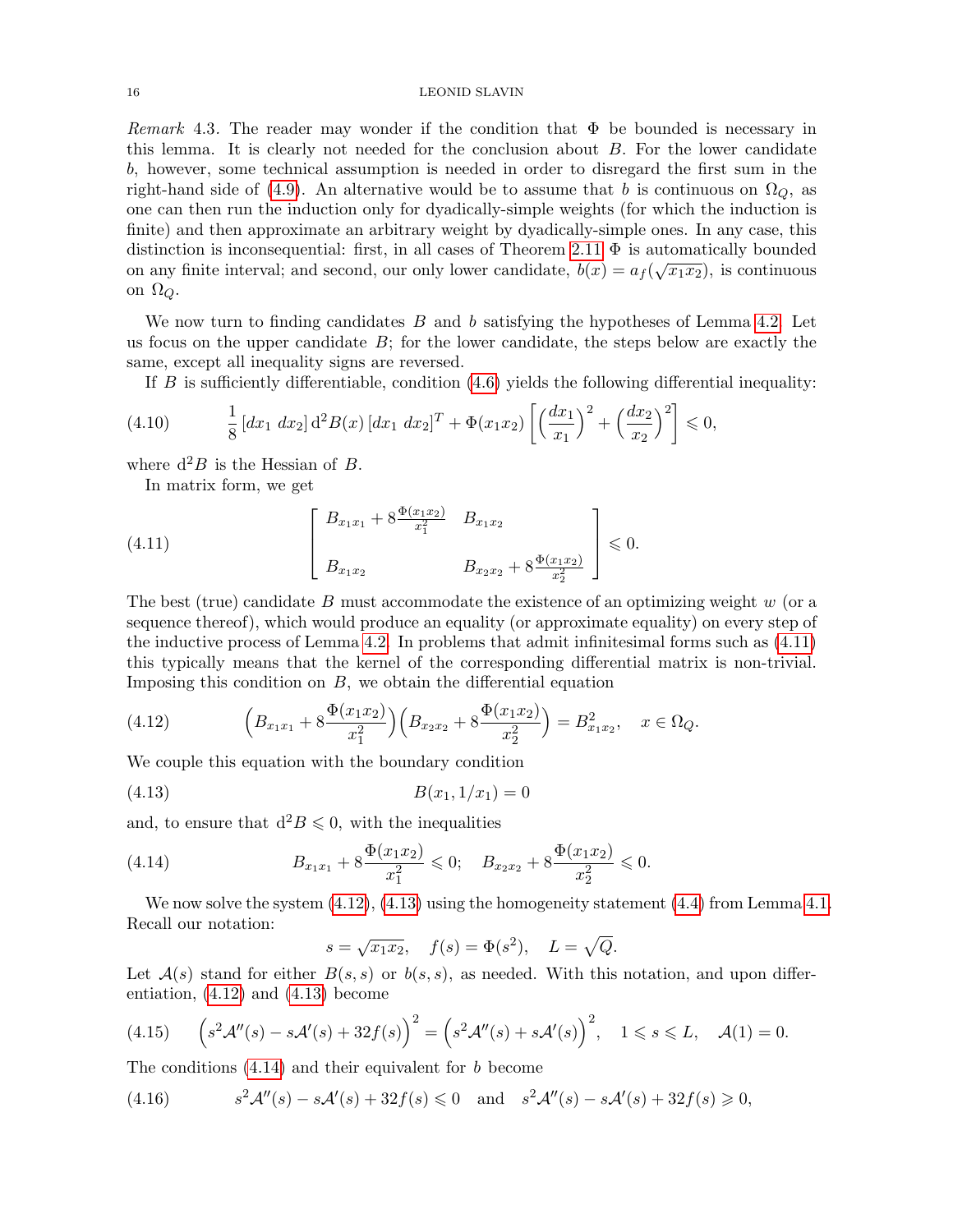respectively. Taking square roots in [\(4.15\)](#page-15-4), we obtain two elementary linear equations:

$$
\mathcal{A}'(s) = 16 \frac{f(s)}{s};
$$
  $\mathcal{A}''(s) = -16 \frac{f(s)}{s^2}.$ 

Accordingly, we have two solutions, one of which is completely determined by the initial condition  $\mathcal{A}(1) = 0$  and the other contains a parameter:

(4.17) 
$$
a_f(s) = 16 \int_1^s \frac{f(r)}{r} dr
$$

and

(4.18) 
$$
A_f(s) = 16 \left[ \int_1^s \frac{f(r)}{r} dr - s \int_1^s \frac{f(r)}{r^2} dr \right] + C(s - 1).
$$

How do we determine the constant C? In general, this would depend on whether we intend for  $A_f$  to be an upper or lower Bellman candidate, and on what assumptions are made on f. In this paper, we only use  $A_f$  as an upper candidate and so we want C to be the smallest number such that the first inequality in [\(4.16\)](#page-15-5) is satisfied on [1, L]. For  $\mathcal{A} = A_f$  that inequality is equivalent to

$$
C \geqslant 16 \left[ \frac{f(s)}{s} + \int_1^s \frac{f(z)}{z^2} \, dz \right], \qquad 1 \leqslant s \leqslant L.
$$

If f is increasing, as it is assumed to be in Part  $(1)$  of Theorem [2.10,](#page-5-0) the maximum of the right-hand side is attained when  $s = L$ , thus we set

$$
C = 16 \left[ \frac{f(L)}{L} + \int_1^L \frac{f(z)}{z^2} dz \right],
$$

which is equivalent to setting  $L^2 A''_f(L) - L A'_f(L) + 32f(L) = 0$ . This yields a complete Bellman candidate

<span id="page-16-2"></span>(4.19) 
$$
A_{L,f}(s) = 16 \left[ \frac{f(L)}{L} + \int_1^L \frac{f(z)}{z^2} dz \right] (s-1) - 16 \int_1^s \frac{f(z)}{z^2} (s-z) dz.
$$

In the the next section, we verify that the functions  $a_f(\sqrt{x_1x_2})$  and  $A_{L,f}(\sqrt{x_1x_2})$  satisfy the appropriate "main inequalities" – either  $(4.6)$  or  $(4.7)$ , depending on the assumptions on f.

# 5. Verification of the main inequality

<span id="page-16-0"></span>Lemma [4.2](#page-14-4) says that if a Bellman candidate satisfies the main inequality,  $(4.6)$  or  $(4.7)$ , and the boundary condition [\(4.8\)](#page-14-1), then it automatically gives an upper or lower estimate on the Bellman function itself. This section is devoted to verifying the main inequality(ies) for the candidates  $a_f$  and  $A_{L,f}$  (which satisfy the boundary condition by construction) and thus proving the following lemma, which establishes the upper estimates in Parts (1) and (3) of Theorem [2.10](#page-5-0) and the lower estimate in Part (1) of Theorem [2.11.](#page-5-1)

<span id="page-16-1"></span>Lemma 5.1. Let  $L =$ √  $\overline{Q}$ ,  $f(z) = \Phi(z^2)$ , and  $h(z) = f(z)/z^2$ .

(1) If  $\Phi$  is increasing and h is convex, then

$$
\mathbf{B}_{Q,\Phi}(x_1,x_2)\leqslant A_{L,f}\left(\sqrt{x_1x_2}\right).
$$

(2) If  $\Phi$  is decreasing, then

$$
\mathbf{B}_{Q,\Phi}(x_1,x_2)\leqslant a_f\big(\sqrt{x_1x_2}\big).
$$

(3) If h is increasing, then

$$
\mathbf{b}_{Q,\Phi}(x_1,x_2) \geq a_f\left(\sqrt{x_1x_2}\right).
$$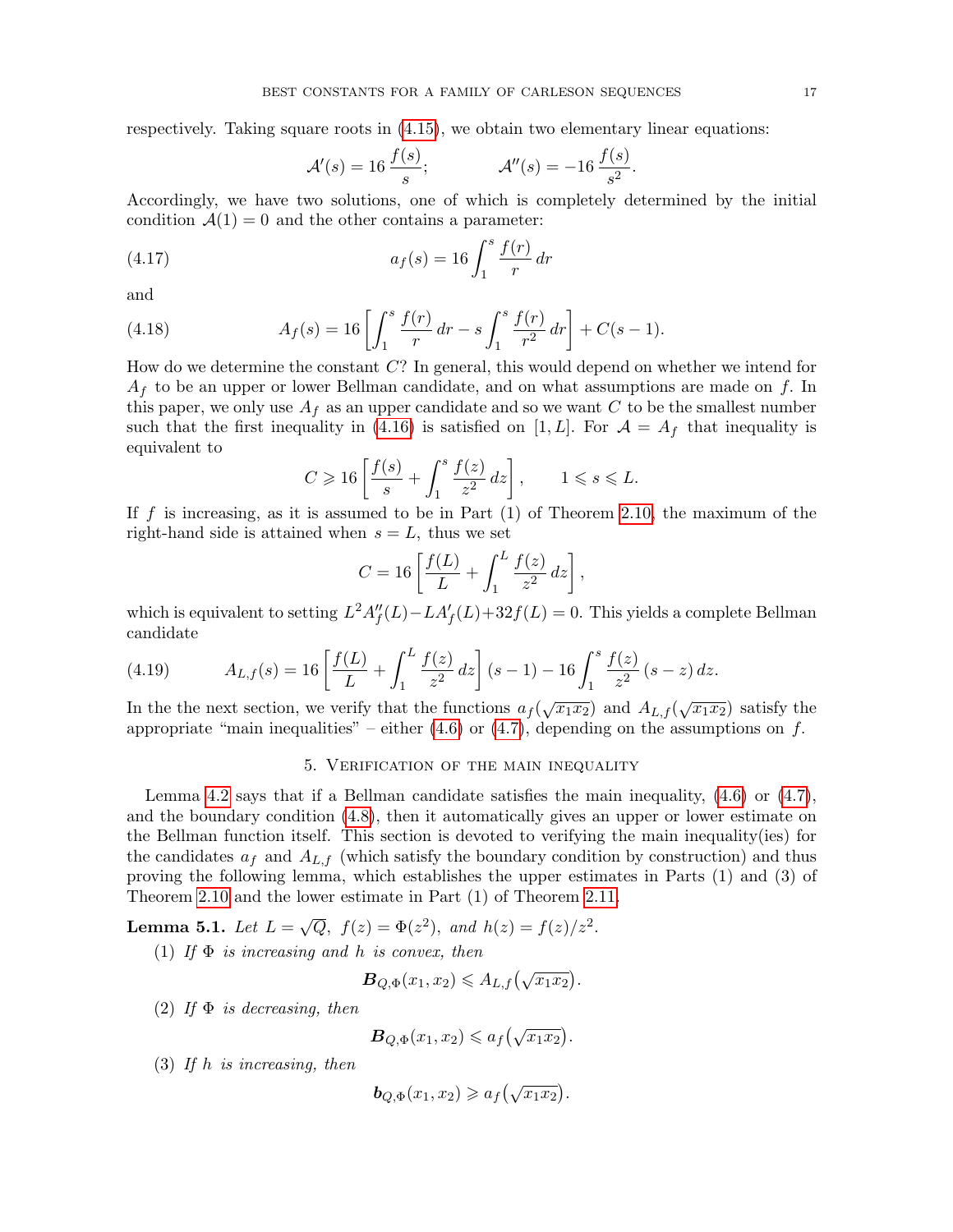#### 18 LEONID SLAVIN

The proofs of the three separate parts of this lemma are contained in Lemmas [5.2,](#page-17-0) [5.5,](#page-20-0) and [5.6.](#page-20-1) First, let us rephrase [\(4.6\)](#page-14-0) and [\(4.7\)](#page-14-2) using the homogeneity of the problem. Suppose B is an upper candidate. Let  $A(s) = B(s, s)$ . Alongside  $s = \sqrt{x_1 x_2}$ , we will use  $s^{\pm} = \sqrt{x_1^{\pm} x_2^{\pm}}$ . A simple calculation shows that

$$
\frac{(x_1^- - x_1^+)^2}{x_1^2} + \frac{(x_2^- - x_2^+)^2}{x_2^2} = 8 - 4\frac{(s^-)^2 + (s^+)^2}{s^2} + \frac{((s^-)^2 - (s^+)^2)^2}{s^4},
$$

and so [\(4.6\)](#page-14-0) is equivalent to

<span id="page-17-1"></span>
$$
(5.1) \qquad \mathcal{A}(s) - \frac{1}{2}\mathcal{A}(s^-) - \frac{1}{2}\mathcal{A}(s^+) - f(s)\left[8 - 4\frac{(s^-)^2 + (s^+)^2}{s^2} + \frac{((s^-)^2 - (s^+)^2)^2}{s^4}\right] \geq 0.
$$

If b is a lower candidate, and  $A(s) = b(s, s)$ , then the inequality to be verified, [\(4.7\)](#page-14-2), becomes

<span id="page-17-2"></span>
$$
(5.2) \qquad \mathcal{A}(s) - \frac{1}{2}\mathcal{A}(s^-) - \frac{1}{2}\mathcal{A}(s^+) - f(s)\left[8 - 4\frac{(s^-)^2 + (s^+)^2}{s^2} + \frac{((s^-)^2 - (s^+)^2)^2}{s^4}\right] \leq 0.
$$

It is important to determine the domain of these variables. Clearly  $(s^-, s^+, s) \in [1, L]^3$ , but this is too crude. If  $s^-$  and  $s^+$  are fixed, s cannot be too small; this is reasonably clear from the geometry of the problem. Formally, to find the smallest s we solve the following problem

$$
\min\left\{ \left( \frac{x_1^- + x_1^+}{2} \right) \left( \frac{x_2^- + x_2^+}{2} \right) : x_1^- x_2^- = (s^-)^2, x_1^+ x_2^+ = (s^+)^2 \right\}.
$$

It is easy to check that this minimum is attained when all three points  $x^-, x^+$ , and  $(x^-+x^+)/2$ Let us easy to check that this imminium is attained when an time points x, x, and  $(x + x^2)/2$ <br>lie on the same line through the origin. In this case,  $s = \sqrt{x_1 x_2} = (s^2 + s^2)/2$ . Thus the domain over which [\(5.1\)](#page-17-1) or [\(5.2\)](#page-17-2) needs to be verified for each particular choice of  $A$  is

(5.3) 
$$
\omega_L \stackrel{\text{def}}{=} \left\{ (s^-, s^+, s) : 1 \leqslant s^- \leqslant L; 1 \leqslant s^+ \leqslant L; \frac{s^- + s^+}{2} \leqslant s \leqslant L \right\}.
$$

Consider a new function on  $\omega_L$ :  $(5.4)$ 

<span id="page-17-3"></span>
$$
P(s^-,s^+,s) = \mathcal{A}(s) - \frac{1}{2}\mathcal{A}(s^-) - \frac{1}{2}\mathcal{A}(s^+) - f(s)\left[8 - 4\frac{(s^-)^2 + (s^+)^2}{s^2} + \frac{((s^-)^2 - (s^+)^2)^2}{s^4}\right]
$$

.

.

In the lemmas below, we will set either  $A = A_{L,f}$  or  $a_f$ , depending on the conditions assumed on f and on whether we are proving  $A$  to be an upper Bellman candidate, in which case we need to show that  $P \geq 0$  on  $\omega_L$ , or a lower one, for which we need to show  $P \leq 0$ . We split further presentation in this section in three parts.

5.1.  $A_{L,f}$  as an upper candidate. According to the discussion above, we have to show that if f is increasing and h is convex, then P given by [\(5.4\)](#page-17-3) with  $A = A_{L,f}$  is non-negative on the domain  $\omega_L$ . We will prove a somewhat stronger statement, and one that is much easier to handle computationally. Let

(5.5) 
$$
U(s^-, s^+, s) = A_{L,f}(s) - \frac{1}{2}A_{L,f}(s^-) - \frac{1}{2}A_{L,f}(s^+) - 8f(s)\left[1 - \frac{s^-s^+}{s^2}\right]
$$

Observe that  $P \geqslant U$  on  $\omega_L$  and  $P(s^-, s^+, \frac{s^-+s^+}{2})$  $\frac{+s^+}{2}$ ) =  $U(s^-,s^+, \frac{s^-+s^+}{2})$  $\frac{+s^+}{2}$ .

<span id="page-17-0"></span>**Lemma 5.2.** If f is a non-negative, increasing function on  $[1,\infty)$  and  $h(z) = f(z^2)/z^2$  is convex, then  $U \geq 0$  on  $\omega_L$ .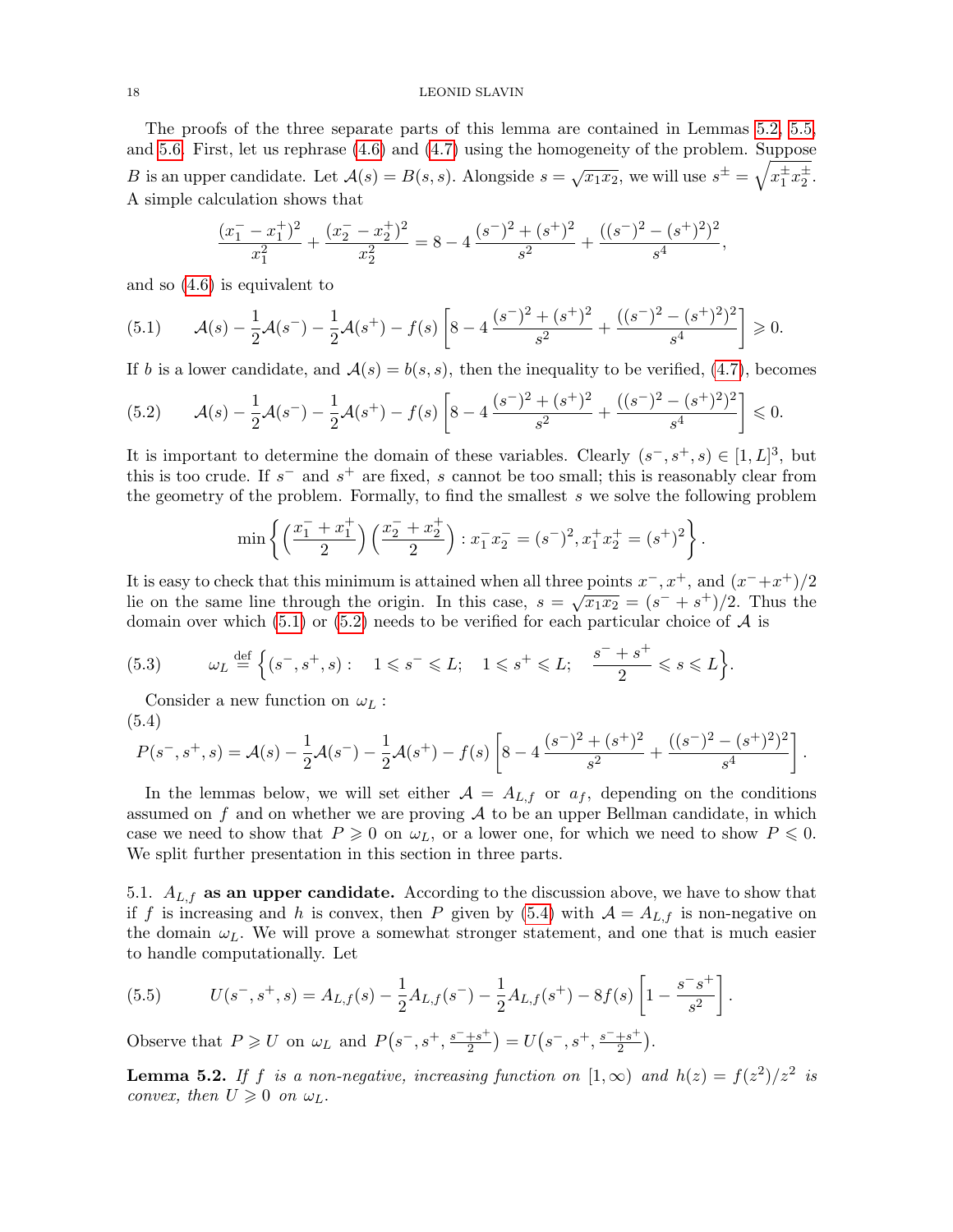*Proof.* Throughout the proof, we will write A for  $A_{L,f}$ . Let us collect a couple of useful facts about A. A direct calculation gives

<span id="page-18-2"></span>
$$
A'(s) = 16 \left[ \frac{f(L)}{L} + \int_s^L h(z) dz \right].
$$

Since  $f$  is increasing, we have

(5.6) 
$$
A'(s) \ge 16 \left[ \frac{f(L)}{L} + f(s) \int_s^L \frac{1}{z^2} dz \right] = 16 \frac{f(s)}{s}.
$$

In addition, since h is convex, we have, for any  $1 \le s_1 \le s_2 \le L$ ,

<span id="page-18-3"></span>(5.7) 
$$
A'(s_1) - A'(s_2) = 16 \int_{s_1}^{s_2} h(z) dz \ge 16 (s_2 - s_1) h\left(\frac{s_1 + s_2}{2}\right).
$$

In the next two lemmas we first reduce the inequality  $U \geq 0$  on  $\omega_L$  to two of its special cases and then verify them.

**Lemma 5.3.**  $U \geq 0$  on  $\omega_L$  if and only if

<span id="page-18-0"></span>(5.8) 
$$
U(s_1, s_2, \frac{s_1 + s_2}{2}) \ge 0
$$
 for all  $s_1, s_2 \in [1, L]$ 

and

<span id="page-18-1"></span>(5.9) 
$$
U(s_1, s_1, s_2) \geq 0 \quad \text{for all} \quad 1 \leq s_1 \leq s_2 \leq L.
$$

Proof. Both  $(5.8)$  and  $(5.9)$  are clearly necessary. To show the sufficiency, take any point  $(s^-, s^+, s) \in \omega_L$ . Assume, without loss of generality, that  $s^- \leqslant s^+$ ; then either  $s^- \leqslant s \leqslant s^+$ or  $s^- \leqslant s^+ < s$ . Let us consider these cases separately.

The case  $s^- \leqslant s \leqslant s^+$ . Since  $s \geqslant (s^- + s^+)/2$ , we have  $s^- \leqslant 2s - s^+ \leqslant s \leqslant s^+$ . Using [\(5.6\)](#page-18-2) and  $(5.7)$ , we have

$$
A'(s^-) \ge A'(2s - s^+) \ge A'(s^+) + 32(s^+ - s)h(s) \ge 16\frac{f(s^+)}{s^+} + 32(s^+ - s)h(s).
$$

Differentiating U with respect to  $s^-$ , and noting that  $f(s^+) \geq f(s)$ , we get

$$
\frac{\partial U}{\partial s^-} = -\frac{1}{2}A'(s^-) + 8\frac{f(s)}{s^2}s^+
$$
\n
$$
\leq -8\frac{f(s^+)}{s^+} - 16(s^+ - s)\frac{f(s)}{s^2} + 8\frac{f(s)}{s^2}s^+
$$
\n
$$
\leq -8\frac{f(s)}{s^+} - 16(s^+ - s)\frac{f(s)}{s^2} + 8\frac{f(s)}{s^2}s^+
$$
\n
$$
= -8\frac{f(s)}{s^+s^2}(s^+ - s)^2 \leq 0.
$$

Therefore,

$$
U(s^-, s^+, s) \ge U(2s - s^+, s^+, s),
$$

which is positive by  $(5.8)$ .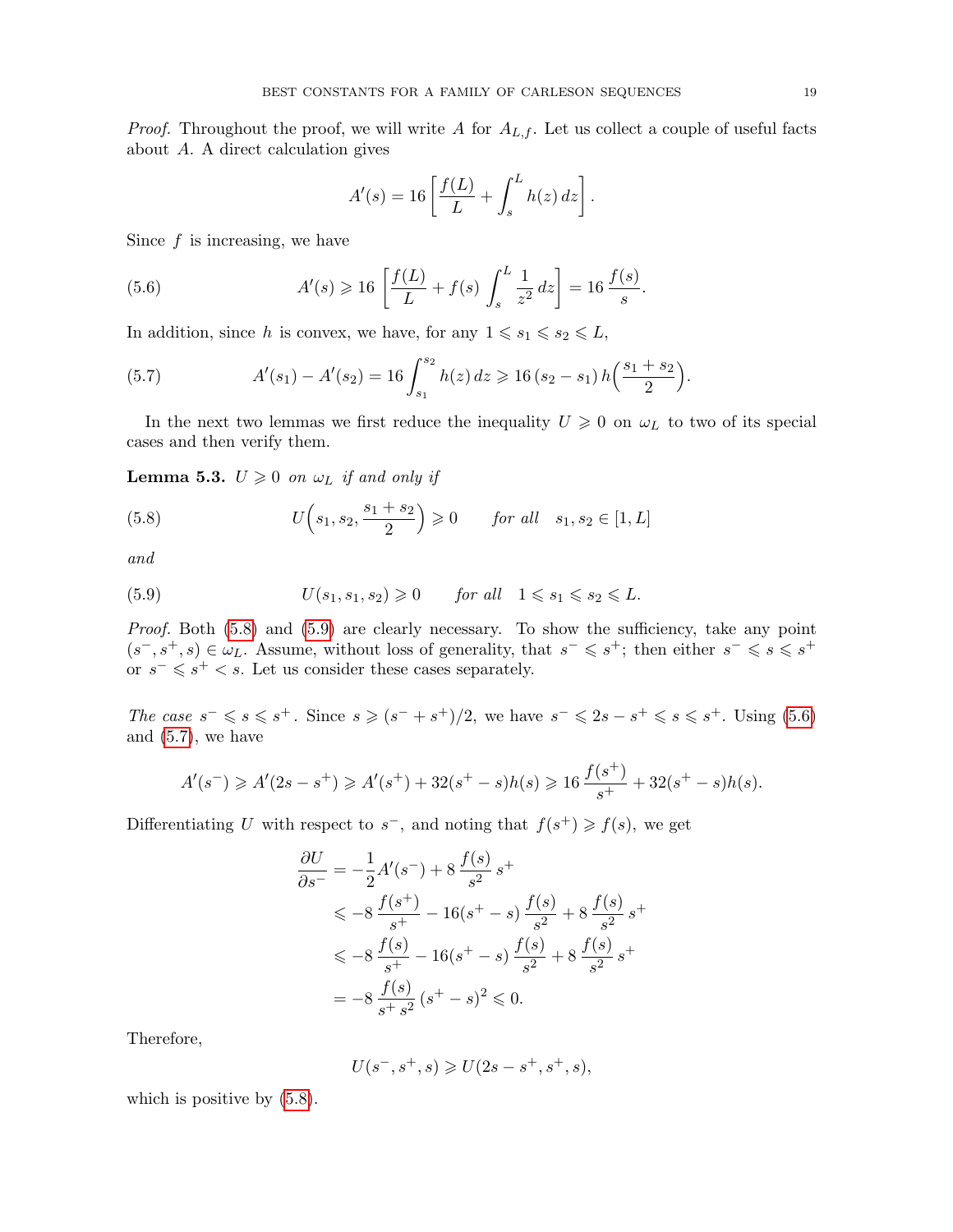The case  $s^- \leqslant s^+ < s$ . We have

$$
\frac{\partial U}{\partial s^-} = -\frac{1}{2}A'(s^-) + 8\frac{f(s)}{s^2}s^+
$$
  

$$
\leq -\frac{1}{2}A'(s) + 8\frac{f(s)}{s^2}s^+
$$
  

$$
\leq -8\frac{f(s)}{s} + 8\frac{f(s)}{s^2}s^+
$$
  

$$
= -8\frac{f(s)}{s^2}(s - s^+) \leq 0.
$$

Therefore,

$$
U(s^-, s^+, s) \ge U(s^+, s^+, s),
$$

which is positive by  $(5.9)$ .

It remains to verify [\(5.8\)](#page-18-0) and [\(5.9\)](#page-18-1).

Lemma 5.4. Under the assumptions of Lemma [5.2,](#page-17-0) inequalities [\(5.8\)](#page-18-0) and [\(5.9\)](#page-18-1) hold.

*Proof.* To prove [\(5.8\)](#page-18-0), we need to show that for all  $s_1, s_2 \in [1, L]$ ,

$$
A\left(\frac{s_1+s_2}{2}\right) - \frac{1}{2}\left(A(s_1) + A(s_2)\right) - 2h\left(\frac{s_1+s_2}{2}\right)(s_2-s_1)^2 \geqslant 0.
$$

It is a simple exercise to verify that if  $s \in \mathbb{R}$ ,  $\Delta \geq 0$ , and u is a twice-differentiable function on the interval  $[s - \Delta, s + \Delta]$ , then

$$
u(s) - \frac{1}{2} (u(s - \Delta) + u(s + \Delta)) = -\frac{1}{2} \int_{-\Delta}^{\Delta} (\Delta - |t|) u''(s + t) dt
$$
  
= 
$$
-\frac{1}{2} \int_{-\Delta}^{\Delta} (\Delta - |t|) (\frac{1}{2} u''(s + t) + \frac{1}{2} u''(s - t)) dt.
$$

Using this formula with  $u = A$ ,  $u'' = -16h$ ,  $s = \frac{s_1 + s_2}{2}$ , and  $\Delta = |s_2 - s_1|/2$ , we have

<span id="page-19-0"></span>
$$
(5.10) \qquad A\left(\frac{s_1+s_2}{2}\right) - \frac{1}{2}\left(A(s_1) + A(s_2)\right) - 2h\left(\frac{s_1+s_2}{2}\right)(s_2 - s_1)^2
$$

$$
= 8\int_{-\Delta}^{\Delta} (\Delta - |t|) \left(\frac{1}{2}h(s+t) + \frac{1}{2}h(s-t) - h(s)\right) dt \ge 0,
$$

where the last inequality follows because  $h$  is convex.

To prove [\(5.9\)](#page-18-1), we have to show that

$$
A(s_2) - A(s_1) \ge 8f(s_2) \left[ 1 - \left(\frac{s_1}{s_2}\right)^2 \right].
$$

Since A' is decreasing and  $A'(s) \geq 16f(s)/s$ , we have

$$
A(s_2) - A(s_1) = \int_{s_1}^{s_2} A'(z) dz \ge A'(s_2)(s_2 - s_1) \ge 16 \frac{f(s_2)}{s_2} (s_2 - s_1) \ge 8f(s_2) \left[ 1 - \left(\frac{s_1}{s_2}\right)^2 \right]
$$

The proof of Lemma [5.2](#page-17-0) is now complete.  $\Box$ 

$$
0 \\
$$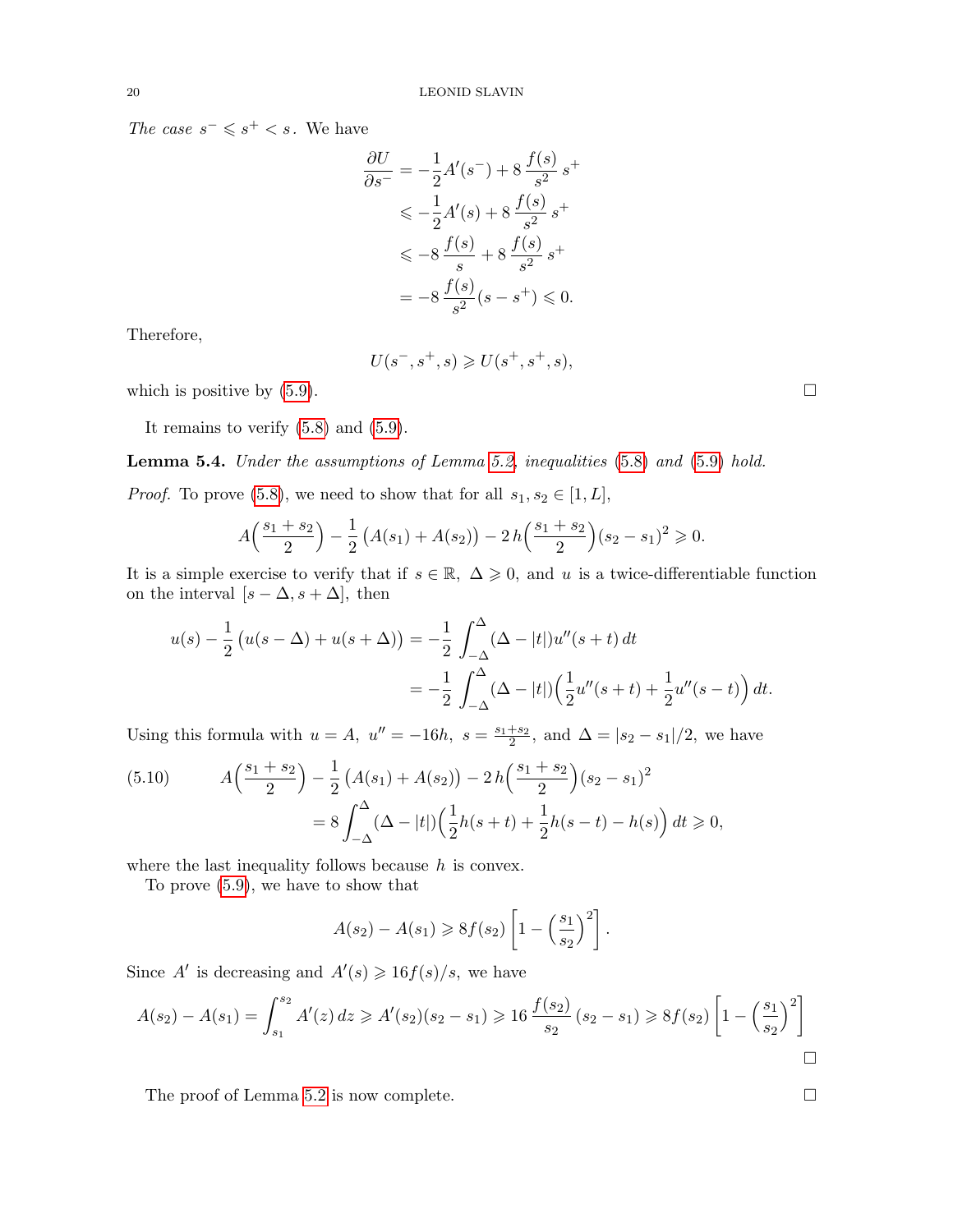5.2.  $a_f$  as an upper candidate. Here, we have to show that if f is a decreasing function, then P given by [\(5.4\)](#page-17-3) with  $A = a_f$  satisfies  $P \ge 0$  on  $\omega_L$ . As in the previous case, we instead consider the function

<span id="page-20-2"></span>
$$
V(s^-,s^+,s) = a_f(s) - \frac{1}{2}a_f(s^-) - \frac{1}{2}a_f(s^+) - 8f(s)\left[1 - \frac{s^-s^+}{s^2}\right].
$$

In addition, we will slightly expand the domain. Let

(5.11) 
$$
\omega_{\infty} = \left\{ (s^-, s^+, s) : s^- \geq 1, s^+ \geq 1, s \geq \frac{s^- + s^+}{2} \right\}.
$$

Observe that  $\omega_L \subset \omega_{\infty}$  and  $P \geqslant V$  on  $\omega_{\infty}$ .

<span id="page-20-0"></span>**Lemma 5.5.** If f is a non-negative, decreasing function on  $[1,\infty)$ , then  $V \ge 0$  on  $\omega_{\infty}$ . *Proof.* The definition of  $a_f$  gives

$$
V(s^-,s^+,s) = 8 \int_{s^-}^s \frac{f(r)}{r} dr + 8 \int_{s^+}^s \frac{f(r)}{r} dr - 8f(s) \left[1 - \frac{s^-s^+}{s^2}\right].
$$

Since  $f$  is decreasing, we have

$$
\int_{s^-}^{s} \frac{f(r)}{r} dr \ge f(s) \log\left(\frac{s}{s^-}\right), \qquad \int_{s^+}^{s} \frac{f(r)}{r} dr \ge f(s) \log\left(\frac{s}{s^+}\right)
$$

(note that one of these integrals may be negative, but the inequality still holds), and so

$$
V(s^-, s^+, s) \ge 8f(s) \left[ \log \left( \frac{s^2}{s^- s^+} \right) - 1 + \frac{s^- s^+}{s^2} \right].
$$

Since  $\frac{s^{-}s^{+}}{s^2}$  $\frac{s^{-s}}{s^2} \leq 1$ , we conclude that  $V(s^-, s^+, s) \geq 0$ .

5.3.  $a_f$  as a lower candidate. Here, we show that if h is an increasing function, then the function P given by [\(5.4\)](#page-17-3) with  $A = a_f$  satisfies  $P \le 0$  on  $\omega_L$ . We will again prove a slightly stronger result. Namely, let

$$
W(s^-,s^+,s) = a_f(s) - \frac{1}{2} a_f(s^-) - \frac{1}{2} a_f(s^+) - 4f(s) \left[ 2 - \frac{(s^-)^2 + (s^+)^2}{s^2} \right].
$$

Observe that  $P \leq W$  on the domain  $\omega_{\infty}$  given by [\(5.11\)](#page-20-2) and that  $P(s^+, s^+, s) = W(s^+, s^+, s)$ .

<span id="page-20-1"></span>**Lemma 5.6.** If f is a non-negative function on  $[1,\infty)$  such that  $h(s) = f(s)/s^2$  is increasing, then  $W \leq 0$  on  $\omega_{\infty}$ .

Proof. The proof is similar to that of Lemma [5.5.](#page-20-0) We have

$$
W(s^-,s^+,s) = 8 \int_{s^-}^s \frac{f(r)}{r} dr + 8 \int_{s^+}^s \frac{f(r)}{r} dr - 4 f(s) \left[ 2 - \frac{(s^-)^2 + (s^+)^2}{s^2} \right].
$$

Since  $h$  is increasing, we can write

$$
\int_{s^{-}}^{s} \frac{f(r)}{r} dr = \int_{s^{-}}^{s} \frac{f(r)}{r^{2}} r dr \leq \frac{f(s)}{s^{2}} \int_{s^{-}}^{s} r dr = \frac{1}{2} f(s) \left( 1 - \frac{(s^{-})^{2}}{s^{2}} \right),
$$

and similarly for the second integral, which immediately gives  $W(s^-, s^+, s) \leq 0$ .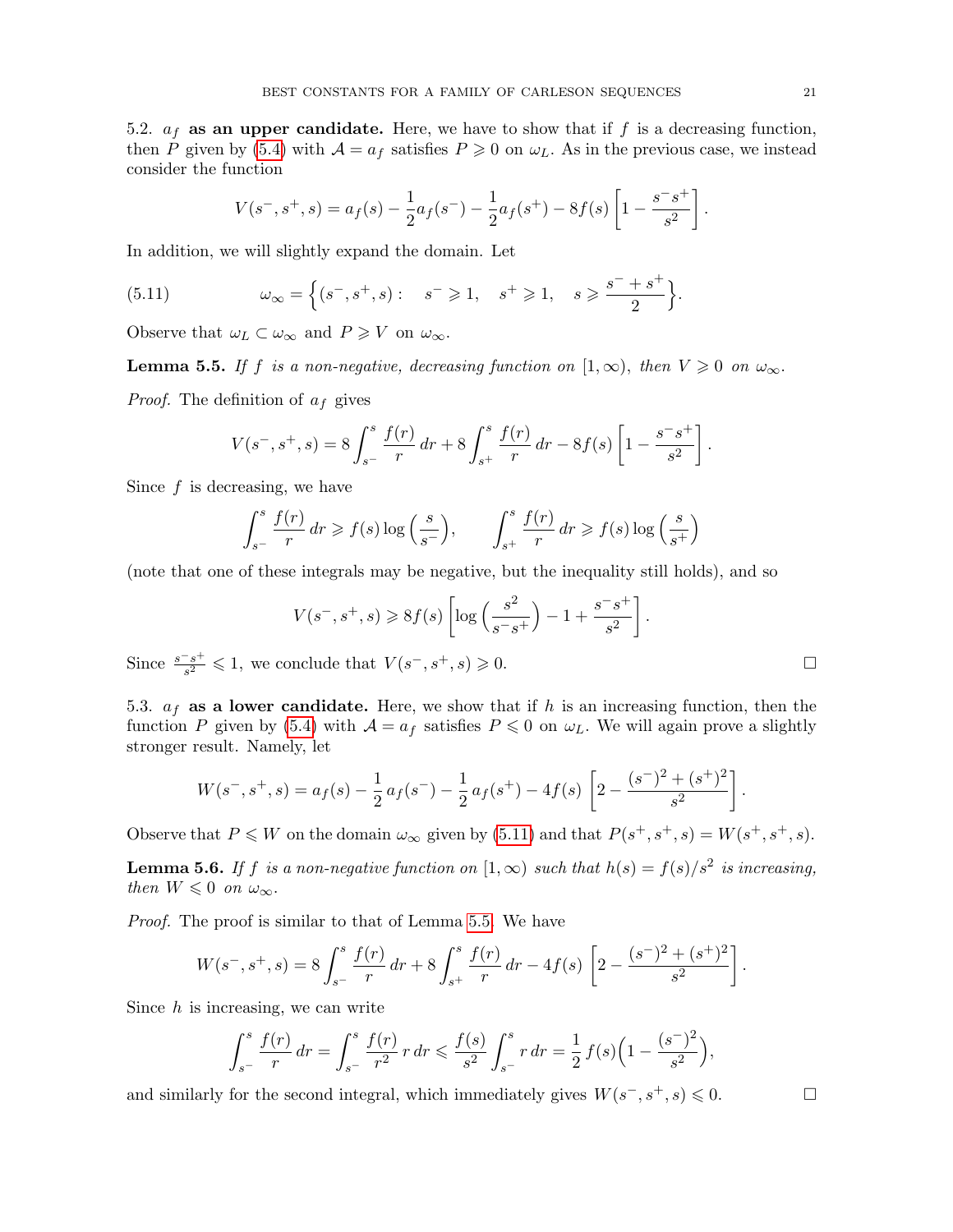## 22 LEONID SLAVIN

#### 6. THE CASE OF CONCAVE  $h$ : PROOF OF THE MAIN ESTIMATE AND DISCUSSION

<span id="page-21-0"></span>In the case when the function  $h(s) = \Phi(s^2)/s^2$  is concave, we do not obtain the exact Bellman functions  $B_{Q,\Phi}$ . Instead, we derive good pointwise estimates for  $B_{Q,\Phi}$  using the simple observation that the graph of  $h$  lies below all of its tangents (since  $h$  is concave, it does have one-sided tangents at every point). Thus, we majorate  $h$  by its tangent at a point  $s = s<sub>0</sub>$ , use Part (1) of Lemma [5.1](#page-16-1) in conjunction with this convex majorant, and then optimize over all  $s_0$ .

To make presentation smoother, and to illustrate in what sense the resulting estimate can be construed as optimal, the derivation below assumes that  $h$  is differentiable. However, the final formula does not use derivatives, but only the fact that for every  $s_0 \in (1, L]$ , there exists a number  $m(s_0)$  such that  $h(s) \leqslant m(s_0)(s - s_0) + h(s_0)$ . Accordingly, we could obtain the same result by replacing all instances of  $h'(s_0)$  with  $m(s_0)$  and then simply taking the value of  $s_0$  given by  $(6.1)$  below.

*Proof of Theorem [2.10,](#page-5-0) Part (2).* Without loss of generality, assume  $L > 1$ . Fix  $s_0 \in (1, L]$ and let  $h_{s_0}(s) = h'(s_0)(s - s_0) + h(s_0)$  be the tangent to the graph of h at  $s_0$ . Let  $f_{s_0}(s) =$  $s^2h_{s_0}(s)$ ; then  $f(s) = s^2h(s) \leq f_{s_0}(s)$  or, equivalently,  $\Phi(s^2) \leq \Phi_{s_0}(s^2) \stackrel{\text{def}}{=} f_{s_0}(s)$ . Therefore, for any  $w \in A_2(Q)$ ,

$$
\frac{1}{|I|} \sum_{J \in \mathcal{D}(I)} c_J^{\Phi}(w) \leq \frac{1}{|I|} \sum_{J \in \mathcal{D}(I)} c_J^{\Phi_{s_0}}(w),
$$

which means that

$$
\bar{B}_{Q,\Phi}\leqslant \bar{B}_{Q,\Phi_{s_0}}.
$$

Since  $h_{s_0}$  is convex, we can estimate the Bellman function on the right using Part (1) of Lemma [5.1:](#page-16-1)

$$
\mathbf{B}_{Q,\Phi_{s_0}}(x_1,x_2)\leqslant A_{L,f_{s_0}}\big(\sqrt{x_1x_2}\big),
$$

where  $A_{L,f}$  is given by [\(2.5\)](#page-5-4). An easy calculation yields

$$
A_{L,f_{s_0}}(s) = \frac{8}{3}(s-1)\left[3(h(s_0) - s_0h'(s_0))(4L - s - 1) + h'(s_0)(9L^2 - s^2 - s - 1)\right].
$$

To minimize this expression with respect to  $s_0$ , we compute

<span id="page-21-2"></span><span id="page-21-1"></span>
$$
\frac{\partial A_{L,f_{s_0}}(s)}{\partial s_0} = \frac{8}{3} (s-1)h''(s_0) \left[ 9L^2 - s^2 - s - 1 - s_0(4L - s - 1) \right]
$$

Since h is concave (note that we do not need strict concavity here) and  $4L - s - 1 \geq 0$ , the minimum is attained at

(6.1) 
$$
s_0(s) = \frac{9L^2 - s^2 - s - 1}{3(4L - s - 1)}.
$$

It is easy to verify that  $s_0 \in (1, L]$ . Plugging this back into  $A_{L, f_{s_0}}$ , we get

(6.2) 
$$
A_{L,f_{s_0(s)}}(s) = 8(s-1)(4L-s-1)h(s_0(s)),
$$

which completes the proof.  $\Box$ 

Let us briefly discuss this result. First, we note that the optimal tangent does not depend on the choice of h, making formula  $(6.2)$  particularly easy to use. This estimate also demonstrates the utility of our sharp estimates for convex  $h$ , proved in Lemma [5.1](#page-16-1) of the previous section. As noted earlier, and as is clear from the statement of Corollary [2.13,](#page-6-0) for power functions As noted earlier, and as is clear from the statement of Coronary 2.15, for power function  $\Phi(t) = t^{\alpha}, 1 \le \alpha \le 3/2$ , the estimate  $B_{Q,f}(x_1, x_2) \le A_{L,f_{s_0}}(\sqrt{x_1 x_2})$  amounts to writing

$$
f(s) = s^{2\alpha} = (s^2)^{3-2\alpha} (s^3)^{2\alpha - 2}
$$

.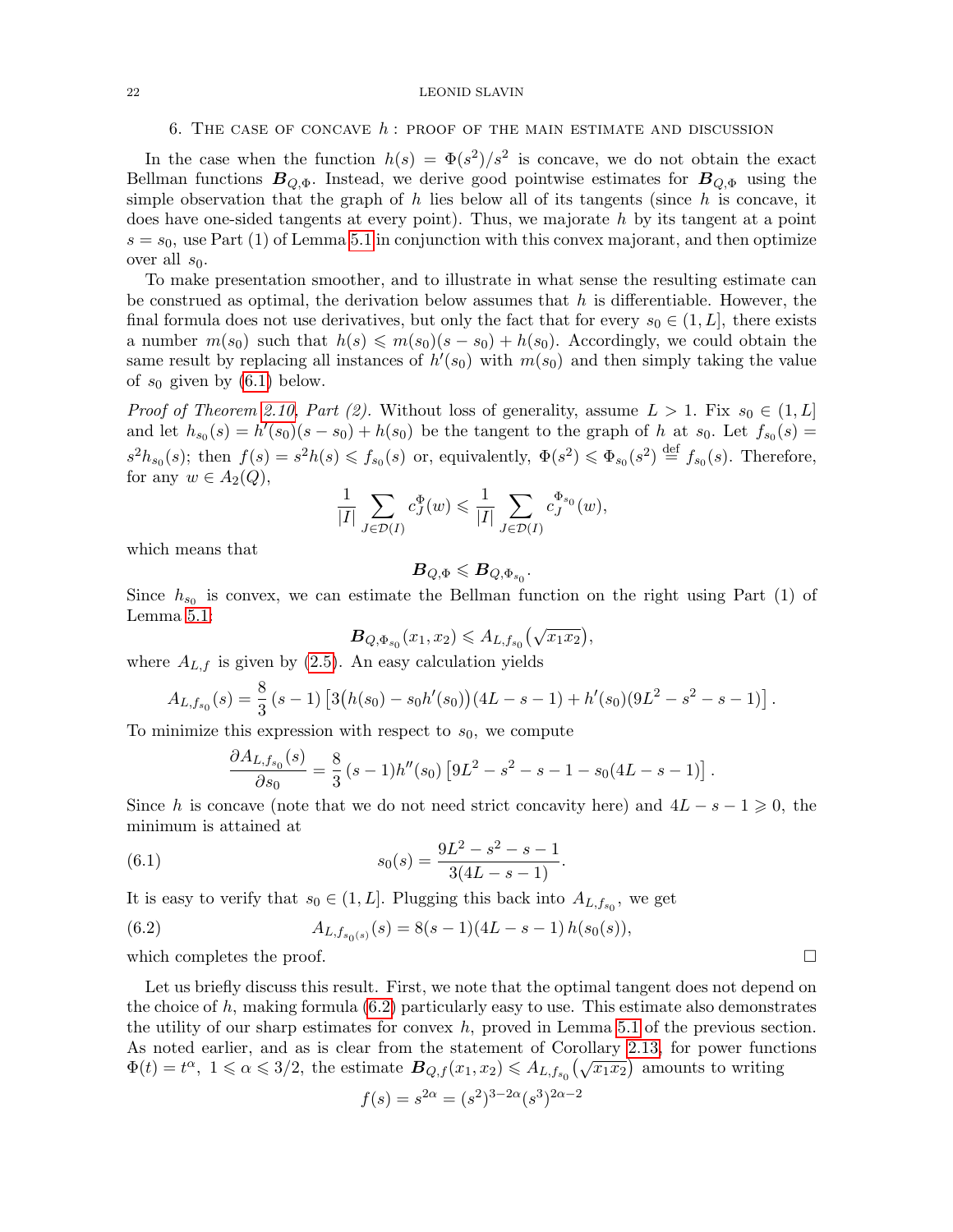and then using Hölder's inequality to interpolate between the sharp results for  $\alpha = 1$  and  $\alpha = 3/2$ . This connection is not apparent from the general formula [\(6.2\)](#page-21-2).

However, the estimate just proved is not sharp; here is one way to improve it. We have

<span id="page-22-1"></span>
$$
\frac{1}{|I|} \sum_{J \in \mathcal{D}(I)} c_J^{\Phi}(w) = \frac{1}{|I|} \sum_{J \in \mathcal{D}(I)} c_J^{\Phi_{s_0}}(w) - \frac{1}{|I|} \sum_{J \in \mathcal{D}(I)} c_J^{\Phi_{s_0} - \Phi}(w).
$$

The function  $\tilde{\Phi} \stackrel{\text{def}}{=} \Phi_{s_0} - \Phi$  is non-negative, so we can formally write

(6.3) 
$$
\mathbf{B}_{Q,\Phi}\leqslant \mathbf{B}_{Q,\Phi_{s_0}}-\mathbf{b}_{Q,\tilde{\Phi}}.
$$

Theorem [2.11](#page-5-1) gives the formula for lower Bellman functions  $\mathbf{b}_{Q,\Phi}$  when  $h(s) = \Phi(s^2)/s^2$  is increasing on  $[1,\infty)$ . However,  $\tilde{\Phi}(s^2)/s^2$  does not have this property – in fact, it is decreasing for  $s \le s_0$  and increasing for  $s \ge s_0$ . We could find the Bellman function for  $(\Phi - \Phi_{s_0}) \chi_{\{s \ge s_0\}}$ as a substitute, but, as a willing reader can verify, the resulting formula would be much more cumbersome than [\(6.2\)](#page-21-2) and the improvement in the estimate, numerically quite small. In any case, such manipulations cannot produce a sharp estimate, because, as we demonstrate in Section [7](#page-22-0) below, the optimizing weights for the Bellman candidates  $A_{L,f}$  and  $a_f$  are essentially unique – and different. This implies that an estimate of the form  $(6.3)$ , combining sharp estimates that involve both  $A_{L,f}$  and  $a_f$ , cannot itself be sharp.

If one desires, as we do, to find the actual function  $B_{Q,\Phi}$  in the case when h is concave, one has to understand the nature of the extremizing split  $x = (x^{-} + x^{+})/2$  in the main inequality [\(4.1\)](#page-13-0), i.e., the choice of  $x^{\pm}$  that turns the inequality into an equality or approximate equality. The candidates  $A_{L,f}$  and  $a_f$  were derived under the assumption that such  $x^{\pm}$  are infinitesimally close to x, meaning [\(4.6\)](#page-14-0) is equivalent to its infinitesimal ver-sion, [\(4.10\)](#page-15-6). However, for concave h,  $A_{L,f}$  fails the main inequality at every point, as is clear from formula [\(5.10\)](#page-19-0) in the proof of Lemma [5.1.](#page-16-1) For similar reasons,  $a_f$  does not work either. Therefore, the optimizing split is not infinitesimal in this case.

An approach that seems promising is to consider piecewise-linear concave  $h$ , and then approximate an arbitrary concave h by such functions. One then would look for the Bellman candidate A such that

$$
\mathcal{A}''(s) = -16h(s) + \sum_{k} c_k \delta_{s_k}(s),
$$

where  $s_k$  are the points of discontinuity of h',  $\delta_{s_k}$  are Dirac masses at  $s_k$ , and  $c_k$  are the negative coefficients chosen so that the main inequality for the resulting candidate  $A$  is satisfied on the whole domain. The presence of  $c_k$  would entail a non-infinitesimal optimal split at the point  $x = (s_k, s_k)$ . The nature of the dependence of the values of  $c_k$  on the local behavior of  $h$  is the subject of further study.

## 7. Optimizers

<span id="page-22-0"></span>In this section we prove the converse inequalities to those established in Lemma [5.1,](#page-16-1) thus completing the proof of Theorems [2.10](#page-5-0) and [2.11.](#page-5-1) This is done through the construction of two optimizing sequences – one for  $a_f$  and one for  $A_{L,f}$ . Importantly, these sequences do not depend on f, meaning that the upper Bellman function  $B_{Q,\Phi}$  is linear with respect to  $\Phi$  for all increasing  $\Phi$  such that  $h(s) = \Phi(s^2)/s^2$  is convex and, separately, for all decreasing  $\Phi$ . Likewise, the lower Bellman function  $b_{Q,\Phi}$  is linear in  $\Phi$  on the class of all  $\Phi$  such that h is increasing.

Without loss of generality, we will define our optimizers almost everywhere on  $I = (0, 1)$ . Fix a point  $x \in \Omega_Q$ . We say that a sequence of functions  $\{w_n^x\}$  on  $(0,1)$  is an *optimizing*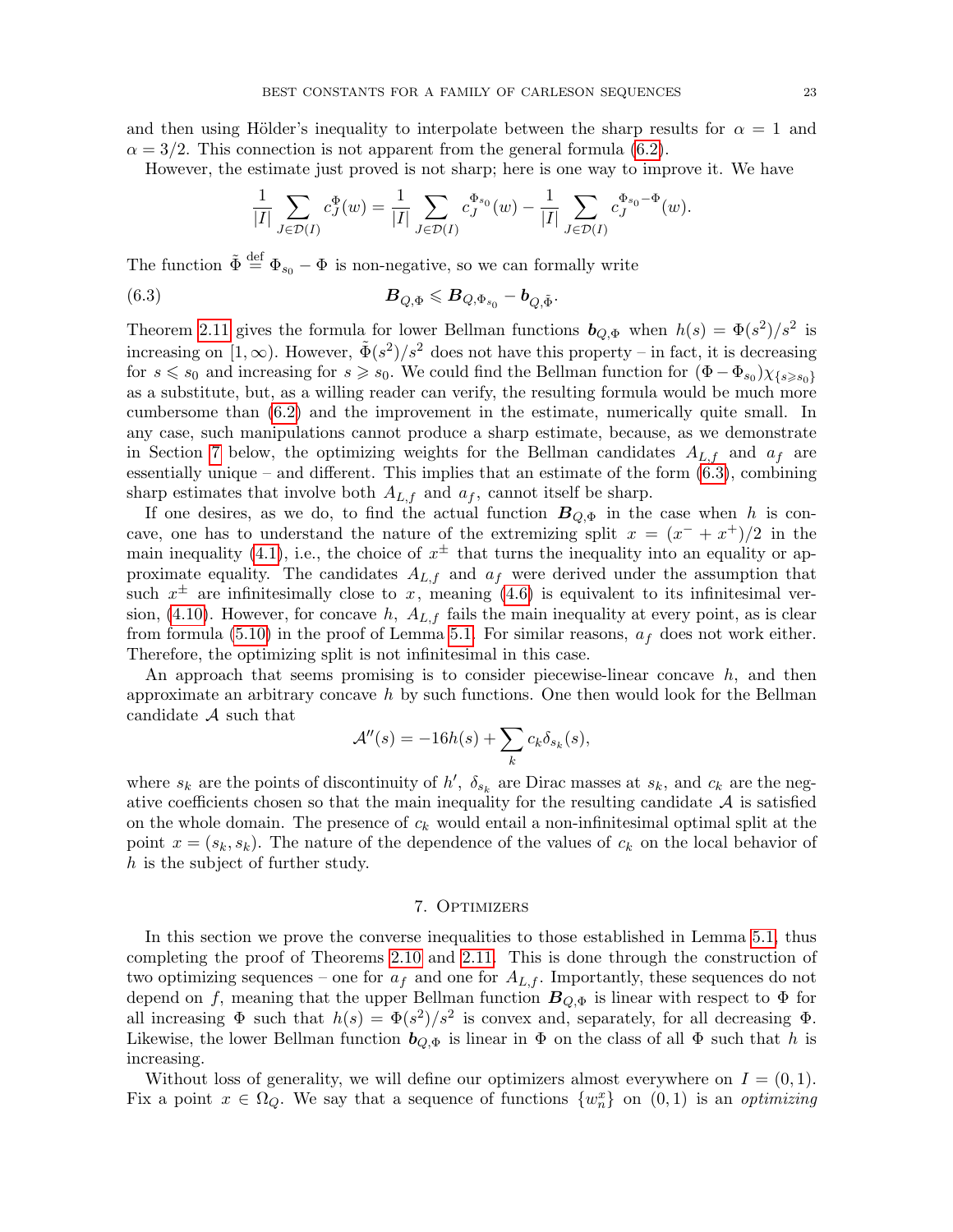sequence for a Bellman candidate A at x, if  $\{w_n^x\}$  satisfies the following three conditions:

<span id="page-23-0"></span>(7.1) 
$$
\forall n, \quad w_n^x \in A_2^{d,Q}((0,1));
$$

<span id="page-23-4"></span>(7.2) 
$$
\forall n, \quad \langle w_n^x \rangle_{(0,1)} = x_1, \langle (w_n^x)^{-1} \rangle_{(0,1)} = x_2;
$$

<span id="page-23-1"></span>(7.3) 
$$
\sum_{J \in \mathcal{D}(0,1)} |J| \Phi\left(\langle w_n^x \rangle_j \langle (w_n^x)^{-1} \rangle_j \right) R_J(w_n^x) \longrightarrow \mathcal{A}(\sqrt{x_1 x_2}), \text{ as } n \to \infty.
$$

In some settings, we are lucky to have an actual optimizing function, meaning that  $w_n^x$  are the same for all  $n$ , but it is rare in dyadic problems. The recursive construction of optimizers in this section is similar to the one used in [\[19\]](#page-28-18) and [\[16\]](#page-28-17).

Observe that it follows directly from the definitions  $(2.3)$  and  $(2.4)$  that if conditions  $(7.1)$ -[\(7.3\)](#page-23-1) are satisfied, then

$$
B_{Q,\Phi}(x) \geqslant \mathcal{A}\left(\sqrt{x_1 x_2}\right),
$$
  

$$
b_{Q,\Phi}(x) \leqslant \mathcal{A}\left(\sqrt{x_1 x_2}\right).
$$

Note that due to the homogeneity of the problem it suffices to find  $\{w_n^x\}$  only on the line  $x_1 = x_2$ . Indeed, if  $\{w_n^{(s,s)}\}$  is an optimizer for the point  $(s, s)$ , then  $\{\tau w_n^{(s,s)}\}$  is an optimizer for the point  $(\tau s, \tau^{-1} s)$ , and we can simply set  $s = \sqrt{x_1 x_2}$  and  $\tau = \sqrt{x_1/x_2}$ .

The optimizers for  $a_f$  and  $A_{L,f}$  are different, but each construction starts with the vector field generated by the kernel of the matrix in [\(4.11\)](#page-15-0). Specifically, replace  $B(x_1, x_2)$  in (4.11) by  $\mathcal{A}(\sqrt{x_1x_2})$ . This gives the equivalent matrix

$$
\begin{bmatrix} \frac{1}{x_1^2} (s^2 \mathcal{A}''(s) - s \mathcal{A}'(s) + 32f(s)) & \mathcal{A}''(s) + \mathcal{A}'(s) \frac{1}{s} \\ \mathcal{A}''(s) + \mathcal{A}'(s) \frac{1}{s} & \frac{1}{x_2^2} (s^2 \mathcal{A}''(s) - s \mathcal{A}'(s) + 32f(s)) \end{bmatrix},
$$

whose kernel is given by

(7.4) 
$$
(s^2 \mathcal{A}''(s) - s \mathcal{A}'(s) + 32f(s)) x_2 dx_1 + (s^2 \mathcal{A}''(s) - s \mathcal{A}'(s)) x_1 dx_2 = 0.
$$

<span id="page-23-2"></span>We now split the presentation in two parts.

7.1. The optimizer for  $a_f$ . When  $\mathcal{A} = a_f$ , we have  $\mathcal{A}'(s) = 16f(s)/s$  and so [\(7.4\)](#page-23-2) becomes

<span id="page-23-3"></span>
$$
f'(s)(x_2 dx_1 + x_1 dx_2) = 0,
$$

provided f' is defined at s. At points x with  $f'(\sqrt{x_1x_2})=0$  or  $f'(\sqrt{x_1x_2})$  is undefined, [\(7.4\)](#page-23-2) does not give any information. However, when  $f' \neq 0$ , we get

(7.5) 
$$
\frac{dx_2}{dx_1} = -\frac{x_2}{x_1},
$$

meaning that the vector field consists, locally, of tangents to hyperbolas of the form  $x_1x_2 = C$ . Now, fix  $s \in [1, L]$  and  $n \in \mathbb{N}$ . For  $k = 0, ..., n$ , let  $s_k = \sqrt{s^2(1 - k/n) + k/n}$ ; also let  $\Delta_n = \sqrt{(s^2 - 1)/n}$  so that  $s_{k+1}^2 = s_k^2 - \Delta_n^2$ . We will define  $w_n^{(s,s)}$  as a function that is constant on each of the  $2^{-n}$  intervals in  $\mathcal{D}_n((0,1))$ . In what follows, let us write  $w_n^{(k)}$  for  $w_n^{(s_k, s_k)}$ ; in this notation  $w_n^x = w_n^{(s,s)} = w_n^{(0)}$ .

We start by splitting the point  $x = (s, s)$  into  $x^-$  and  $x^+$  along the tangent vector field [\(7.5\)](#page-23-3): let  $x^{\pm} = (s \pm \Delta_n, s \mp \Delta_n)$  (note: the larger the *n*, the more infinitesimal the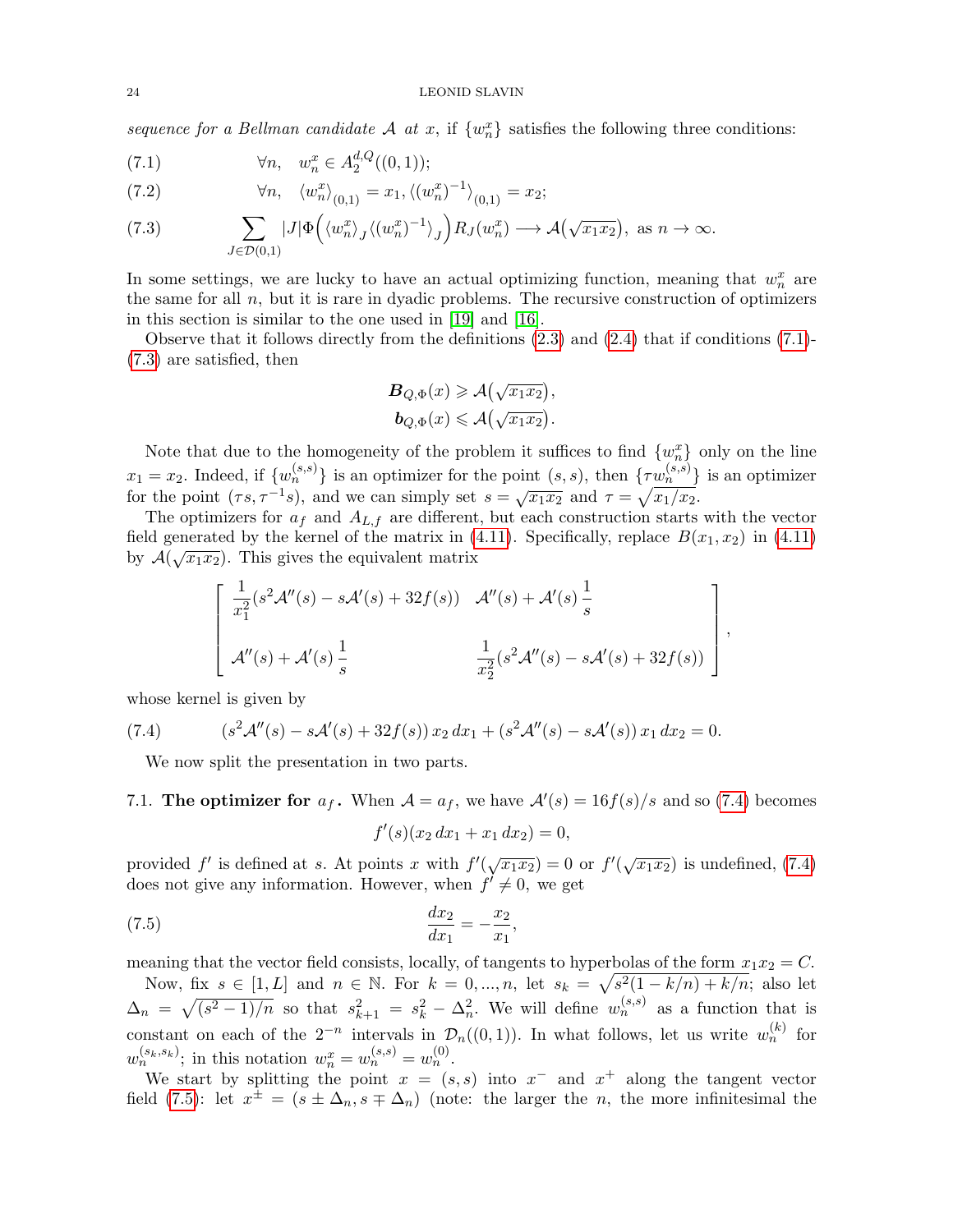split). Define  $w_n^x$  to be the following concatenation of  $w_n^{x^-}$  and  $w_n^{x^+}$ :

<span id="page-24-1"></span>
$$
w_n^x(t) = \begin{cases} w_n^{x^-}(2t), & t \in (0, 1/2), \\ w_n^{x^+}(2t - 1), & t \in (1/2, 1). \end{cases}
$$

Due to homogeneity, set  $w_n^{x^{\pm}} = \sqrt{\frac{s \pm \Delta_n}{s \mp \Delta_n}}$  $\frac{s\pm\Delta_n}{s\mp\Delta_n} w_n^{(1)}$ ; equivalently,  $w_n^{x^{\pm}} = \frac{s_1}{s\mp\Delta_n}$  $\frac{s_1}{s \mp \Delta_n} w_n^{(1)}$ . Repeat this process  $n - 1$  more times, on each step setting

(7.6) 
$$
w_n^{(k)}(t) = \begin{cases} \frac{s_{k+1}}{s_k + \Delta_n} w_n^{(k+1)}(2t), & t \in (0, 1/2), \\ \frac{s_{k+1}}{s_k + \Delta_n} w_n^{(k+1)}(2t-1), & t \in (1/2, 1). \end{cases}
$$

After *n* steps, we will have  $s_n = 1$  and, since the only test functions on the boundary are constants, we have to set

(7.7) 
$$
w_n^{(n)}(t) = 1, \qquad t \in (0,1).
$$

This completely defines  $w_n^x$ . The construction is pictured in Figure [1.](#page-24-3)

<span id="page-24-2"></span>

<span id="page-24-3"></span>FIGURE 1. The optimizer for  $a_f$ : tangential splits  $x = \frac{1}{2}$  $\frac{1}{2}(x^{-}+x^{+}).$ 

Our main result for this section now follows.

<span id="page-24-0"></span>**Lemma 7.1.** The sequence  $\{w_n^{(s,s)}\}$  defined by [\(7.6\)](#page-24-1) and [\(7.7\)](#page-24-2) is an optimizing sequence for  $a_f$  at  $(s, s)$  for all  $s \in [1, L]$ . Consequently,

(i) If  $\Phi$  is decreasing, then

$$
\mathbf{B}_{Q,\Phi}(x) \geq a_f(\sqrt{x_1 x_2}), \qquad \forall x \in \Omega_Q.
$$

(ii) If h is increasing, then

$$
\mathbf{b}_{Q,\Phi}(x) \leq a_f\left(\sqrt{x_1x_2}\right), \qquad \forall x \in \Omega_Q.
$$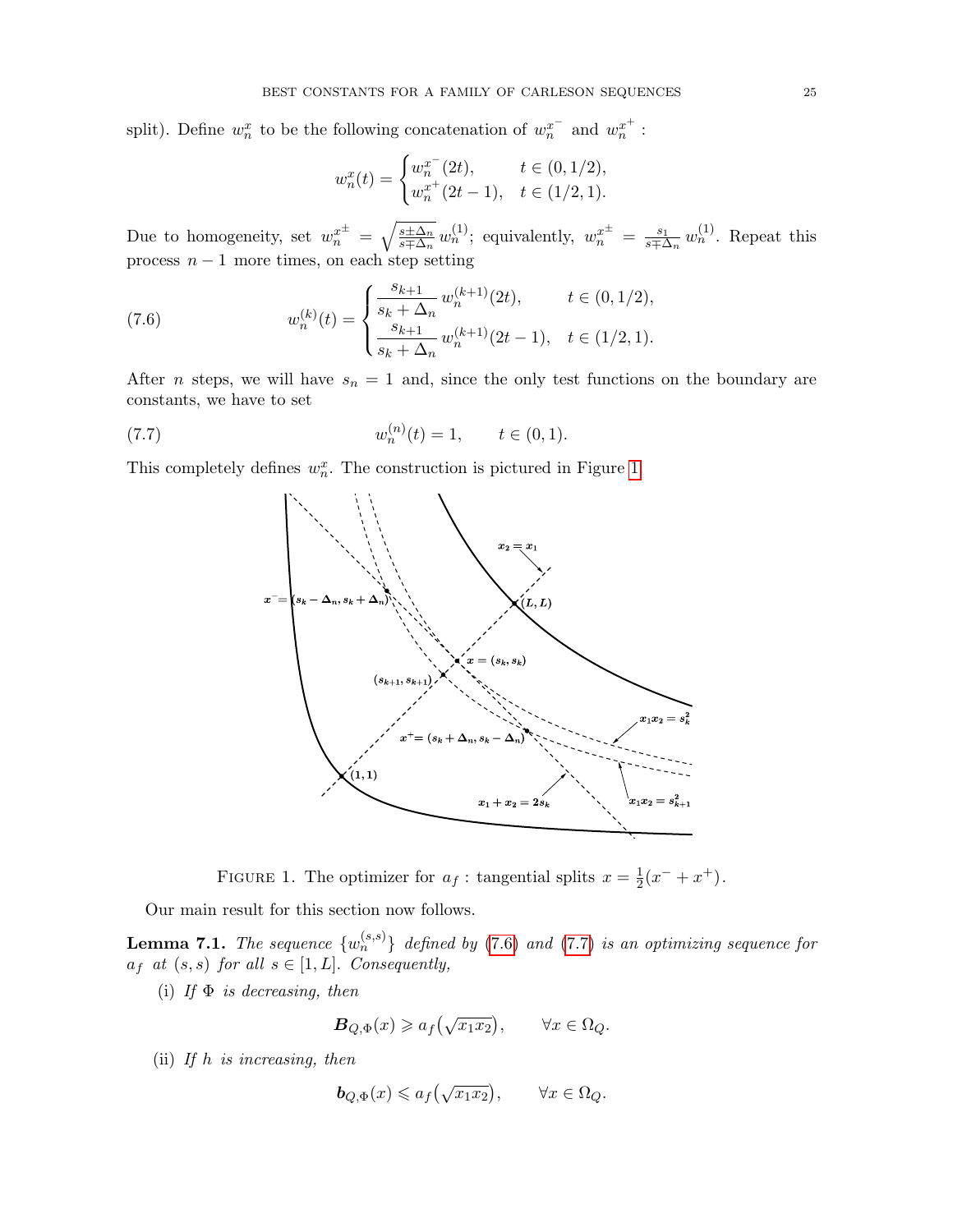## 26 LEONID SLAVIN

*Proof.* The verification of  $(7.1)$  and  $(7.2)$  consists of a (backward) finite induction on k: first consider  $w_n^{(n-1)}$  and check that  $\langle w_n^{(n-1)} \rangle_I = s_{n-1}$ ,  $\langle (w_n^{(n-1)})^{-1} \rangle_I = s_{n-1}$ , and  $w_n^{(n-1)} \in$  $A_2^{d,Q}$  $u_2^{d,Q}(I)$ ; then do the same for  $w_n^{(n-2)}$ , and so on. We leave the details to the reader. It remains to verify  $(7.3)$ . We have

$$
\sum_{J \in \mathcal{D}(0,1)} |J| \Phi\left(\langle w_n^x \rangle_j \langle (w_n^x)^{-1} \rangle_j \right) R_J(w_n^x) = \sum_{k=0}^{n-1} \sum_{J \in \mathcal{D}_k(0,1)} 2^{-k} \Phi\left(\langle w_n^x \rangle_j \langle (w_n^x)^{-1} \rangle_j \right) R_J(w_n^x),
$$

where  $w_n^{x_j}$  is completely determined by the generation of J and its position among fellow intervals of the same generation. In fact, for any two intervals  $I$  and  $J$  of the  $k$ -th generation,  $w_n^{x_I}$ ,  $w_n^{x_J}$ , and  $w_n^{(k)}$  differ only by a multiplicative factor, which does not affect their contributions to the overall sum. Thus,

$$
\sum_{k=0}^{n-1} \sum_{J \in \mathcal{D}_k(0,1)} 2^{-k} \Phi\left(\langle w_n^{x_J} \rangle_j \langle (w_n^{x_J})^{-1} \rangle_j \right) R_J(w_n^{x_J})
$$
\n
$$
= \sum_{k=0}^{n-1} \sum_{J \in \mathcal{D}_k(0,1)} 2^{-k} \Phi\left(\langle w_n^{(k)} \rangle_j \langle (w_n^{(k)})^{-1} \rangle_j \right) R_J(w_n^{(k)})
$$
\n
$$
= \sum_{k=0}^{n-1} \Phi(s_k \cdot s_k) \left[ \left( \frac{(s_k - \Delta_n) - (s_k + \Delta_n)}{s_k} \right)^2 + \left( \frac{(s_k + \Delta_n) - (s_k - \Delta_n)}{s_k} \right)^2 \right]
$$
\n
$$
= 8 \sum_{k=0}^{n-1} \Phi(s_k^2) \frac{\Delta_n^2}{s_k^2} \xrightarrow[n \to \infty]{} 8 \int_1^{s^2} \frac{\Phi(t)}{t} dt = 16 \int_1^s \frac{f(t)}{t} dt = a_f(s).
$$

<span id="page-25-0"></span>*Remark* 7.2. The optimizer  $\{w_n\}$  from [\(7.6\)](#page-24-1) and [\(7.7\)](#page-24-2) has one more property, which is used in the proof of Theorem [2.3](#page-3-0) in Section [3.](#page-8-0) Namely, for any  $R \in \mathcal{D}_k(0,1)$ ,

$$
\frac{1}{|R|} \sum_{J \in \mathcal{D}(R)} c_J^{\Phi}(w_n) = \sum_{j=0}^{k-1} \Phi(s_j^2) \frac{\Delta_n^2}{s_j^2} \leqslant \sum_{J \in \mathcal{D}(0,1)} c_J^{\Phi}(w_n).
$$

Therefore, if one considers the "local" Carleson norm of  $\{c_J^{\Phi}(w)\}$ , by taking the supremum in [\(1.1\)](#page-0-0) over all dyadic subintervals of  $(0, 1)$ , as opposed to all dyadic intervals in  $\mathcal{D}$ , that norm is realized on the the interval  $(0, 1)$  itself.

7.2. The optimizer for  $A_{L,f}$ . When  $A = A_{L,f}$ , given by [\(4.19\)](#page-16-2), we have  $s^2 A''(s) - s A'(s) +$  $32f(s) = -(s^2\mathcal{A}''(s) + s\mathcal{A}'(s))$  and [\(7.4\)](#page-23-2) becomes

$$
(s2A''(s) + sA'(s))(x_2 dx_1 - x_1 dx_2) = 0.
$$

A simple calculation shows that  $s^2 A''(s) + sA'(s) = 16(f(s) + f(L) \frac{s}{L} + \int_s^L h(z) dz)$ , meaning that if f is monotone and non-constant, then the only point where  $s^2 A''(s) + sA'(s) = 0$  is  $s = L$ . This gives no information as to the direction in which we should split a point on the boundary. However, infinitesimally, only tangential splitting will keep the new points in the domain, so that will be our choice. At interior points of  $\Omega_Q$  we have

(7.8) 
$$
\frac{dx_2}{dx_1} = \frac{x_2}{x_1},
$$

meaning that the vector field is locally aligned with lines through the origin,  $x_2 = Cx_1$ .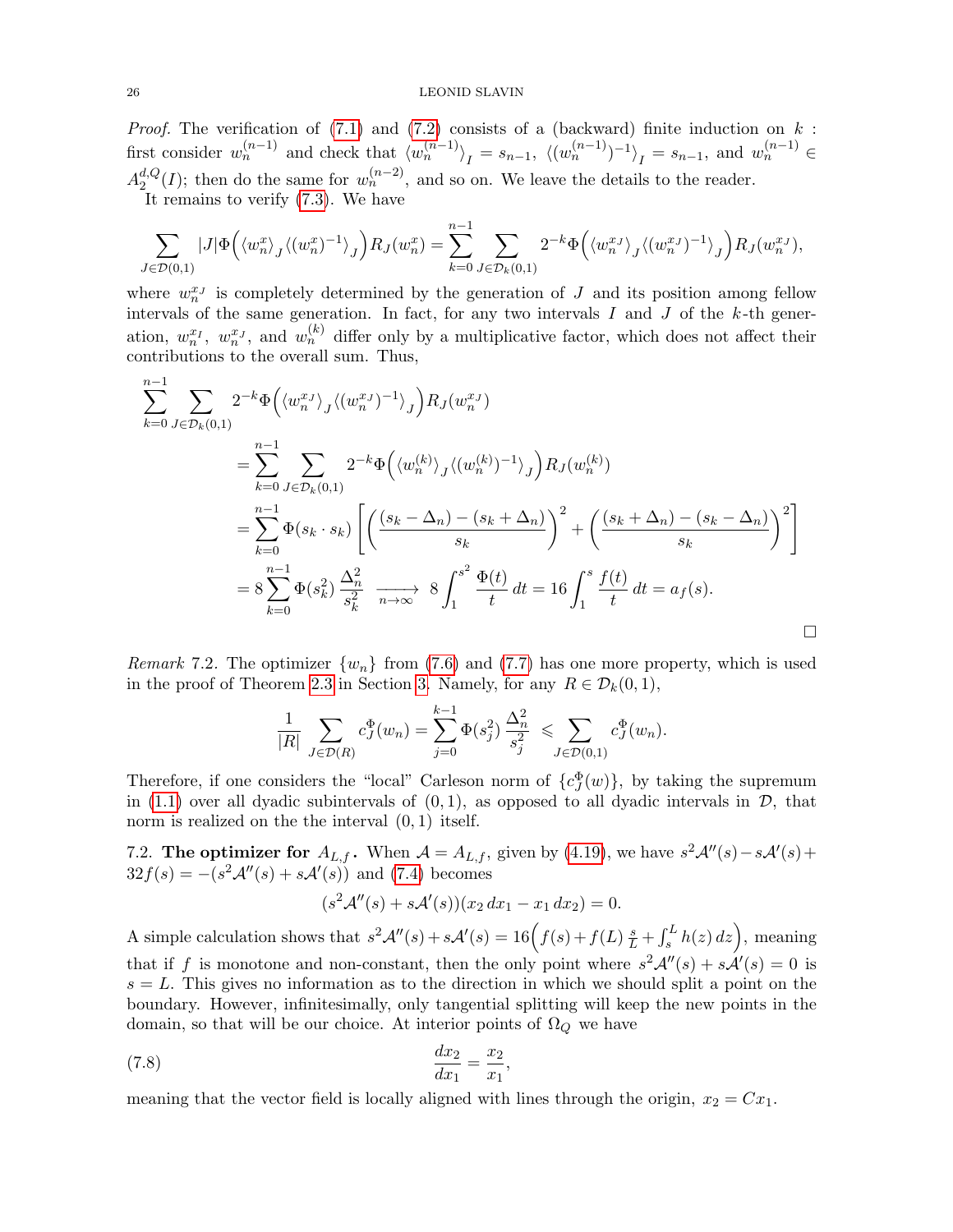As before, homogeneity allows us to construct an optimizing sequence only along the segment  $x_1 = x_2 = s, 1 \le s \le L$ . Furthermore, to save effort we will construct an optimizing sequence for the point  $x = (s, s)$  only when s is a dyadically-rational point in the interval  $[1, L]$  and then use an approximation argument to establish our key result. Thus, let  $s = L - m2^{-N}(L-1)$  for some integer  $N \geq 0$  and an odd  $m \in \{0, 1, ..., 2^N\}.$ 

Take  $n \geq 1$  and let  $\Delta_n = 2^{-N-n}(L-1)$ ,  $s_k = L - k\Delta_n$ ,  $k = 0, 1, ..., 2^{N+n}$ . In this notation,  $s = s_{m2^n}$ . Similarly to the previous case, defining an optimizing sequence for the point  $(s_{m2^n}, s_{m2^n})$  requires defining, for each n,  $2^{N+n}+1$  functions, which we will call  $w_n^{(k)}$ ,  $k = 0, ..., 2^{N+n}$ . However, in contrast with the optimizer for  $a_f$ , the definition of  $w_n^{(k)}$  now involves not only  $w_n^{(k+1)}$ , but also  $w_n^{(k-1)}$ .

Since  $s_{2^{N+n}} = 1$ , we set

(7.9) 
$$
w_n^{(2^{N+n})}(t) = 1, \qquad t \in (0,1).
$$

Assume for the moment that we have already defined the function  $w_n^{(0)}$  corresponding to  $s_0 = L$ . These two "end-point" functions are enough for us to derive  $w_n^{(k)}$  for all other k. For all  $k = 1, ..., 2^{N-n} - 1$ , we split the point  $(s_k, s_k)$  along the line  $x_2 = x_1$  (let us call this a normal split):

<span id="page-26-1"></span><span id="page-26-0"></span>
$$
(s_k, s_k) = \frac{1}{2}((s_{k-1}, s_{k-1}) + (s_{k+1}, s_{k+1}))
$$

and define  $w_n^{(k)}$  to be a concatenation of  $w_n^{(k-1)}$  and  $w_n^{(k+1)}$ :

(7.10) 
$$
w_n^{(k)}(t) = \begin{cases} w_n^{(k-1)}(2t), & t \in (0, 1/2) \\ w_n^{(k+1)}(2t-1), & t \in (1/2, 1). \end{cases}
$$

The reader can convince himself that this does define each  $w_n^{(k)}$  almost everywhere on  $(0, 1)$ up to the knowledge of  $w_n^{(0)}$ , by writing this construction inductively, as done in a similar setting in [\[17\]](#page-28-4). To find  $w_n^{(0)}$ , we use the tangetial split from the previous case. As in [\(7.6\)](#page-24-1), define  $w_n^{(0)}$  through  $w_n^{(1)}$  by

<span id="page-26-2"></span>(7.11) 
$$
w_n^{(0)}(t) = \begin{cases} \frac{s_1}{L + \Delta_n^*} w_n^{(1)}(2t), & t \in (0, 1/2), \\ \frac{s_1}{L - \Delta_n^*} w_n^{(1)}(2t - 1), & t \in (1/2, 1), \end{cases}
$$

where  $\Delta_n^* = \sqrt{L^2 - s_1^2}$ . This definition closes the loop: the function  $w_n^{(0)}$  has been defined almost everywhere on  $(0, 1)$  and thus so have the functions  $w_n^{(k)}$  for all other k. The construction is pictured in Figure [2.](#page-27-0) We are now ready to prove our main result.

**Lemma 7.3.** The sequence  $\{w_n^{(m2^n)}\}\$  defined by [\(7.9\)](#page-26-0), [\(7.10\)](#page-26-1), and [\(7.11\)](#page-26-2) is an optimizing sequence for  $A_{L,f}$  at  $x = (s, s)$ , where  $s = L - m2^{-N}(L-1)$ . Consequently, if  $\Phi$  is increasing and h is concave, then

$$
\mathbf{B}_{Q,\Phi}(x) \geqslant A_{L,f}(\sqrt{x_1 x_2}), \qquad \forall x \in \Omega_Q.
$$

*Proof.* We will again leave it to the reader to verify  $(7.1)$  and  $(7.2)$ , which in this case is done by induction on the parameter  $\ell = n + N$ . Let us show [\(7.3\)](#page-23-1). Let

$$
\Sigma_k = \sum_{J \in \mathcal{D}(0,1)} |J| \Phi\left(\langle w_n^{(k)} \rangle_J \langle (w_n^{(k)})^{-1} \rangle_J \right) R_J \left( w_n^{(k)} \right).
$$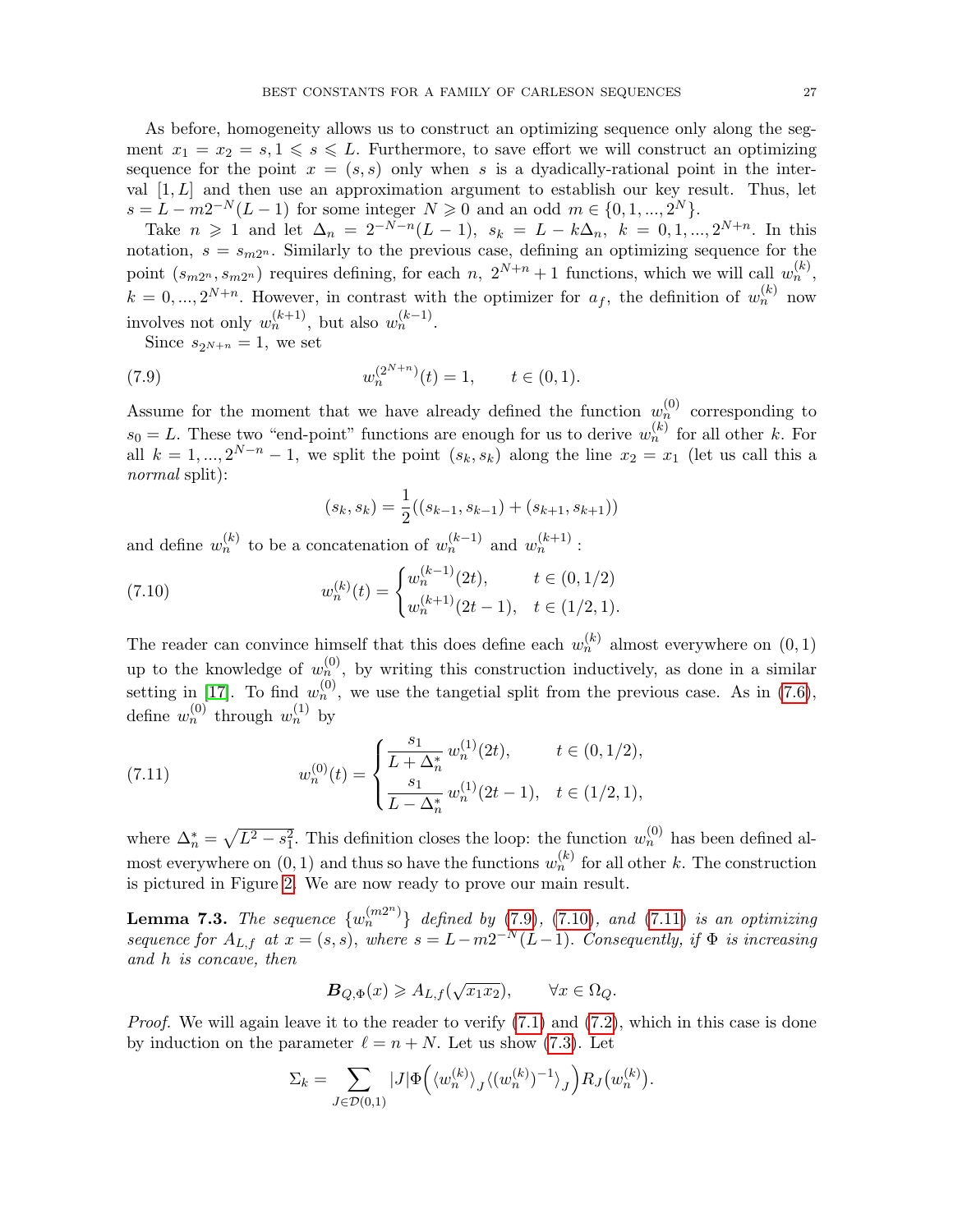

<span id="page-27-0"></span>FIGURE 2. The optimizer for  $A_{L,f}$ : normal splits  $x=\frac{1}{2}$  $\frac{1}{2}(x^{-}+x^{+})$  inside the domain; tangential split on the boundary.

Our recursive construction for  $w_n^{(k)}$  directly implies that for  $k = 1, ..., 2^{N+n} - 1$ ,

$$
\Sigma_k = \frac{1}{2} \Sigma_{k-1} + \frac{1}{2} \Sigma_{k+1} + 8h(s_k) \Delta_n^2.
$$

On the other hand,  $\Sigma_{2^{N+n}} = 0$ , while [\(7.11\)](#page-26-2) implies  $\Sigma_0 = \Sigma_1 + 8(L^2 - s_1^2)h(L)$ . We can easily solve this tridiagonal linear system:

$$
\Sigma_k = (2^{N+n} - k)8(L^2 - s_1^2)h(L) + 16\Delta_n^2 \left[ \sum_{j=1}^{2^{N+n}-1} (2^{N+n} - j) h(s_j) - \sum_{j=1}^k (k-j) h(s_j) \right],
$$

for  $k = 0, ..., 2^{N+m}$  (where for  $k = 0$  the second sum in brackets is zero by convention). Since for any *i* and *j*,  $(i - j)\Delta_n = s_j - s_i$ , and  $L^2 - s_1^2 = \Delta_n(2L - \Delta_n)$ , we have

$$
\Sigma_k = 8(s_k - 1)(2L - \Delta_n)h(L) + 16\left[\sum_{j=1}^{2^{N+n}-1} (s_j - 1)h(s_j)\Delta_n - \sum_{j=1}^k (s_j - s_k)h(s_j)\Delta_n\right].
$$

Setting  $k = m2^n$  and  $s_k = s$ , and letting  $n \to \infty$ , we get

$$
\Sigma_{m2^n} \xrightarrow[n \to \infty]{} 16(s-1)\frac{f(L)}{L} + 16\left[\int_1^L (z-1)h(z)\,dz - \int_s^L (z-s)h(z)\,dz\right],
$$

which is the same thing as  $A_{L,f}(s)$  from [\(4.19\)](#page-16-2).

So far, we have proved that  $B_{Q,\Phi}(x_1,x_2) \geq A_{L,f}(\sqrt{x_1x_2})$  for all  $(x_1,x_2) \in \Omega_Q$  such that  $\sqrt{x_1x_2}$  is a dyadically-rational point in the interval [1, L]. Now, any  $s \in (1, L)$  can be written as  $s = \lim_{n \to \infty} s_n$ , where each  $s_n$  is dyadically-rational. Observe that  $B_{Q,\Phi}(s, s)$  is continuous on  $(1, L)$  as a function of s, since it is concave on  $[1, L]$  by  $(5.1)$ . Since  $A_{L,f}$  is also continuous on  $[1, L]$ , we can take the limit in the inequality

$$
\mathbf{B}_{Q,\Phi}(s_n,s_n) \geq A_{L,f}(s_n),
$$

thus completing the proof.  $\Box$